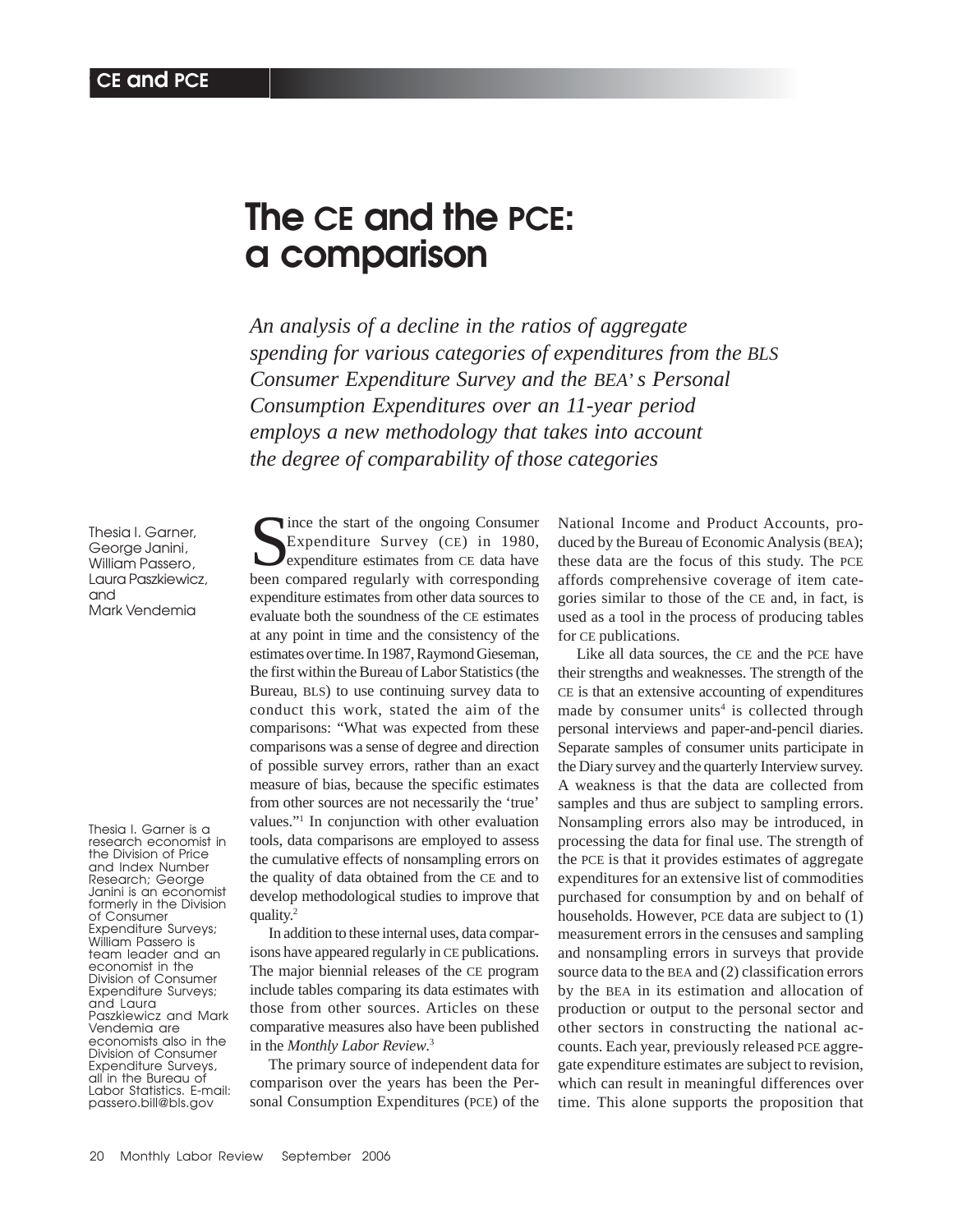there is no "true" value for consumer expenditure estimates, as suggested by Gieseman.5

Work by a team of researchers within the Bureau<sup>6</sup> suggested that earlier methods comparing CE data with PCE data needed to be reevaluated. As a part of the reevaluation, the team kept in mind that the CE and alternative data sources were designed to serve different purposes; thus, comparisons of estimates may be affected by differences in scope, definition, and estimation procedure. The team attempted to reconcile these differences as much as possible to construct compatible estimates. The purpose of the current article is to highlight recent work of this team. A quantitative comparison of CE and PCE expenditure estimates is presented, followed by a discussion of differences between the estimates and possible reasons for them.

## **Outline and summary of findings**

The next section highlights previous research comparing the CE and the PCE. Following that, the foundations of the CE and the PCE are presented, including the purposes of the two surveys, the populations they cover, definitions of expenditures, and data collection methods. Then the historical comparison methodology developed and used by the CE is described.7 Finally, ratios of CE-to-PCE aggregate expenditures from 1984 through 2002 are calculated and shown for categories of expenditures. PCE expenditure estimates are based on 1997 benchmark data, updated to their current levels by periodic revisions that have occurred through 2005.

Exhibit 1 summarizes the trends in the CE-to-PCE ratios over the 1984–2002 period at a disaggregated level. For most categories of spending, the ratios have been decreasing. Appendix table C-1 shows that for two categories of expenditures—clothing for children less than 2 years of age and purchases of vehicles—CE aggregate expenditures are greater than PCE aggregates for earlier periods, but drop to or below PCE estimates in later years. Overall, however, the historical comparison methodology suggests that CE and PCE aggregate estimates are becoming more disparate with time.

After reviewing the historical comparison methodology, the BLS team decided that revisions were in order. Accordingly, this article describes the development of a new comparison methodology based on (1) knowledge gained from the results of earlier comparisons, (2) a deeper institutional understanding of the CE and the PCE gained from working with these data over time, and (3) recent work presented in the economics literature. The new methodology uses a different item classification scheme, reallocating detailed CE data to PCE categories by major type of product (that is, durables, nondurables, or services) instead of by type of expenditure (for example, food, trans-

## **Exhibit 1. Trends in CE-to-PCE ratios, by expenditure groups, 1984–2002**

| <b>Decreasing</b>                       | Decreasing (continued)                     |
|-----------------------------------------|--------------------------------------------|
| 1984–2002 ratio $> 0.8$ :               | $1984 - 2002$ ratio = 0.4-0.6:             |
| Food away from home                     | Pets, toys, and playground equipment       |
| Rented dwellings                        | Other entertainment supplies and equipment |
| Telephone services                      | Reading                                    |
| Children under 2 years                  | Tobacco products and smoking supplies      |
| Transportation                          |                                            |
| Vehicle purchases                       | 1984–2002 Ratio $< 0.4$ :                  |
| Utilities, fuels, and public services   | Alcoholic beverages                        |
|                                         | Other apparel products and services        |
| $1984 - 2002$ ratio = 0.6-0.8:          | Miscellaneous                              |
| Food, total                             |                                            |
| Household operations                    | <b>Stable</b>                              |
| Household furnishings and equipment     | 1984–2002 ratio $> 0.8$ :                  |
| Men's and boys' apparel                 | Rent, utilities, and public services       |
| Women's and girls' apparel              | Utilities, fuels, and public services      |
| Televisions, radio, and sound equipment |                                            |
| Personal care products and services     | $1984 - 2002$ ratio = 0.6-0.8:             |
|                                         | Food at home                               |
| $1984 - 2002$ ratio = 0.4-0.6:          |                                            |
| Housekeeping supplies                   | $1984 - 2002$ ratio = 0.4-0.6:             |
| Apparel and services                    | Public transportation                      |
| Maintenance and repairs                 |                                            |
| Other vehicle expenses                  | <b>Increasing</b>                          |
| Entertainment                           | $1984 - 2002$ ratio = 0.6-0.8:             |
| Fees and admissions                     | Footwear                                   |
|                                         | Vehicle rental and other charges           |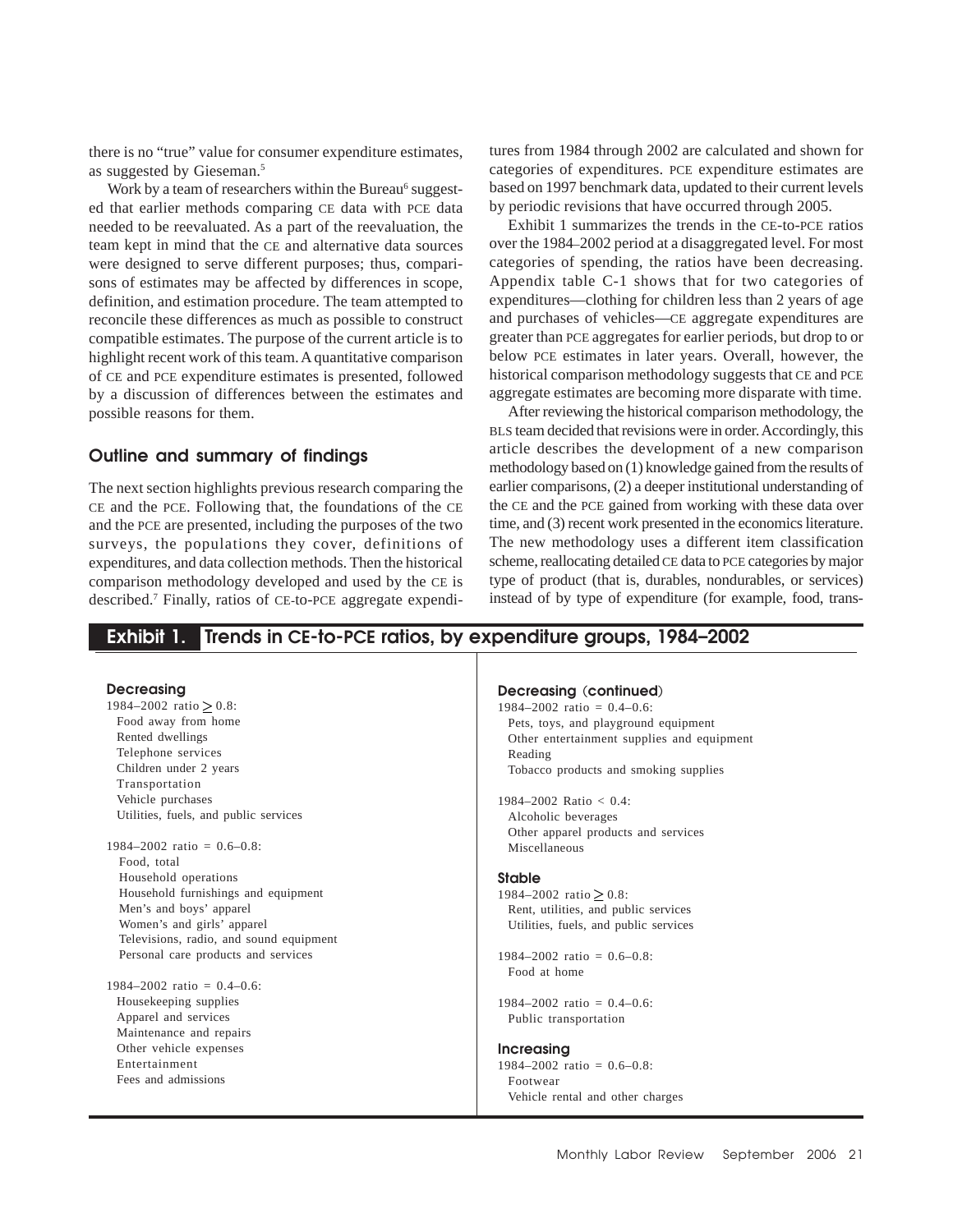portation, or medical care). A more detailed description of the categories of items from the CE and the PCE is utilized than was used when the historical comparison methodology was developed. Consequently, more comparable product categories are constructed and are included in the final aggregates and ratios used in the newer comparison of the two sets of estimates.

The new framework should provide more usable, accurate comparisons for researchers examining consumption growth and changes in the inequality of consumption over time. For comparisons of consumption, researchers have most often focused on nondurables or services;<sup>8</sup> the new methodology will facilitate this work.

Using the new methodology on data for categories that are comparable between the CE and the PCE reveals that CE aggregate expenditures are 86 percent of PCE aggregate expenditures for 1992, drop to 85 percent in 1997, and fall further to 81 percent in 2002. When all categories of items, both comparable and noncomparable, are included, CE aggregate expenditures are 67 percent of PCE aggregates in 1992, 65 percent in 1997, and 60 percent in 2002.

When PCE aggregates are adjusted to reflect differences in population coverage between the CE and the PCE, the ratios are higher. For example, the ratio for comparable categories rises to about 88 percent for 1997 and 84 percent for 2002 when the population adjustment is made.<sup>9</sup>

Other differences between the CE and the PCE were identified for which no adjustments can be made. For example, because CE data are collected and coded by type of expenditure rather than by type of product, it is not always possible to assign items directly to a major type of product.

## **Previous research comparing CE and PCE data**

Comparisons of CE and PCE data have been conducted by researchers both inside and outside the Bureau.10 Research over the last 20 years has used the CE and the PCE to assess economic growth and other economic trends.11 Other research has focused on the quality of CE data, compared with PCE data, as the former affects the Consumer Price Index (CPI).<sup>12</sup> A brief review of several studies follows.

Daniel T. Slesnick used CE data from 1960–61, 1972–73, 1980–81, and 1984–89 to compare CE consumption expenditures with PCE estimates.<sup>13</sup> After making adjustments for differences in definition,<sup>14</sup> he concluded that approximately one-half of the difference between aggregate expenditures reported in the CE and the PCE could be accounted for by these definitional differences. He went on to note that the source of the remaining difference in expenditures "is a mystery that can only be resolved by future investigation."15 Slesnick posited reporting errors by households in the CE and PCE estimation procedures as possible reasons for the remaining disparity. Raymond Gieseman came to basically

the same conclusion.<sup>16</sup> Slesnick noted, "The magnitude of these adjustments [those made to the PCE during revisions] suggests [that] caution is in order before one assigns full blame for the differences in the estimated levels of aggregate expenditure to underreporting in the CEX [Consumer Expenditure] surveys."17

In a report on alternative poverty measures, the General Accounting Office cited a 1994 BEA study that compared differences in CE and PCE estimates of expenditures for 1992.<sup>18</sup> The BEA concluded that more than half of the difference in aggregate expenditures was traceable to coverage and definitional differences, with the remainder due to statistical factors.19

One source of the difference between the CE and PCE estimates is that the PCE includes expenditures by nonprofit institutions serving households, whereas the CE does not.<sup>20</sup> Slesnick pointed out the necessity for removing such expenditures in comparing PCE with CE data.<sup>21</sup> The commodity groupings most affected are medical care, personal business, recreation, private education and research, and religious and welfare activities. Slesnick reported that in 1993 these categories represented about 10.6 percent of total PCE, 12.1 percent of PCE nondurables and services, and 18.6 percent of PCE services.<sup>22</sup>

In a study aimed at distinguishing the contributions to total PCE of nonprofits serving households, Charles Ian Mead reported that even more categories of expenditures are affected.23 At the time of Mead's original research, the amount of PCE attributable to households and to nonprofits serving households had not been determined by the BEA. In a later study, Mead, Clinton P. McCully, and Marshall B. Reinsdorf reported that about 55 percent of the expenditures for nonprofit institutions was directed toward medical care, and about 24 percent toward religious and welfare activities, over the 1992–2001 period.<sup>24</sup>

Also focusing on measuring consumption over time, Jack E. Triplett examined CE data as a way to evaluate PCE estimates.<sup>25</sup> Unlike Slesnick, Triplett did not use unit-level CE data, but chose published aggregates presented by Raphael Branch.<sup>26</sup> In discussing strengths and weaknesses of the two sources of data, Triplett stated that the input-output methodology employed to produce the PCE is qualitatively better at higher levels of aggregation than at lower ones: "The finer the level of detail, the more likely that the long chain of computation necessary to reach the PCE's indirect estimate of consumer spending will have cumulative errors that affect the totals."27 Triplett went on to say, "The individual components of PCE and CE have been studied too little to permit conclusions about which is better and what can be learned from comparing the two."28

In contrast, in comparing the CE and the PCE in regard to which would be the better primary source of data for weights for the CPI, David Lebow and Jeremy Rudd con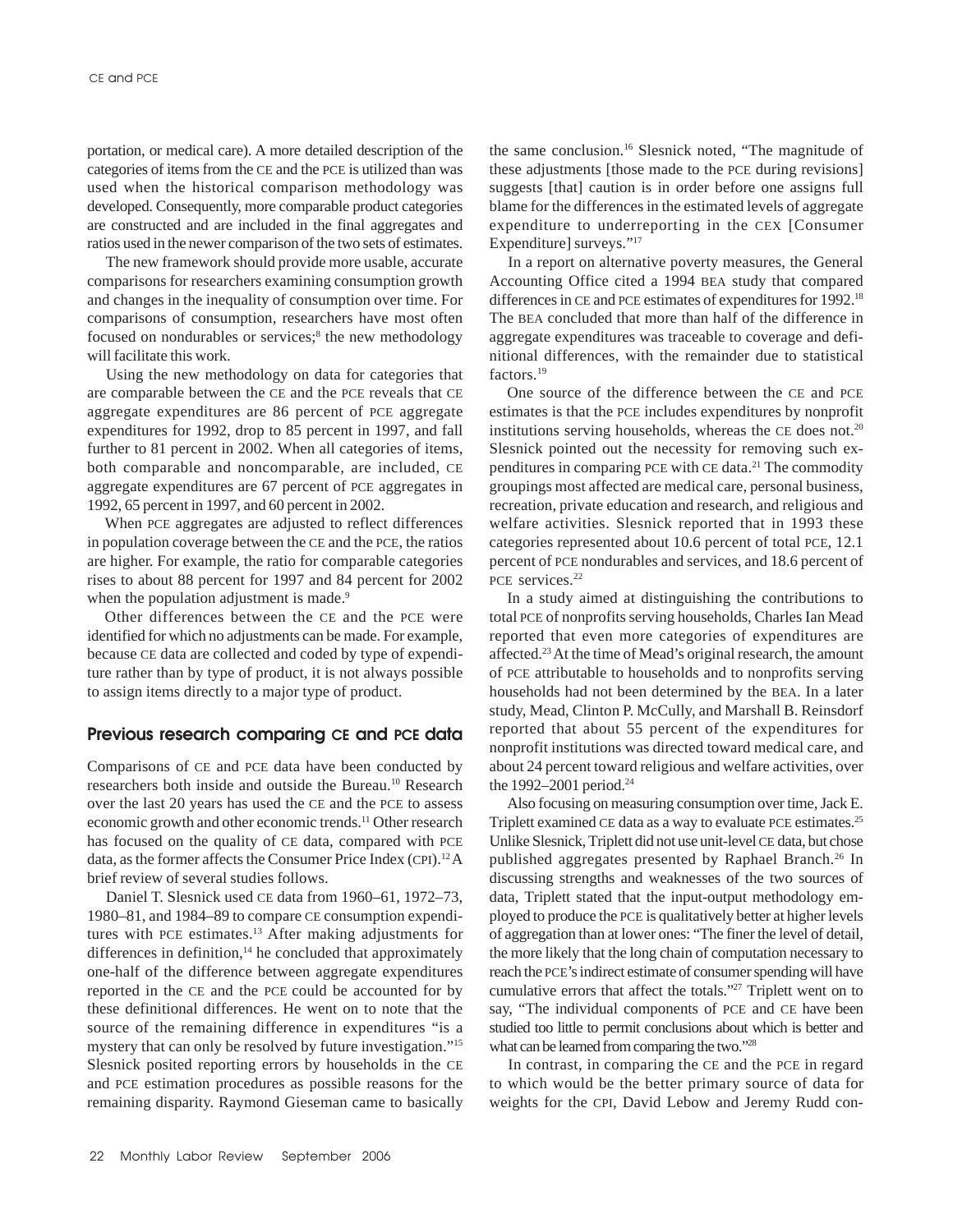cluded, "Neither measure of weights is perfect, but we see advantages to the PCE data on balance."29 They emphasized the advantage of the PCE in that its data are derived primarily from businesses' responses to economic censuses. However, they also stated, "The main difficulty with the PCE data in this context lies in the need to subtract the purchases of businesses and governments from total expenditure data in order to obtain spending by households and non-profit institutions."30 Lebow and Rudd stated that a disadvantage of the CE is that its data rely largely on respondents' memories of their own expenditures, as well as of those of others in their consumer unit.

A National Research Council panel that examined whether the CE or the PCE would serve as the better basis of the weights in the CPI was not consistent in its evaluation of the CE:

On the basis of available evidence, it is unclear whether the PCE or CEX weights are superior. What is clear, though, is that for some components the two systems produce very different results. The major hurdle inhibiting comparison among indexes weighted using alternative source data is the lack of uniformity in the scope and definition of goods and services covered. It is an open question as to how accurately expenditure categories can be mapped from the PCE to the CEX. We are not in a position to advocate one set of weights over the other, but the question certainly warrants further investigation....<sup>31</sup>

Yet later, "The panel concluded that it is likely that the CEX estimates of consumer expenditure shares are biased, perhaps seriously."32 The panel recommended that the CE be carefully evaluated and that the net advantages of using the PCE to produce upper-level weights for the CPI be included in the evaluation (Recommendation 9-1).<sup>33</sup> No direct evaluation of the PCE was recommended. In Recommendation 9-2, the panel recommended that a program be set up to produce an experimental CPI based on PCE weights if the categories in the CE and PCE can be reasonably matched so that comparable item strata indexes can be created.<sup>34</sup>

Other users familiar with the CE and the PCE also have raised concerns about the increasing spread between aggregate expenditures reported in the CE and the corresponding PCE estimates.<sup>35</sup> Drawing on all these discussions and other informal contacts with users concerned with this issue, the Bureau has worked to produce the best comparisons of CE and PCE aggregate expenditures possible.<sup>36</sup>

## **Basic concepts and methods**

The CE and the PCE are designed to represent a similar concept of total consumption expenditures; however, they follow different paths to obtain their estimates.<sup>37</sup> Simply put, the Bureau of Labor Statistics collects CE expenditure data through sample surveys and weights the results to obtain population estimates. The Bureau of Economic Analysis, in contrast, calculates PCE estimates on the basis of industry production data collected in economic censuses and through surveys conducted by outside agencies. There are clear differences in the types of expenditure data obtained, dictated by the data collection methods and data sources used by the two Agencies. In addition, the populations covered by the CE and the PCE differ.

The CE program covers consumer-unit purchases of goods and services used in day-to-day living. Data for the CE are reported directly by consumers through two components the Diary Survey and the quarterly Interview Survey administered by the Census Bureau. Respondents are instructed to report the out-of-pocket expenditures, including all excise and sales taxes, of all members of the consumer unit. A sample of consumer units separate and independent from the sample participating in the quarterly Interview component of the CE participates in the Diary component.

The Diary Survey is intended to capture everyday purchases, such as groceries, and lower cost items, such as laundry detergent. Respondents to the Diary component list all expenditures made for two consecutive 1-week periods.

The Interview Survey is designed to collect expenditures on major items of expense, such as property or vehicles, and on those items for which outlays occur on a regular basis, such as rent or utilities. Respondents are encouraged to use records in reporting expenditures, but also can use recall to report expenditures over the 3-month reference period of each interview. For the Interview Survey, respondents report data to an interviewer once per quarter for four consecutive quarters.

Once received, the data are processed and then released by the Bureau of Labor Statistics. Processing includes imputations and allocations as necessary.<sup>38</sup> Although certain items are collected uniquely in either the Diary or Interview Survey instrument, there is considerable overlap, in general, in the coverage of items. Thus, in a procedure known as integration, the Bureau chooses the Diary or the Interview as the most statistically reliable source for each expenditure item for both CE publications and data comparisons.

The BEA defines the PCE essentially as expenditures made directly by households and, unlike the CE, excludes personto-person transactions and includes expenditures made on behalf of households by nonprofit institutions. In contrast to the CE, the PCE also includes expenditures financed under government programs, such as Medicare and Medicaid. The PCE defines owner-occupied-housing expenditures as a service flow and imputes space rent to represent the value of that flow. (In contrast, the CE uses expenditure outlays, not including reductions in principal.) As with the CE estimates, The PCE estimates include all excise and sales taxes.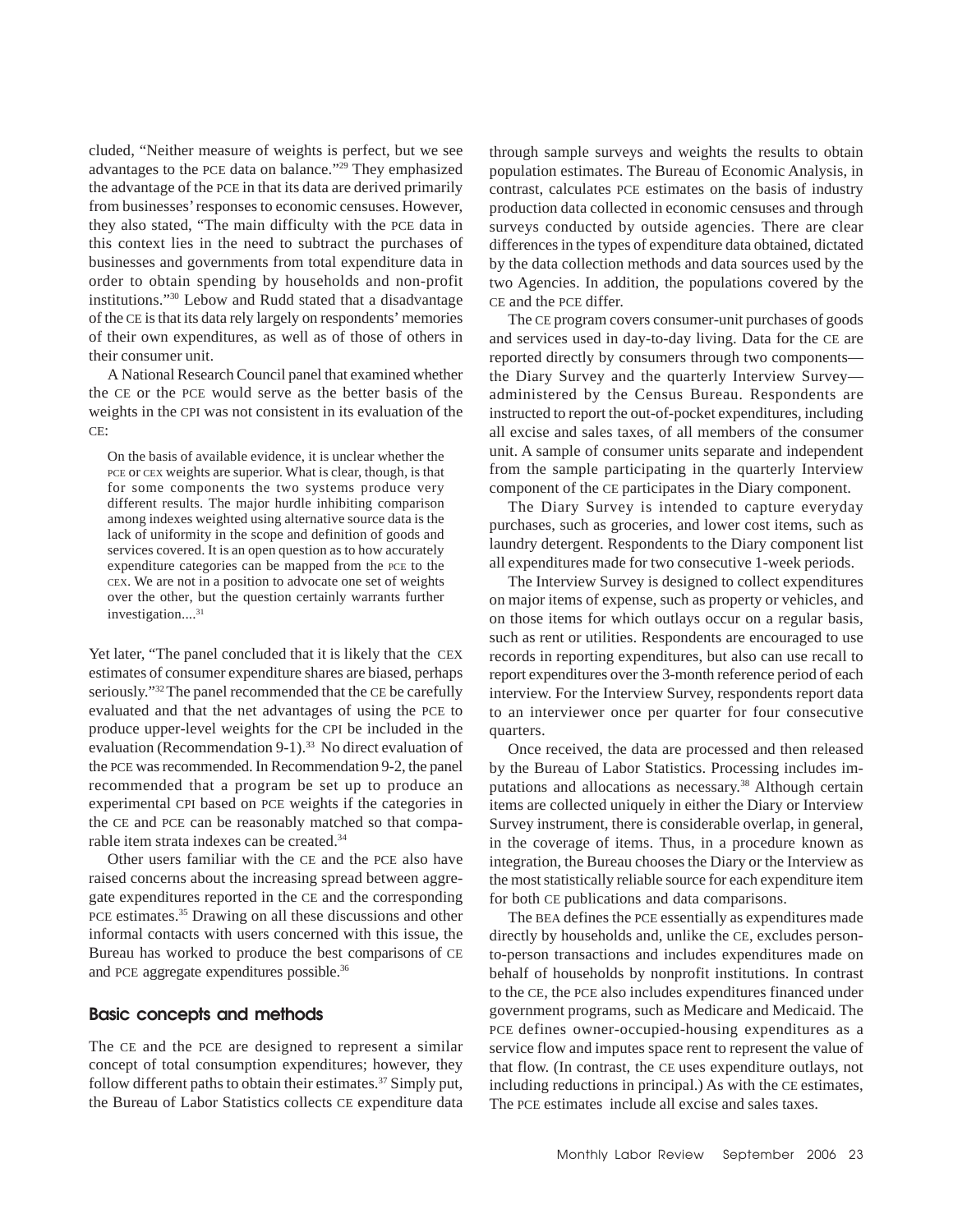Data for the PCE are gathered from numerous surveys and censuses. For benchmark years, the major source of data the BEA uses is the comprehensive Economic Census, conducted by the Census Bureau every 5 years. (The most recent one was completed in 2002.) Between benchmark years, the BEA uses data from the Annual Survey of Manufactures, the Annual Wholesale Trade Survey, the Service Annual Surveys, the Annual Wholesale Trade Survey, and the Annual Retail Trade Survey. These data are collected at a higher level of aggregation than data from the Economic Census. To arrive at a final purchasers' value for each item, the BEA obtains the basic value of shipments for durables and nondurables, the value of receipts received for services, and data for calculating wholesale and retail trade margins, taxes, and transportation costs.

The total purchasers' value for each item is apportioned among the various users of that item, such as government, exporters, and industry (the last as an input for the items it produces). The portion allocated to the household sector as PCE frequently is derived as a residual after other users receive their allocations.

For PCE estimates, the operating expenses of nonprofit institutions serve as a proxy for the value of services provided to consumers. The BEA calculates the operating expenses of a nonprofit institution as the total expenses of that institution, less receipts from the sales of goods and services considered secondary to the nonprofit's main line of business. These receipts are assigned to a PCE category under which they are considered primary. For example, cafeteria receipts at a nonprofit hospital are moved from healthcare to food as purchased meals and beverages. This approach decreases the amount of PCE that is directly attributed to nonprofit institutions.

The data sources and methodologies the BEA employs differ slightly between benchmark years (years ending in "2" or "7") and nonbenchmark years (years between the benchmark years). Benchmark years coincide with the economic censuses conducted by the Census Bureau. Expenditures are available at a detailed item level for use in the benchmark PCE estimates. The annual survey data from the nonbenchmark years are not collected in such detail, so the BEA must extrapolate from those data to estimate PCE.

The populations covered by the CE and the PCE are defined somewhat differently. The CE collects data from consumer units representing the civilian noninstitutional population residing in the continental United States, Alaska, and Hawaii and not on military bases.

The PCE covers all "persons resident" in the United States and the nonprofit institutions that serve them. "Persons resident" include persons who are physically located in the United States, persons who are employees of U.S. businesses and who are working abroad for 1 year or less, and persons who are U.S.

Government civilian or military personnel stationed abroad, regardless of the duration of their assignments.<sup>39</sup>

These basic methodological differences between the CE and the PCE explain some of the disparities between the CE and PCE aggregates. To see more clearly the magnitude of the differences between the estimates, the Bureau developed techniques for producing comparisons.

## **Historical comparison methodology**

*Development of methodology.* CE estimates and PCE estimates have been compared since the early 1980s. This section summarizes the process by which the comparisons have been carried out historically.40

In the past, the first step was to select item categories for comparison. The initial framework on which to produce matching CE-to-PCE estimates came from the item categories in the reference tables of CE bulletins and reports published since August 1989.<sup>41</sup>

It was not possible to create conceptually similar CE-to-PCE categories in every case. In some cases, adjustments were made to published CE categories in order to produce categories comparable to PCE categories. This approach required using CE data at the level at which expenditures are defined for CE and CPI purposes. Expenditure items at this level are designated by Universal Classification Codes, or UCC's. Thus, UCC's representing the value of vehicles disposed of and trade-in allowances for new and used vehicles, neither of which category is included in estimates of vehicle purchases in published CE tables, were combined with net payments for vehicles in order to derive an estimate for vehicle purchases similar to PCE estimates. In other instances, it was necessary to combine expenditure item categories to achieve comparability. For example, rent, utilities, and public services were combined because the CE does not extract utility charges that are included in contract rent.

Irreconcilable conceptual differences prevented a matching of categories such as owner-occupied shelter, healthcare, education, cash contributions, and personal insurance and pensions in accordance with publication definitions. In CE publications, owner-occupied shelter expenditures are defined to include mortgage interest and charges, property taxes, maintenance and repairs, insurance, and other related costs. In contrast, the BEA defines the value of owner-occupied shelter for PCE as space rent, which excludes charges for utilities, major appliances, furniture, and furnishings.

In its estimates, the PCE includes expenditures made for healthcare and education by nonprofit institutions serving households. These expenditures are considered out of the scope of the CE. In addition, healthcare expenditures in the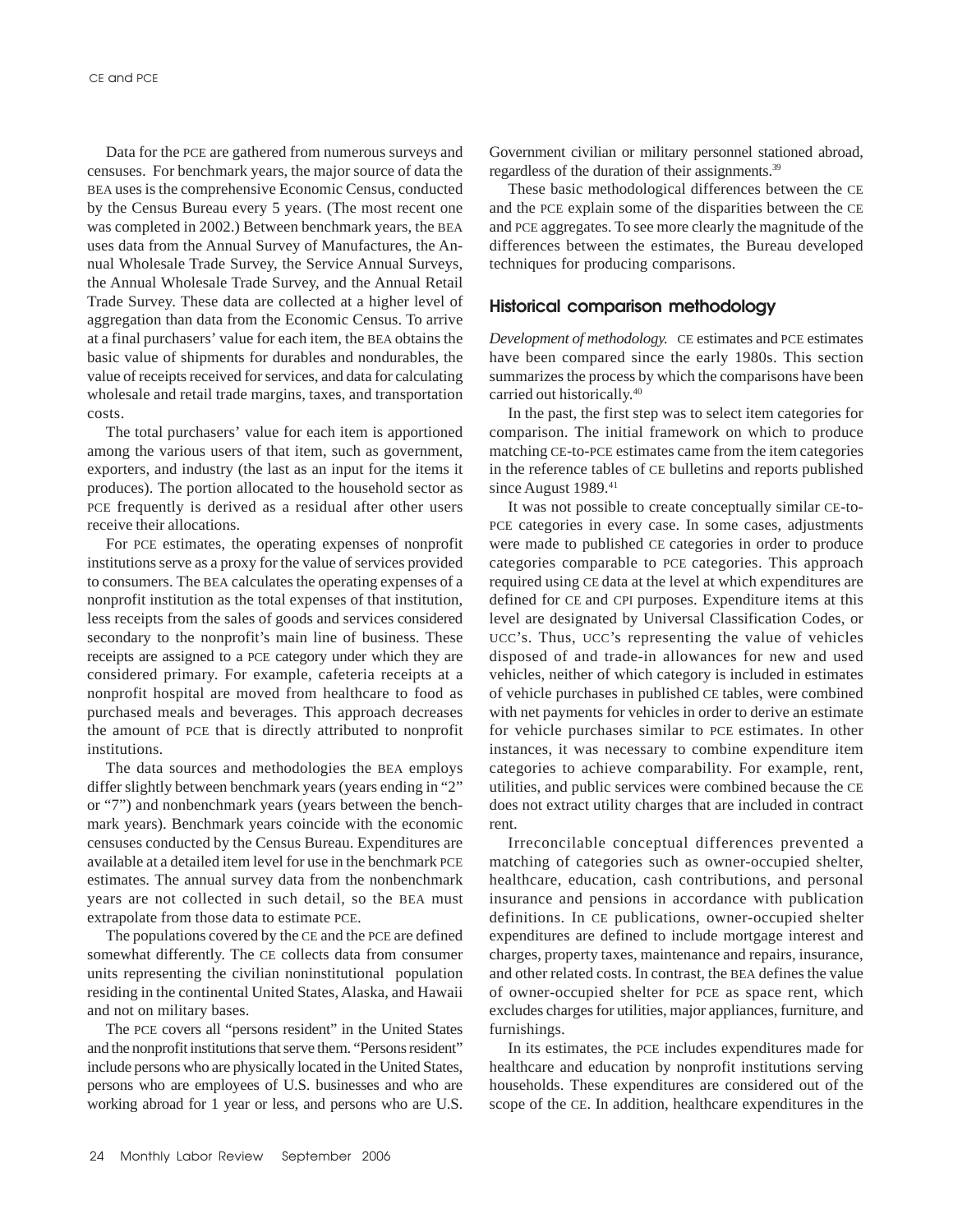PCE include third-party payments by insurance companies and others, whereas the CE includes only out-of-pocket payments by consumers. Cash contributions to nonprofit organizations do not appear as a category in the PCE, but rather are subsumed under the religious and welfare activities category. Because most religious and welfare activities are carried out by nonprofit institutions serving households, the PCE consists of expenditures made by these institutions. Personal insurance and pension expenditures also are not included in the comparison, due to definitional differences. In CE published estimates, such expenditures consist of premiums paid on life and other personal insurance policies and contributions made to pension plans by consumer units. The PCE includes only expenses incurred for handling life insurance and pension plans.

With comparable CE-to-PCE item categories identified, CE and PCE expenditure data historically were processed and formatted to calculate annual aggregate estimates and CE-to-PCE ratios of expenditures by type of expenditure. For each year's CE-to-PCE comparison, the CE estimates were computed with data from the same source (the Diary or Interview component) selected for that item in published tables for that year, and the aggregates were generated in the same way as the published annualized estimates.<sup>42</sup>

Estimates of PCE aggregate expenditures were generated by the BEA and published in tables, organized by type of product and type of expenditure, in the *Survey of Current Business*. Each year, the BEA supplies the Bureau of Labor Statistics with a table of annual expenditure estimates. The level of precision in the PCE estimates was adjusted to match that in the CE estimates.

For those CE and PCE expenditure categories deemed conceptually comparable, a concordance was established that identified which detailed CE and PCE items should have been included in each category. Annual aggregate estimates for these items were summed to create annual aggregates for the comparable categories in the CE and the PCE. Then, CEto-PCE ratios were calculated from the aggregates of the comparable categories.

*Trends in historical CE and PCE estimates.* In the years since the historical comparison method was introduced to produce comparable aggregate expenditure estimates, certain trends have appeared in the ratios of CE estimates to PCE estimates. The following tabulation presents averages of aggregate expenditure ratios for a subset of major expenditure categories for two periods:

| Category                           | 1984-91 | 1992–2002 |
|------------------------------------|---------|-----------|
|                                    | 0.77    | 0.73      |
| Rent, utilities, and other related |         |           |
|                                    | .91     | .88       |
|                                    | .87     | -73       |
|                                    |         |           |

| .65 | .54 |
|-----|-----|
| -89 | .79 |
| .64 | .54 |
| .67 | .60 |
| 29  | -20 |

Note that the first period begins with 1984, the first year for which CE-to-PCE data comparisons historically were generated, and runs to 1991. The second begins with 1992 and ends with 2002, both benchmark years for the PCE. PCE estimates reflect revisions made to the earlier years' aggregates through February 2005.

At the level of aggregation represented in the preceding tabulation, the ratios indicate that the CE aggregates are lower than the PCE aggregates and the disparity between them has increased between the two periods shown. The CE survey and the PCE produce the closest aggregates for (1) rent, utilities, and other related goods and services and (2) transportation. By contrast, PCE aggregate miscellaneous expenditures are substantially larger than CE estimates, resulting in quite low ratios of 0.29 and 0.20, respectively, for the two periods. The decline in the ratios has been relatively steady across the years for most major categories. More detailed results reveal trends for item groups within categories, and these trends help identify areas most responsible for the decline. (See appendix table C-1.)

The ratios presented in the preceding tabulation and in appendix table C-1 may differ from aggregate expenditure ratios published earlier for the same year. Although CE aggregates for a particular year change occasionally due to previously undiscovered errors in the data, it is more likely that the trend line in the aggregates exhibits spikes or disjoint shifts over time. These aberrations coincide with changes in sample design, data collection methods, and data processing in the CE. In contrast, changes in PCE aggregates are retrospective. When a new year's PCE aggregates are produced, the aggregates for previous years often are revised, due either to updated source data that the BEA has received in the interim or to the culmination of the benchmarking process.

A summary of trends in the ratios presented is presented in exhibit 1. A ratio is defined as stable if the difference between the average ratio for 1992–2002 is within 3 percentage points of the 1984–91 ratio. If the 1992–2002 ratio is 4 or more percentage points lower than the 1984–91 ratio, then the ratio is defined as decreasing. The subheadings in the exhibit denote the relative magnitudes of the ratios. Only two expenditure categories had increasing ratios, and just four had stable ratios.

## **Revised comparison methodology**

*Examination of historical trends.* As the ratios and trends suggest, gaps between aggregate expenditures in the CE and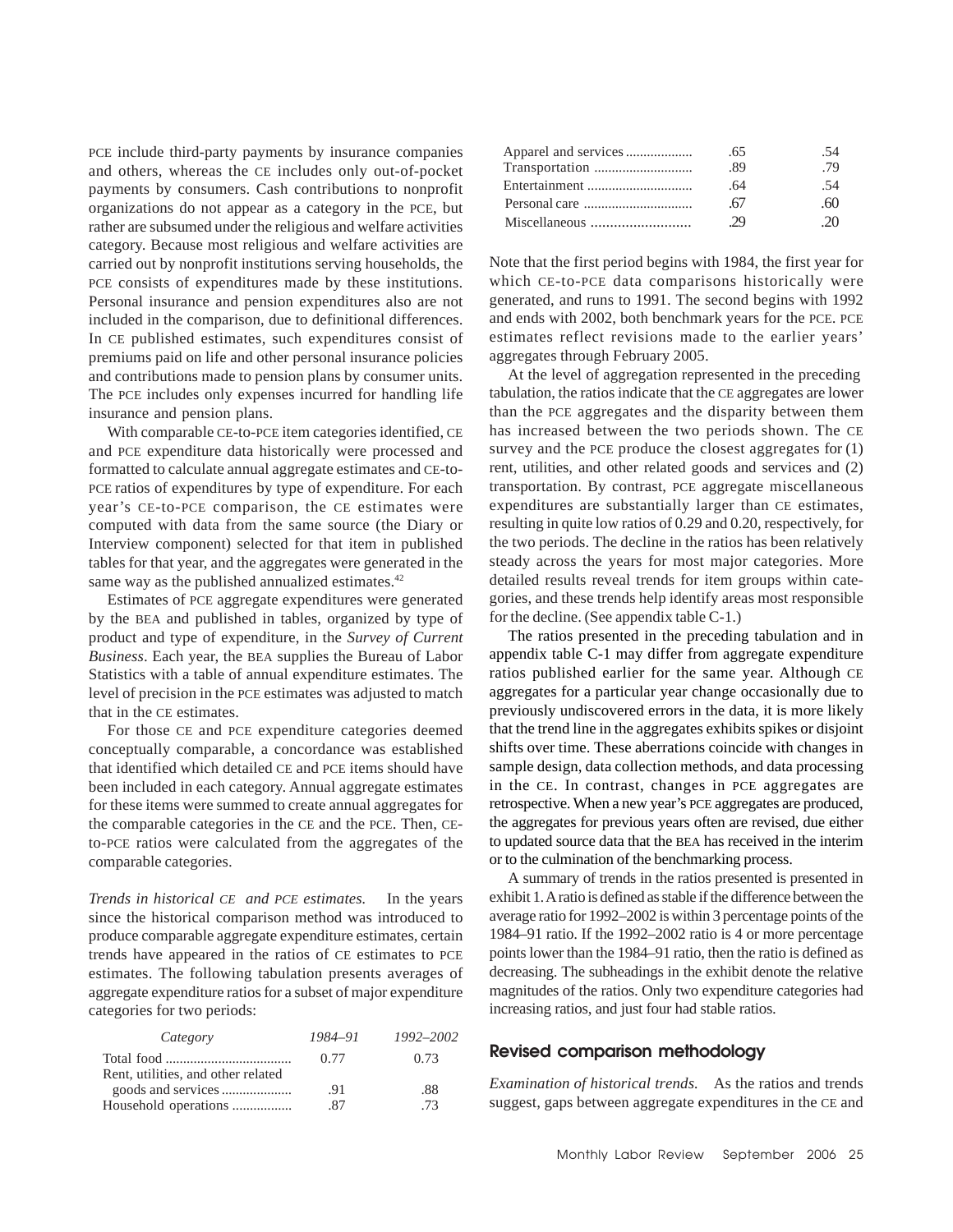the PCE are widening for most expenditure groups, making the study of the underlying reasons more pressing. Although some of the reasons for the gaps, such as differences in definition, coverage, and methodology, had been recognized and documented in the past when comparative estimates were presented, a more formal, comprehensive examination has never been conducted. For this reason, a team of researchers was formed to conduct an investigation into the matter and extend it to comparisons of the CE and other data sources. Among the objectives of this team were the following:

- addressing inquiries about differences in estimates between the CE and other sources,
- assessing the efficacy of the historical CE collection methodology, and
- suggesting possible revisions to improve the quality of CE data.

A summary of points made earlier concerning the methodology and concepts involved in obtaining the CE and PCE estimates is useful to review before examining possible reasons for differences in the estimates. The CE and the PCE each provide a measure of consumer expenditures, but these measures are derived from different types of data. The PCE is defined in terms of sales or the output of production, while the CE is based on purchases. Another important distinction between the two measures is that the PCE includes the expenditures of nonprofit institutions in defining their output. In theory, if (1) all sales and purchases are recorded accurately, (2) expenditures of nonprofit organizations are *ex*cluded from the PCE, and (3) the respective populations are adjusted to be the same, the CE and PCE estimates should be similar, if not the same, for the majority of items in the survey. In practice, however, these estimates are disparate.

Three major reasons for differences between CE and PCE estimates are the *methodology* of the two surveys, their *scope* (in terms of both whose expenditures are being measured and how expenditures are defined), and the *definitions* they employ. Aside from including the expenditures of nonprofit institutions, the PCE covers military personnel and others whose expenditures are ignored by the CE. In addition, certain expenditure categories were out of the scope of the PCE in previous comparisons because the BEA used the CE survey as the primary source for the PCE estimates. For example, the BEA used or still uses CE data, directly or through extrapolation, on motor vehicle leasing (cars and trucks), motor vehicle rental, taxis, nursery schools, and childcare.<sup>43</sup> The BEA also used CE estimates for medical and hospitalization insurance premiums in the PCE. Beginning with the 2000 annual revision of the PCE, however, the BEA adopted the Medical Expenditure Panel Survey (MEPS) as the primary data source for the medical care and hospitalization insurance component of the PCE. 44

*Methodological reasons for differences.* The methodologies designed to produce CE and PCE estimates are dissimilar and account for some of the difference between the estimates. The BEA starts with a basic initial dollar value for each item. This dollar value consists of the value of manufacturers' shipments of goods or the value of receipts received by service providers. The data are obtained from various economic censuses and surveys. Data from these sources can suffer from reporting errors and, in the case of surveys, sampling errors. Using its expert judgment, the BEA staff makes adjustments for what it considers to be misreporting errors.

Wholesale and retail trade margins can account for a large proportion of the final purchasers' value of an item assigned to the PCE. The algorithm by which these margins are calculated can be summarized simply as *total receipts from sales by wholesalers and retailers, less total costs of acquisition, adjusted by changes in the value of unsold inventories held*. Because data limitations do not permit the production of trade margins at the item level, the BEA carries out an iterative series of adjustments and reallocations to obtain a reasonable estimate for wholesale and retail trade margins across items.

Commodity, wholesale, and retail taxes, which take the form of sales taxes, also are incorporated into the purchasers' value. On the basis of data from trade surveys, Census Bureau analysts determine sales tax rates,which the BEA then applies to sales receipts at the wholesale and retail levels. Next, total taxes are distributed among expenditure categories. The surveys that provide the data for deriving tax rates are subject to sampling and reporting errors, so adjustments similar to those made in the allocation of trade margins to expenditure categories also are applied to taxes.

The process of moving products from producer to wholesaler to retailer imposes transportation costs that increase the final purchasers' value. Data on air transit costs come from the Department of Transportation. The Census Bureau conducted the 1997 Commodity Flow Survey, which serves as the source for shipping charges by truck. The nowdefunct Interstate Commerce Commission previously provided data on freight costs charged by railroads. These data are currently compiled by the American Association of Railroads.

After obtaining a final purchasers' value for an expenditure item, the BEA allocates that value to end users of the item, such as domestic industries, government, exporters, and consumers (PCE). Some allocations of the final purchasers' value are made directly to an end user on the basis of source data the BEA has, but in many cases, BEA staff draws on its past experience and expertise to determine these allocations. Often, the portion of an item's output allocated to PCE is the residual value left after allocations have been made to all other users.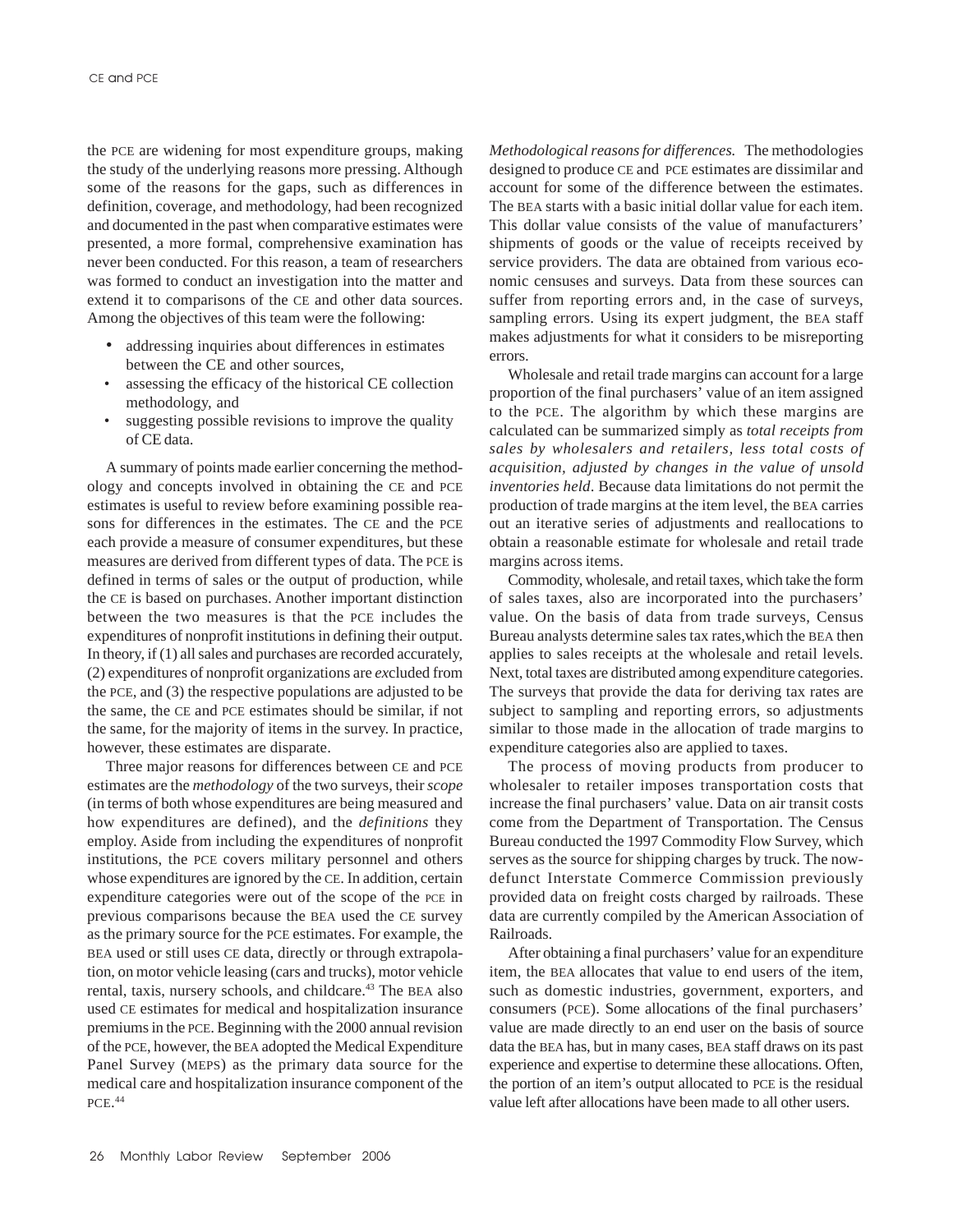In contrast to the methods used to arrive at PCE estimates, the CE estimates are derived from expenditure information provided directly by consumers through the Diary and Interview Surveys. Again, these surveys are subject to reporting and sampling errors that can affect expenditure estimates. Moreover, collecting data on family spending behavior through personal interviews and recordkeeping raises particular issues that can affect estimates of spending. The expenditures of some consumer items, such as alcoholic beverages and tobacco products, are likely underreported by respondents because of the sensitive nature of those items.

Proxy reporting is another reason for under- or misreporting. For example, in a comparison of CE health insurance premium data with MEPS health insurance data, the CE estimates for family policies were lower.<sup>45</sup> Further analysis pointed to employer-sponsored policies as the locus of the difference in estimates. The insurance component of MEPS (MEPS-IC) provides data on premiums for employer-sponsored coverage. The MEPS-IC is an establishment survey rather than a household survey, and the collection unit is an enrollee rather than a policy as in the CE survey. Operationally, the CE selects one respondent who reports for all members of the consumer unit and, as such, might not have perfect knowledge of the paying arrangements and out-of-pocket premium amounts for policies held by other members of the unit. For example, some respondents may have claimed that policy premiums were paid entirely by an employer or a union when, in reality, another member of the consumer unit actually paid some or all of the policy premiums.

Some of the questions in the CE Interview and Diary Surveys could be too global in nature to capture all expenditures or the correct expenditures in the intended category. For instance, expenditures for the use of automatic teller machines of financial institutions would be captured in the Interview survey through questions that ask, "Do you (or any members of your [consumer unit]) have any expenses for checking accounts or other bank services?" Because of the global nature of this question, respondents may not record expenses for automatic teller machines or may not record *all* expenditures related to the use of such machines.

Trends in the relationship between CE and PCE estimates also can be affected by periodic changes made to the Interview and Diary Survey instruments. Revised procedures applied in the processing of data collected in the instruments also may have an impact. The influence of these changes on estimates for specific categories is an area for further work.

*Scope-related reasons for differences.* Although the scopes of the CE and the PCE largely coincide in terms of transactions covered and expenditure items included, there are some notable instances in which they differ, with a resulting impact on the CE and PCE estimates.

In addition to the earlier noted population differences between the two surveys, the following expenditures are components of the PCE, but are outside the scope of the CE: the value of home production by persons living on farms for their own consumption; standard clothing issued to military personnel; and services, except life insurance services, furnished without payment by financial intermediaries. Also captured in the PCE, but not included in CE estimates, are expenditures made by third-party payers on behalf of the consumer, such as employer-paid benefits and insurance reimbursements. The Interview instrument does collect some reimbursement data for items such as expneditures on auto repairs and on medical care, but not on a systematic basis, because its emphasis is on respondents providing data on direct out-of-pocket spending.

The CE collects expenditure data on transactions between consumer units that can be significant for some categories, such as purchases of used vehicles. The PCE explicitly excludes these transactions in the derivation of its estimates. Also, allocations or payments into Social Security are included in the CE published estimates, but not in PCE estimates.

*Definitional reasons for differences.* The CE and the PCE define some expenditure categories differently, leading to differences between the CE and PCE estimates. For example, the CE defines education expenses as out-of-pocket expenditures, whereas the PCE estimates the operating expenses of private educational institutions as part of its estimate of education expenditures by households. Also, for publication purposes, the CE defines expenditures for owner-occupied housing to include spending for mortgage interest and charges, property taxes, maintenance and repairs, and other expenses; the PCE imputes space rent to estimate expenditures for owneroccupied dwellings. Finally, the CE defines retirement and pension expenditures as out-of-pocket contributions by the consumer unit to pension plans; the PCE estimates such expenditures from the administrative expenses incurred by sponsors managing pension plans.

*Development of revised methodology.* To understand better the differences between the CE and the PCE, the team decided to revamp the historical methodology used in earlier analytical work (for example, that of Raphael Branch)<sup>46</sup> by regrouping the CE items into PCE detailed categories. The categories are based on the framework of the 1992 Bridge table<sup>47</sup> and incorporate the item detail from the 1997 input-output data used in producing the PCE for the National Income and Product Accounts.48 The Bridge table provides the most detailed information available regarding what is included in each PCE category. The CE items are represented by UCC's. In many instances, there is no perfect match between the CE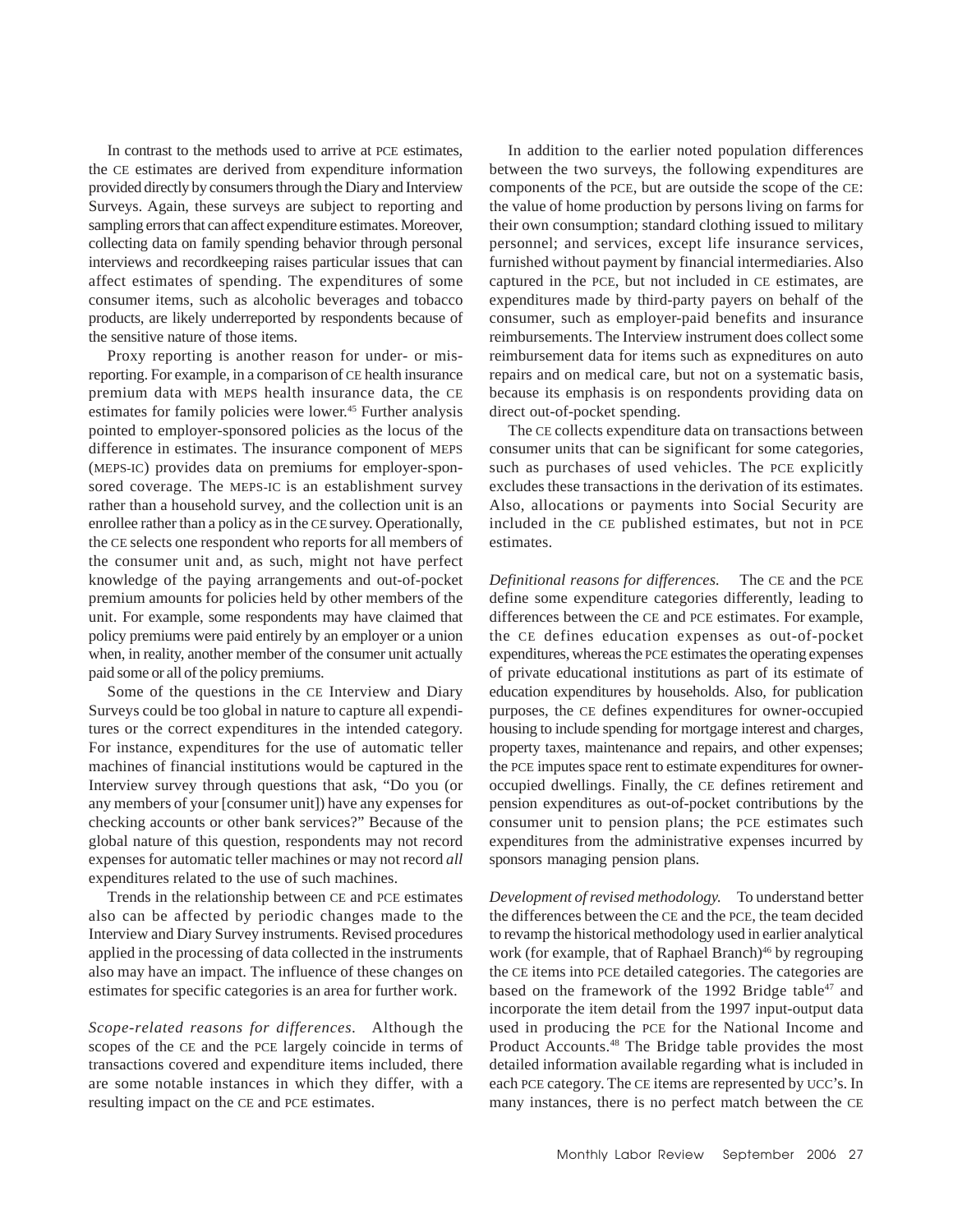and PCE items assigned to a particular aggregate category, even when concepts are generally the same. These situations are discussed in the next subsection, in which each group is reviewed.49

The CE and the PCE are compared with respect to the following major classifications: durable goods, nondurable goods, and services. Within each of these classifications, expenditure aggregates are presented for subgroups. First, aggregate expenditures for both the CE and the PCE are presented, regardless of comparability of the category. Then, only those aggregates from categories with items deemed most comparable by the team are examined. Next, brief analyses explain why differences arise between the CE and PCE estimates, especially when they may be due to noncomparability of the CE and PCE component items. As will be seen, many fewer item categories are considered comparable than in past comparisons. The comparison of aggregate expenditures for 1997, the most recent benchmark year for which PCE estimates are available, is presented here. The comparison for 2002, the latest benchmark year, but not based on 2002 benchmark PCE estimates, is displayed in appendix table D-1.

All UCC's that nominally fit into the PCE framework are included in the initial analysis of comparable and noncomparable categories. In some cases, such as healthcare, the category is within the scope of both the CE and the PCE, but the operational definitions are sufficiently different to result in estimates that are not comparable. For example, as noted earlier, the full costs of healthcare are included in the PCE, but only the expenditures made by consumer units, net of reported reimbursements, are included in the CE definition.

Differences in scope and definition affect the comparability of estimates for purchases of used cars. The PCE includes (1) the retail trade margin for purchases by households from intermediaries, such as car dealers, for cars traded in by other households, (2) net purchases by households for cars originally in the business sector, such as company cars previously rented or leased, and (3) a value for scrap metal—representing used cars scrapped by households—which is deducted from purchases. The CE, by contrast, does not have estimates either for the retail trade margin from the first type of transaction or for the value of scrap metal. It does collect the transaction price of used-car purchases and thus covers business-to-household transactions, although it does not specifically identify such transactions. Direct household-to-household sales are included in the CE survey, but are out of the scope of the PCE, as mentioned earlier. Thus, used-car comparisons produced with the earlier methodology were very rough proxies and are now deemed not comparable.

*Evaluation of revised comparisons.* As seen in table 1, which presents CE and PCE aggregate expenditures for all item groupings (comparable and not comparable) for 1997, the ratio of CE-to-PCE estimates for total goods and services is 0.65. CE aggregate durable goods expenditures are 81 percent of those for the PCE. CE nondurable goods spending equals 63 percent of the PCE value, while the CE-to-PCE ratio for service expenditures is 0.62. These ratios are not adjusted to account for the differences in the populations represented by the CE and the PCE. Recall that PCE expenditures represent those made by a larger population than the CE population. For most categories that are deemed comparable in definition and scope and that are adjusted for population differences, the CE and the PCE produce estimates that tend to be reasonably close to each other. For categories that differ in concept or vary in composition beyond that for which adjustments can be made, aggregate expenditures are more disparate—substantially in some cases.

*1. Durable Goods.* The item category of durable goods consists of motor vehicles and parts, furniture and household equipment, and other durable goods. Among the comparable durable-goods groups, estimates of expenditures for new automobiles and for kitchen and other household appliances were similar.

CE aggregate expenditures for motor vehicles and parts are higher than those calculated for the PCE. (The ratio is 1.04.) For the comparable category of new automobiles, the CE-to-PCE ratio is 1.03. The impact of the scope and definitional differences noted earlier on expenditures for used autos is reflected in much higher CE aggregate expenditures, compared with PCE estimates. (The CE-to-PCE ratio is 1.57.)

Within the component of other motor vehicles in both the CE and the PCE are trucks (new and used) and recreational vehicles. Like purchases of automobiles, purchases of trucks are distinguished between new and used; thus, as regards CE-to-PCE comparisons, the used-truck portion is subject to the same comparability issues as is the category of used cars. In the PCE, trucks also include truck tractors and bus chassis. While expenditures on these items are not likely to be reported by consumer units in the CE, they probably are small in the PCE. Estimates of expenditures for recreational vehicles for the CE and PCE are very close, although the category is not considered comparable because of the differential treatment of used vehicles.

The category "tires, tubes, accessories, and other parts" is composed chiefly of the same items in both surveys; however, there are significant differences in the estimates, probably because the CE estimate consists of expenditures net of reimbursements for insurance and warranty coverage, while the PCE retains the full cost for these items, regardless of the payer. CE estimates for specific items in this category may be higher than those derived for the PCE, because, in some cases, the CE instrument allows the respondent to include in the expenditure report labor charges associated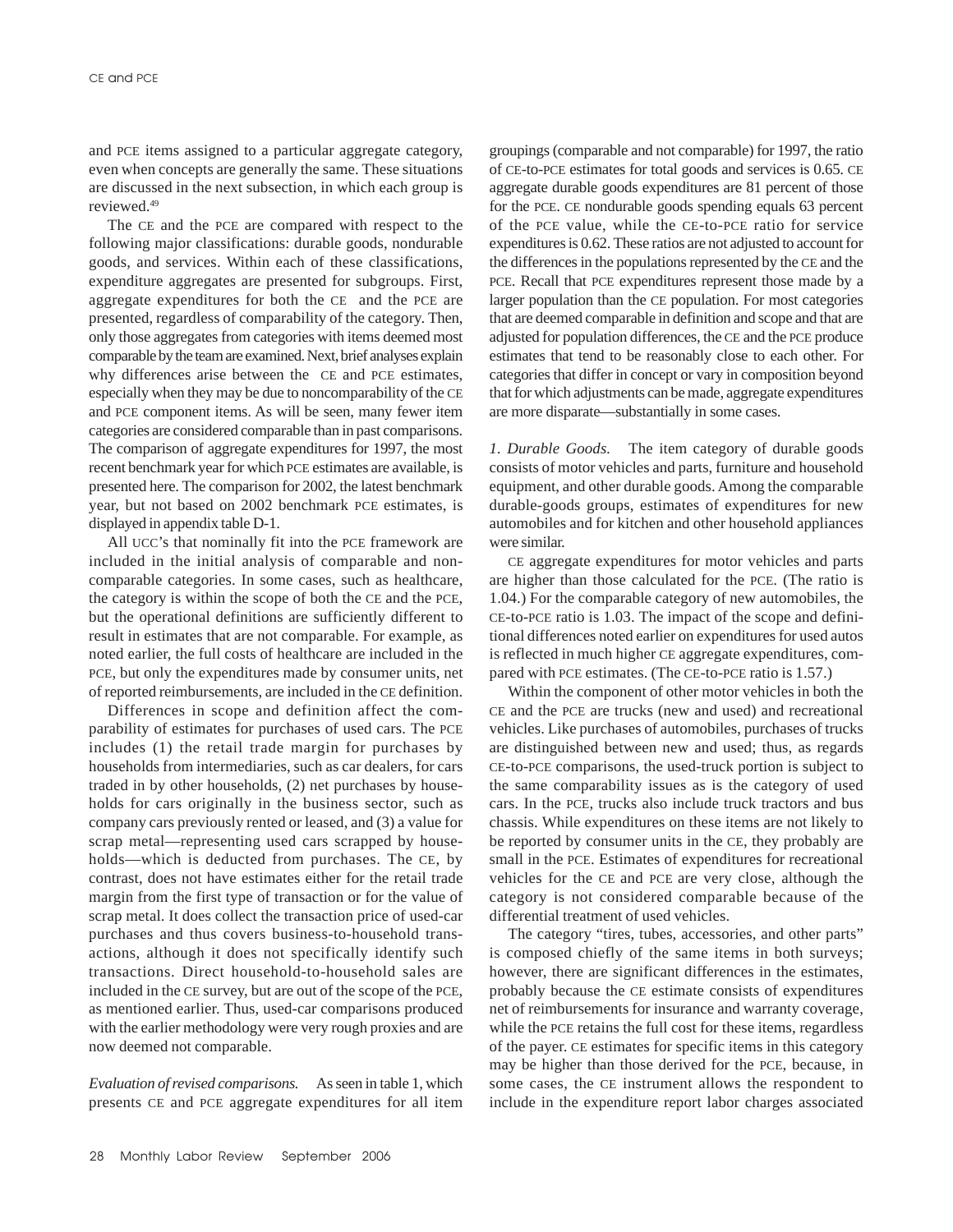## **Table 1. Comparison of 1997 aggregate Consumer Expenditures with Personal Consumption Expenditures based on 1997 PCE benchmark**

[In millions of dollars]

| <b>PCE categories</b>                                                         | Raw aggregates |                  |          |  |  |
|-------------------------------------------------------------------------------|----------------|------------------|----------|--|--|
|                                                                               | PCE            | CE               | Ratio    |  |  |
|                                                                               | \$5,544,512    | \$3,589,914      | 0.65     |  |  |
|                                                                               | 689,767        | 561,031          | .81      |  |  |
|                                                                               | 302,228        | 315,177          | 1.04     |  |  |
|                                                                               | 82,326         | 84,636           | 1.03     |  |  |
|                                                                               | 54.166         | 84.917           | 1.57     |  |  |
|                                                                               | 123,810        | 129,980          | 1.05     |  |  |
|                                                                               | 114,566        | 121,129          | 1.06     |  |  |
|                                                                               | 9,244          | 8,851            | .96      |  |  |
|                                                                               | 41,926         | 15,644           | .37      |  |  |
|                                                                               | 256,165        | 174,753          | .68      |  |  |
|                                                                               | 56,467         | 42,012           | .74      |  |  |
|                                                                               | 26,383         | 28,391           | 1.08     |  |  |
|                                                                               | 25,464         | 6.966            | .27      |  |  |
| Video and audio goods, including musical instruments, and computer goods      | 92,340         | 50,427           | .55      |  |  |
|                                                                               | 58,871         | 30,644           | .52      |  |  |
|                                                                               | 33,469         | 19,783           | .59      |  |  |
| Other durable house furnishings (for example, floor coverings, clocks, lamps, |                |                  |          |  |  |
| and furnishings; blinds, rods, and other; writing equipment,                  |                |                  |          |  |  |
|                                                                               | 55,511         | 46,897           | .84      |  |  |
|                                                                               | 131,374        | 71,161           | .54      |  |  |
|                                                                               | 18,621         | 7,789            | .42      |  |  |
| Wheel goods (including bicycles and motorcycles), sports (also includes       |                |                  |          |  |  |
| guns) and photographic equipment, boats, and pleasure aircraft                | 44,783         | 33,842           | .76      |  |  |
|                                                                               | 40,944         | 18,086           | .44      |  |  |
|                                                                               | 27,026         | 11,444           | .42      |  |  |
|                                                                               |                |                  |          |  |  |
|                                                                               | 1,618,967      | 1,026,129        | .63      |  |  |
|                                                                               | 796,201        | 559,008          | .70      |  |  |
|                                                                               | 492,521        | 337,499          | .69      |  |  |
| Alcoholic beverages purchased for off-premise consumption <sup>1</sup>        | 61,162         | 18,972           | .31      |  |  |
|                                                                               |                |                  |          |  |  |
|                                                                               | 294,942        | 218,288          | .74      |  |  |
|                                                                               | 32,170         | 13,604           | .42      |  |  |
|                                                                               | 7,688          | 3,221            | .42      |  |  |
|                                                                               | 523            | $(2)$            | $\cdots$ |  |  |
|                                                                               | 527            | $\binom{2}{ }$   | $\cdots$ |  |  |
|                                                                               | 258,085        | 157,359          | .61      |  |  |
|                                                                               | 40,732         | 33,126           | .81      |  |  |
| Women's and children's (girls' and infants') clothing and accessories,        |                |                  |          |  |  |
|                                                                               | 127,456        | 79,788           | .63      |  |  |
|                                                                               | 80,594         | 42,883           | .53      |  |  |
|                                                                               | 315            | $\binom{2}{ }$   | $\cdots$ |  |  |
|                                                                               | 5,000          | 936              | .19      |  |  |
|                                                                               | 3,988          | 1,026            | .26      |  |  |
|                                                                               | 147,739        | 127,847          | .87      |  |  |
|                                                                               | 416,942        | 181.515          | .44      |  |  |
|                                                                               | 53,848         | 27,565           | .51      |  |  |
|                                                                               | 51,624         | 25,749           | .50      |  |  |
|                                                                               | 31,400         | 9,069            | .29      |  |  |
| Cleaning and polishing preparations, and miscellaneous household              |                |                  |          |  |  |
|                                                                               | 53,854         |                  | .64      |  |  |
|                                                                               | 111,140        | 34,339<br>37,231 | .33      |  |  |
|                                                                               |                |                  |          |  |  |
|                                                                               | 48,399         | 17,568           | .36      |  |  |
|                                                                               | 16,856         | 12,985           | .77      |  |  |
|                                                                               | 2,958          | $\binom{2}{ }$   | $\cdots$ |  |  |
|                                                                               | 31,153         | 10,881           | .35      |  |  |
|                                                                               | 15,710         | 6,128            | .39      |  |  |
|                                                                               | 3,235,778      | 2,002,754        | .62      |  |  |
|                                                                               | 1,179,605      | 1,286,839        | 1.09     |  |  |
|                                                                               | 597,957        | 751,763          | 1.26     |  |  |
|                                                                               | 374,363        | 366,184          | .98      |  |  |
|                                                                               | 198,957        | 208,293          | 1.05     |  |  |
|                                                                               |                |                  |          |  |  |
| See notes at end of table.                                                    |                |                  |          |  |  |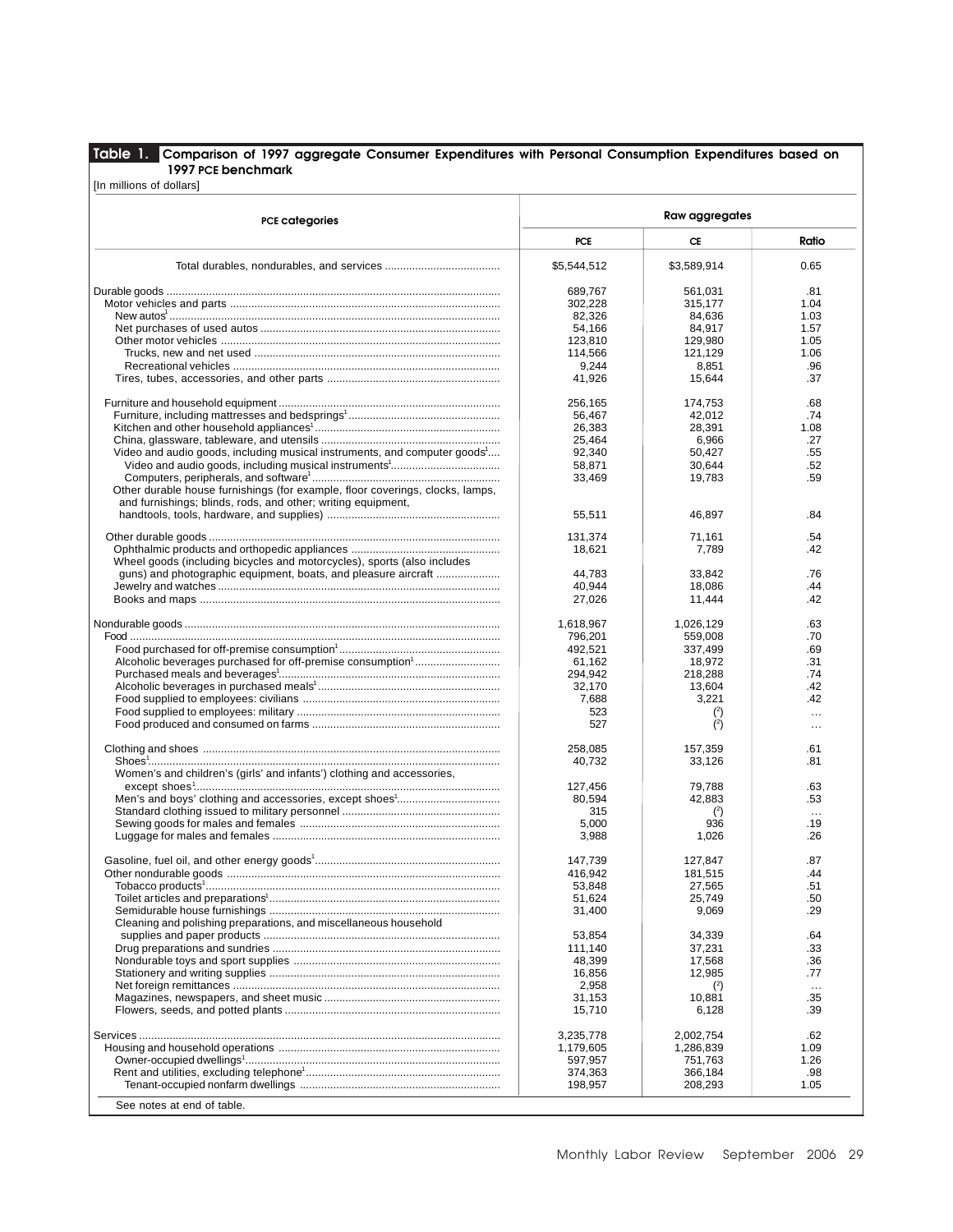**Table 1. Continued—Comparison of 1997 aggregate Consumer Expenditures with Personal Consumption Expenditures based on 1997 PCE benchmark**

| <b>PCE categories</b>                                                        | Raw aggregates |                |           |  |  |
|------------------------------------------------------------------------------|----------------|----------------|-----------|--|--|
|                                                                              | PCE            | CE             | Ratio     |  |  |
|                                                                              | \$94,516       | \$95,934       | 1.02      |  |  |
|                                                                              | 36,832         | 31.774         | .86       |  |  |
|                                                                              |                |                |           |  |  |
|                                                                              | 44,058         | 30,183         | .69       |  |  |
|                                                                              | 45,699         | 30,842         | .67       |  |  |
|                                                                              | 103,648        | 85,416         | .82       |  |  |
|                                                                              | 14,688         | 7,954          | .54       |  |  |
| Other household operations (for example, moving and storage, household       |                |                |           |  |  |
| insurance, rug and furniture cleaning, electrical repair, reupholstery and   |                |                |           |  |  |
| furniture repair, postage, household operation services not elsewhere        |                |                |           |  |  |
|                                                                              | 43,250         | 44,680         | 1.03      |  |  |
|                                                                              |                |                |           |  |  |
|                                                                              | 245,666        | 225,711        | .92       |  |  |
| Repair, greasing, washing, parking storage, rental, and leasing              | 152,867        | 101,934        | .67       |  |  |
|                                                                              | 4,367          | 1,846          | .42       |  |  |
|                                                                              | 37,807         | 79,709         | 2.11      |  |  |
|                                                                              | 7,839          | 7,650          | .98       |  |  |
|                                                                              | 3,258          | 2,169          | .67       |  |  |
|                                                                              | 420            | 2,237          | 5.33      |  |  |
|                                                                              |                |                |           |  |  |
|                                                                              | 2,223          | 1,110          | .50       |  |  |
|                                                                              | 29,836         | 26,269         | .88       |  |  |
| Other (including water passenger; passenger transportation arrangement;      |                |                |           |  |  |
| limousine service; other local transportation; part of Amtrak passenger,     |                |                |           |  |  |
|                                                                              | 7,049          | 2,787          | .40       |  |  |
|                                                                              |                |                |           |  |  |
|                                                                              | 873,033        | 149,348        | .17       |  |  |
|                                                                              | 198,242        | 14,104         | .07       |  |  |
|                                                                              | 50,931         | 21,491         | .42       |  |  |
|                                                                              | 141,981        | 10,097         | .07       |  |  |
|                                                                              | 338,516        | 9,232          | .03       |  |  |
|                                                                              | 78,251         | 1,382          | .02       |  |  |
|                                                                              |                |                |           |  |  |
|                                                                              | 50,569         | 93,042         | 1.84      |  |  |
|                                                                              | 1,172          | (3)            |           |  |  |
|                                                                              | 13,371         | (3)            | $\ddotsc$ |  |  |
|                                                                              |                |                | $\ddotsc$ |  |  |
|                                                                              | 215,065        | 110,190        | .51       |  |  |
|                                                                              |                | 18,595         | .74       |  |  |
|                                                                              | 24,984         |                |           |  |  |
|                                                                              | 15,783         | 13,582         | .86       |  |  |
|                                                                              | 9,201          | 5,013          | .54       |  |  |
|                                                                              | 3,900          | 775            | .20       |  |  |
|                                                                              | 16,299         | 7,931          | .49       |  |  |
|                                                                              | 59,423         | 17,987         | .30       |  |  |
|                                                                              | 4,018          | 5,616          | 1.40      |  |  |
| Other (including pets and pet services, excluding vets; veterinarians; cable |                |                |           |  |  |
|                                                                              |                |                |           |  |  |
| TV; film developing; photo studios; sporting and recreational camps; high    |                |                |           |  |  |
| school recreation; lotteries; videocassette rental; commercial amusements    |                |                |           |  |  |
|                                                                              | 106,441        | 59,286         | .56       |  |  |
|                                                                              |                |                |           |  |  |
|                                                                              | 69,650         | 39,079         | .56       |  |  |
|                                                                              | 13,646         | 7,966          | .58       |  |  |
|                                                                              | 31,247         | 30,147         | .96       |  |  |
| Other (including watch, clock, and jewelry repair; miscellaneous             |                |                |           |  |  |
|                                                                              | 24,757         | 965            | .04       |  |  |
|                                                                              |                |                |           |  |  |
|                                                                              | 412,926        | 36,080         | .09       |  |  |
|                                                                              | 60,841         |                | $\ddotsc$ |  |  |
| Bank service charges, trust services, and safe deposit box rental            | 43,711         | 3,715          | .08       |  |  |
| Services furnished without payment by financial intermediaries except life   |                |                |           |  |  |
|                                                                              | 133,056        | $\binom{2}{ }$ |           |  |  |
|                                                                              | 81,880         | (2)            | $\ldots$  |  |  |
|                                                                              |                |                | $\ldots$  |  |  |
|                                                                              | 53,748         | 14,336         | .27       |  |  |
|                                                                              | 13,001         | 8,731          | .67       |  |  |
| Other personal business (including labor union expenses, professional        |                |                |           |  |  |
| association expenses, employment agency expenses, money orders,              |                |                |           |  |  |
| classified ads, tax return preparation services, personal business           |                |                |           |  |  |
|                                                                              | 26,689         | 9,298          | .35       |  |  |
|                                                                              |                |                |           |  |  |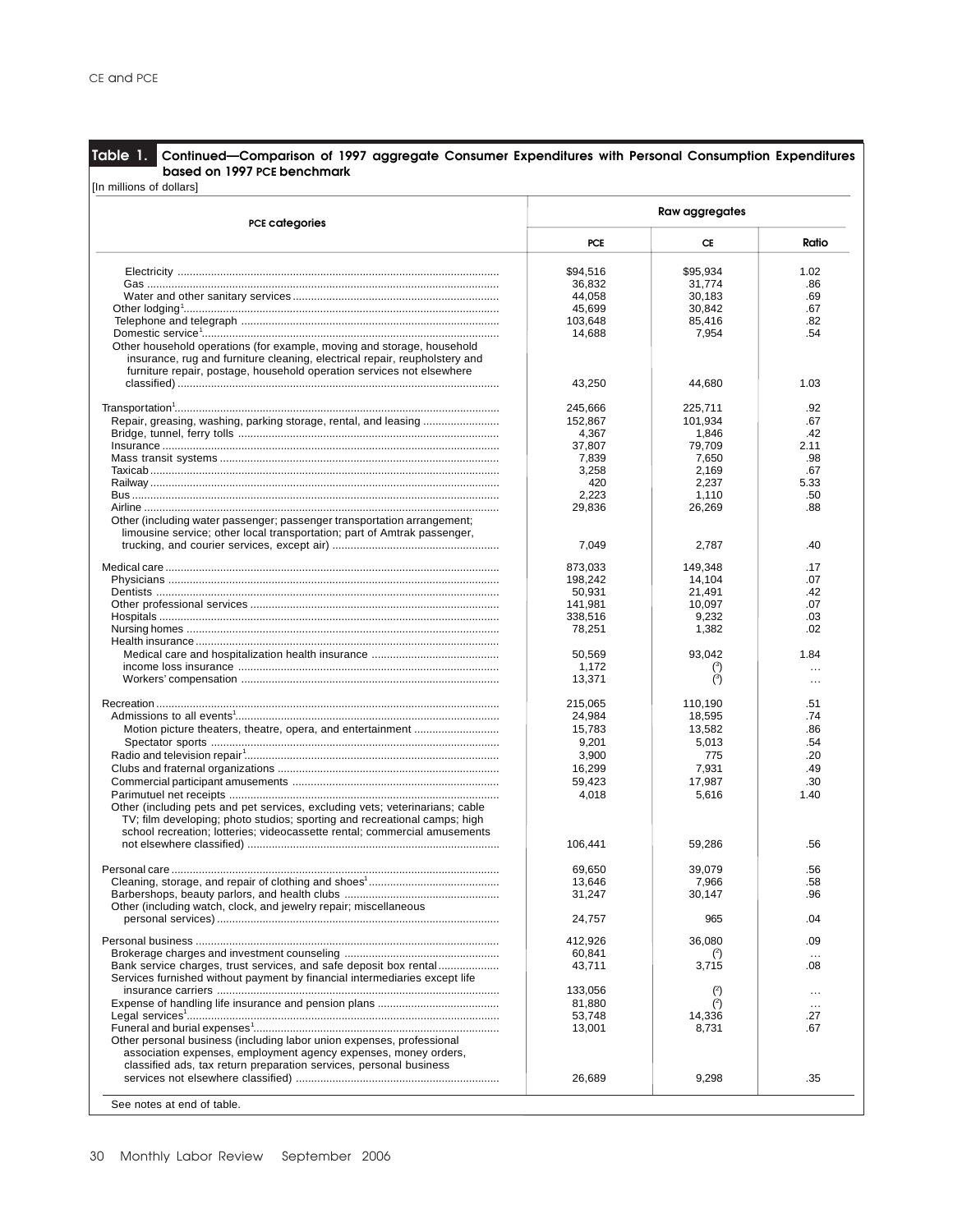**Table 1. Continued—Comparison of 1997 aggregate Consumer Expenditures with Personal Consumption Expenditures based on 1997 PCE benchmark**

| <b>PCE categories</b>                                                       | Raw aggregates |                     |           |  |  |
|-----------------------------------------------------------------------------|----------------|---------------------|-----------|--|--|
|                                                                             | <b>PCE</b>     | CE                  | Ratio     |  |  |
|                                                                             | \$129,682      | \$65,829            | 0.51      |  |  |
|                                                                             | 69.834         | 37,324              | .53       |  |  |
|                                                                             | 29.411         | 26.472              | .90       |  |  |
|                                                                             | 22,850         | 9.517               | .42       |  |  |
|                                                                             | 6,561          | 16,955              | 2.58      |  |  |
|                                                                             | 30.437         | 2.033               | .07       |  |  |
|                                                                             | 20,203         | $^{\left(3\right)}$ | $\cdots$  |  |  |
|                                                                             | 10,234         | (2)                 | $\ddotsc$ |  |  |
|                                                                             | 134,234        | 89,678              | .67       |  |  |
|                                                                             |                | 78,857              |           |  |  |
|                                                                             | 579            |                     |           |  |  |
|                                                                             | 6,204          |                     | $\cdots$  |  |  |
|                                                                             | 6,596          |                     | $\ddotsc$ |  |  |
|                                                                             | 80,632         | 10,821              | .13       |  |  |
|                                                                             | 19,682         | 7,576               | .38       |  |  |
| Social welfare (including membership organizations, job training and        |                |                     |           |  |  |
| vocational rehabilitation services, residential care, individual and family |                |                     |           |  |  |
| services, social services not elsewhere classified, civic-social-fraternal  |                |                     |           |  |  |
|                                                                             | 60.950         | 3,245               | .05       |  |  |
|                                                                             | 40,223         | $^{\left(3\right)}$ | $\cdots$  |  |  |
|                                                                             | $-24,083$      | (3)                 | $\cdots$  |  |  |

this category.

2 Category not within the scope of the CE survey.

with installing the part . (For example, the purchase of tires may include the price of the labor required to mount them.) However, when most of the expenditures represent the provision of a service for this article, the item in question is included among services.

Furniture and household equipment includes a broad set of items, as noted in the table. The CE-to-PCE ratio for this group is 0.68. The two categories of furniture (including mattresses and bedsprings) and kitchen and other household appliances appear to be most similar conceptually and operationally among all durable goods. The ratios for these categories are 0.74 and 1.08, respectively. By contrast, "china, glassware, tableware, and utensils" is a category that, although defined similarly, displays a wide gap between the CE and PCE estimates, resulting in a ratio of only 0.27. There is no obvious reason for this disparity.

The category "video and audio goods, including musical instruments, and computer goods" includes a large mix of items. Computers, peripherals, and software expenditures reported in the CE are only 59 percent of those calculated for the PCE. The difference probably results from the way the CE survey and the PCE obtain data on purchases by households. Only purchases made for nonbusiness purposes are in the scope of the CE. Thus, if a consumer unit purchased a computer or workstation for a home office, the purchase would not be reported in the survey. The PCE, however, assigns *all* purchases made by the general public as being for personal consumption.

The final subgrouping in furniture and household equipment is "other durable house furnishings." The items included in the CE and the PCE do not match sufficiently to consider the respective categories comparable, even though the ratio, 0.84, is fairly high. The number of detailed component items used to derive the PCE estimate is significantly higher than the number of recall cues given to respondents in the CE survey in collecting similar expenditure data. Another source of difference is in the treatment of an item such as installed carpet for owners. For this item, the service charge for the installation can be included in the CE estimate, but would not be in the PCE estimate. (If the consumer unit considers the purchase of floor coverings to be a capital improvement to the dwelling, it will be excluded from the CE estimate and treated instead as an increase in the value of the home.)

Estimated aggregate expenditures for other durable goods are lower in the CE than in the PCE (the ratio is 0.54), although none of the corresponding subgroups in other durable goods are considered comparable categories. The CE excludes direct payments or reimbursements by third parties, such as insurance companies, for consumer purchases of ophthalmic products and orthopedic appliances; the PCE counts the full value for these items, regardless of payer. CE aggregate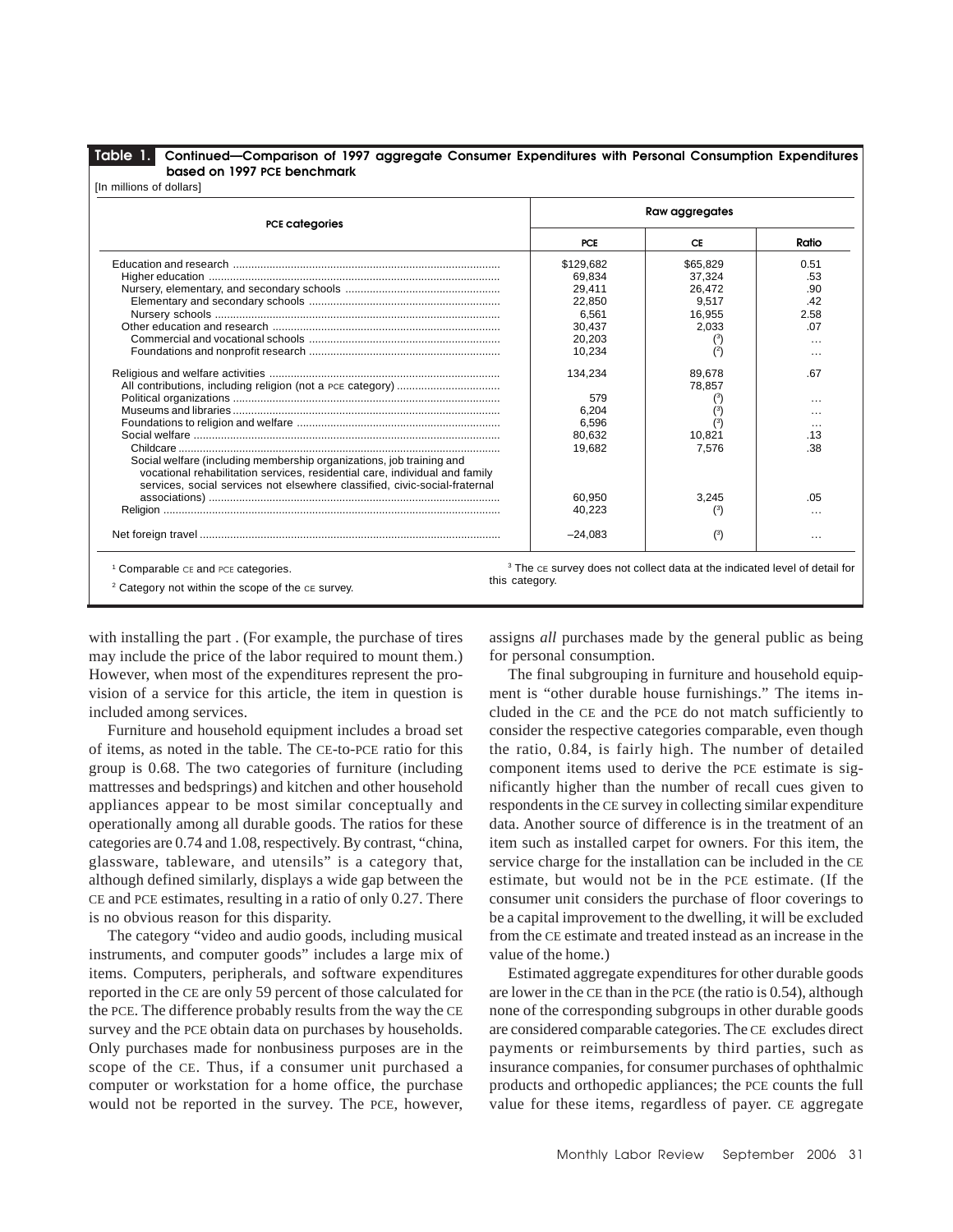expenditures for this grouping are 42 percent of the PCE estimate.

CE expenditures for wheel goods, sports and photographic equipment, boats, and pleasure aircraft are 76 percent of PCE expenditures. The category is not defined similarly in the two surveys, with some CE items included that actually overlap a number of PCE durable and nondurable categories. Within the CE item "general sports equipment" is golf equipment, such as golf clubs and golf balls. In deriving the PCE, the BEA allocates aggregate spending on golf equipment between wheel goods, sports and photographic equipment, boats, and pleasure aircraft, on the one hand, and nondurable toys and sport supplies in the "other nondurable goods" category, on the other hand. Although not explicitly stated, it can be assumed that the PCE durable allocation contains data on golf club expenditures, while the nondurable allocation includes data on golf balls. The CE survey cannot make the same allocation in "general sports equipment"; CE expenditures for this item are assigned to the durable category in the new comparison methodology. (See table 1.) The situation repeats itself with other sporting goods, reported in "general sports equipment" in the CE survey. As a result, the CE-to-PCE ratio of 0.76 for "wheel goods" is higher than it otherwise might be (and concomitantly, the CE-to-PCE ratio for nondurable toys and sport supplies is lower).

The ratio of CE-to-PCE expenditures for jewelry and watches is 0.44. Both surveys define the category similarly, but, as with the category "other durable house furnishings," the PCE estimate is derived from a much more comprehensive set of items than is cued for in the CE. For example, the PCE category "jewelry made of precious metal" contains data on expenditures for school rings, cuff links, money clips, watch chains, rosaries, cigarette lighters, and lockets. The CE instrument offers additional cues only for costume jewelry, rings, and infants' jewelry. Also, proxy reporting may affect this category, in that a parent responding for the entire consumer unit may not be aware of purchases of costume jewelry made by his or her children.

The PCE category "books and maps" also is more comprehensive than its CE counterpart. The PCE category includes data on expenditures not only for books, but for publishing as well. By contrast, in the CE, consumers report expenditures for books, but not for publishing. The PCE also includes art reproductions and print maps in the "books and maps" category, whereas the CE includes them among household decorative items in the "other durable house furnishings" category.

*2. Nondurable goods.* Nondurable goods are grouped into four major categories: food; clothing and shoes; gasoline, fuel oil, and other energy goods; and other nondurable goods. Food, clothing, and the energy groups are the most conceptually similar between the CE and the PCE. The ratio for the energy items, 0.87, is quite high. The ratio for food, 0.70, is lower, but still relatively high, while the ratio for clothing, 0.61, is lower still.

CE expenditures for food purchased for off-premise consumption is 69 percent of PCE expenditures in the same category. Included in PCE estimates, but not asked about in the CE, is the contribution of the Federal Women's, Infants', and Children's (WIC) program to purchases of qualifying food groups. This contribution accounts for a portion of the CE shortfall with respect to the PCE. The CE estimate for purchased meals and beverages is 74 percent of that of the PCE; the latter includes food purchased at athletic venues, motion picture theaters, and other places that are not covered in such a specific manner in the CE. Although defined similarly in the CE and the PCE, the category "food supplied to employees—civilians" is not comparable between them, due to a major difference in the way the estimates are constituted. The CE collects respondents' estimates of the monetary value of free meals received at work as part of pay. The BEA allocates a percentage of the value of many of the food items that are included in food purchased for off-premise consumption to derive its estimate. For example, part of the value for the detailed item "frozen vegetables" is assigned to "food purchased for offpremise consumption," and part is assigned to "food supplied to employees—civilians." There is no CE counterpart to either of the PCE categories titled "food supplied to employees military" or "food produced and consumed on farms." In the former case, military personnel living on base are not included in the CE population and therefore are not sampled in the survey; in the latter, the CE does not collect any data on the value of home production or any other good received, but not paid for, by a consumer unit.

The ratio of CE-to-PCE expenditures on clothing and shoes is 0.61. The ratio for shoes alone is somewhat higher (0.81). The category of shoes is considered comparable between the two surveys, even though the CE estimate excludes athletic shoes for sports-related use, which the PCE includes. Although expenditures for athletic footwear are relatively sizeable, purchases for sports-related use are likely to be dwarfed by purchases for general streetwear. The two clothing and accessories categories (women's and children's, and men's and boys') appear to be composed of the same universe of items. That the CE estimate is about two-thirds of the PCE estimate for women and children and about one-half for men and boys may be due to the issue of proxy reporting of expenditures in the CE. The only other major difference in the category of clothing and shoes is the inclusion of standard clothing issued to military personnel in the PCE, but not the CE, reflecting the fact that military personnel living on base are excluded from the CE sample.

The CE and the PCE appear to define nondurable energy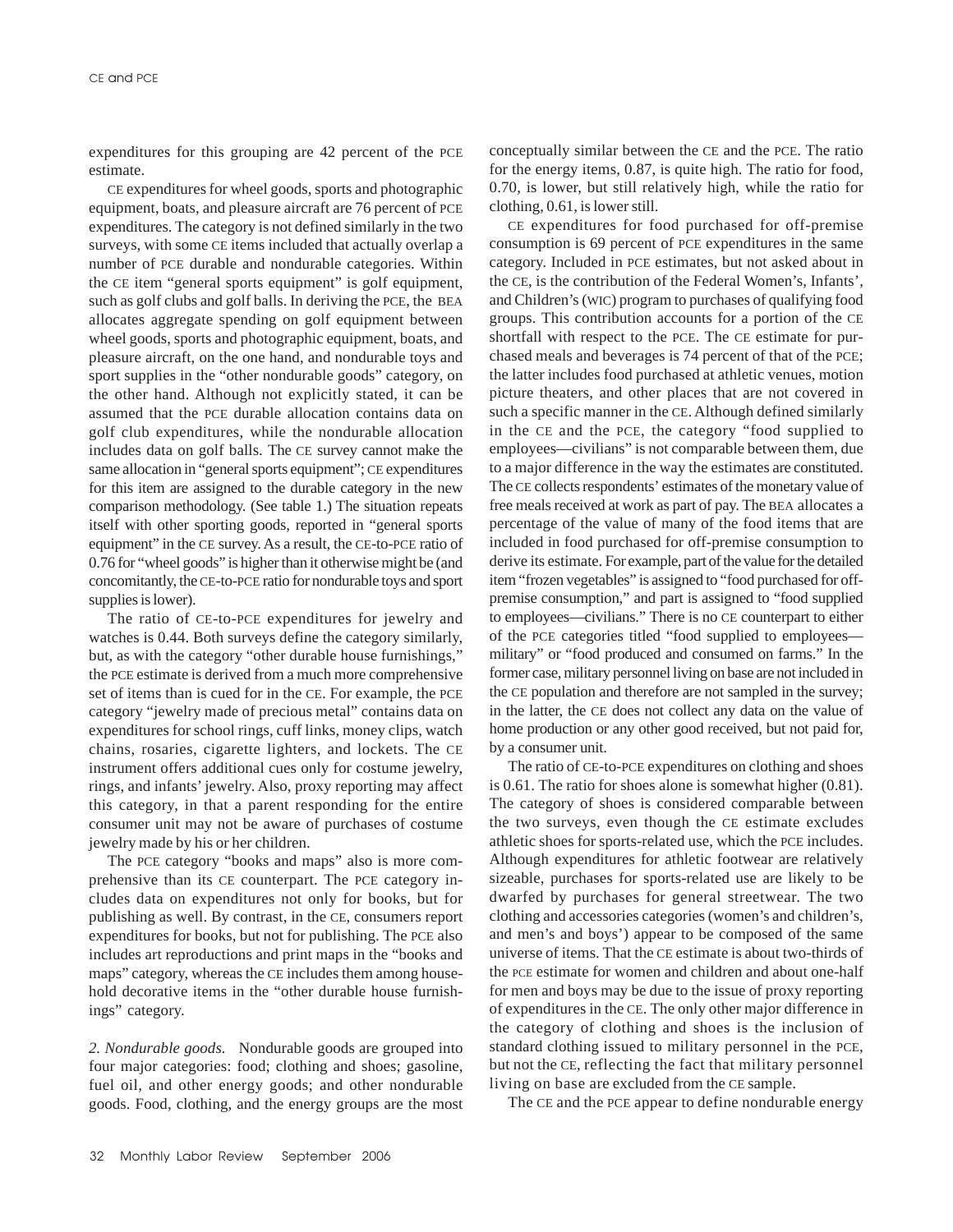goods similarly. Aggregate expenditure estimates for this category also are fairly close, with the CE-to-PCE ratio standing at 0.87.

The category "other nondurable goods" comprises a mix of disparate item groups, such as tobacco products; toilet articles and preparations; and flowers, seeds, and potted plants. The CE-to-PCE ratio for the category is only 0.44, reflecting in some measure the noncomparability of many of the subgroups. Tobacco products make up one of the two comparable subgroups, yet the CE-to-PCE ratio, 0.51, is fairly low. Purchases of tobacco products are considered "sensitive" because they conceivably carry a negative connotation among consumers. Thus, respondents of the CE are more likely to either omit or underreport tobacco expenditures compared with other types of spending. The other comparable category—toilet articles and preparations—also has a relatively low ratio, 0.50, the reasons for which are not readily apparent.

All the remaining subgroups in other nondurables are not comparable between the CE and the PCE. Often, this is because CE items overlap PCE categories such that definitionally comparable subgroups cannot be created. In some instances, the overlap is between two subgroups of nondurables. For example, the CE assigns expenditures to an item category called "lawn and garden supplies," which includes fertilizer and seeds. The PCE, by contrast, puts expenditures on fertilizer into the category titled "cleaning and polishing preparations, and miscellaneous household supplies and paper products," while placing expenditures on seeds in the category "flowers, seeds, and potted plants." In this article, CE's lawn and garden supplies item is assigned to the cleaning preparations/household supplies category, thereby increasing the CE-to-PCE ratio for that category and decreasing the ratio for flowers, seeds, and potted plants from what they would be if the CE item were allocated differently.

Another instance in which a CE item overlaps PCE categories is musical instruments and accessories. Among the accessories included in the CE item category is sheet music. The PCE, however, assigns sheet music to a nondurable-goods category together with magazines and newspapers, but includes the remainder of musical instruments and accessories in durables, together with video and audio goods. The CE item, by contrast, is assigned entirely to the "video and audio goods" category, because PCE expenditures on sheet music are very small compared with PCE expenditures on video and audio goods.

A particularly thorny case that showcases all of these issues is the PCE nondurable category of stationery and writing supplies. The CE collects data for three UCC's, parts of which are assignable to stationery and writing supplies. The first item, which comes from the Diary Survey, is "stationery, giftwrap, etc." The stationery portion of this item clearly belongs to the PCE category, but the giftwrap portion would be found among the paper products in the PCE's "cleaning and polishing preparations/miscellaneous household supplies/paper products" nondurable category. The other two UCC's contain expenditures for schoolbooks, supplies, or equipment for educational institutions other than colleges or universities. Among the cues for these UCC's are items, such as art supplies, that fall within the PCE category "stationery and writing supplies." The cues also include textbooks and microscopes, data on which would appear in the PCE durable categories "books and maps" and "wheel goods, sports and photographic equipment, boats, and pleasure aircraft," respectively. Although school supplies could not be separated from books and equipment, they were expected to represent the largest share of the two educationrelated UCC's, so it was decided to assign those UCC's to stationery and writing supplies. The addition of expenditures on giftwrap, schoolbooks, and school equipment represented in the CE estimate for this category could explain the reasonably high CE-to-PCE expenditure ratio (0.77).

The CE-to-PCE ratio for the category "drug preparations and sundries" is among the lowest of the ratios in all the other nondurable-goods subgroups. CE expenditures are only 33 percent of similar expenditures derived in the PCE. As with other medical goods and services, CE estimates of drug preparations and sundries include only out-of-pocket payments by consumers, whereas the PCE estimate counts reimbursements and other third-party payments as well.

*3. Services.* The major expenditure categories in services are housing and household operations, transportation, medical care, recreation, personal care, personal business, education and research, religious and welfare activities, and a PCE adjustment for net foreign travel. The analysis presented here shows that no major category is considered completely comparable between the CE and the PCE under the publication or new-methodology definition.

The category "housing and household operations" is composed of the following subgroups: owner-occupied dwellings; rent and utilities, excluding telephone; other lodging; telephone and telegraph; domestic service; and other household operations. Housing and household operations are treated as separate categories by the BEA in PCE tabulations, but are combined in this analysis to facilitate the creation of the comparable "rent and utilities" subgroup. The PCE assigns rent to the housing category and utilities to household operations. In the CE, however, some reports of rent include utilities, which cannot be split out.<sup>50</sup> The ratio of CE-to-PCE aggregates with rent and utilities together is 0.98 for 1997 and 0.91 for 2002. The CE estimates for individual utilities are slightly lower, due to the portion captured with rent. Despite this difference, these estimates compare closely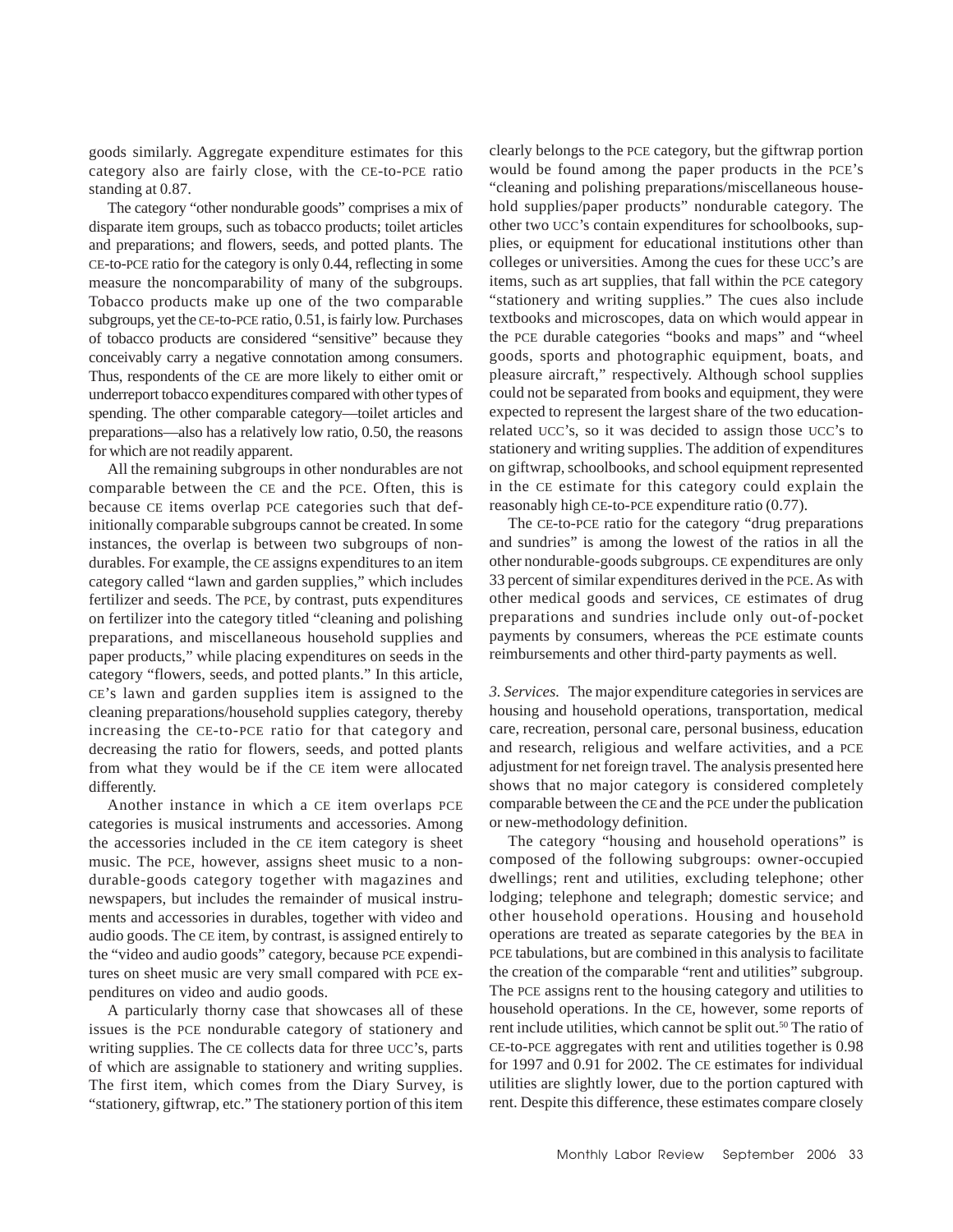to PCE estimates. Expenditures for electricity are approximately the same for the CE and the PCE, yielding a ratio of 1.02. For gas, the ratio is 0.86, and for water and other sanitary services, the ratio is 0.69. This lower ratio for water may reflect the fact that water is more commonly included with CE rent than are the other utilities. For 1997, 67.3 percent of rent payments in the CE include expenditures for water, while only 22.1 percent include expenditures for gas and 14.4 percent include expenditures for electricity.

In comparisons using the historical methodology, expenditures for owner-occupied dwellings were not considered comparable because of differing CE publicationstandard definitions and those used for the PCE. In the revised methodology, the CE redefines owner-occupied housing so that it matches the PCE definition more closely. The PCE defines owner-occupied housing expenditures starting with gross rents for equivalent renter-occupied units, excluding charges for utilities, major appliances, and furniture and furnishings. This measure, referred to as *space rent*, is imputed for owner-occupied housing units with the use of tabulations of contract-rent-to-property-value ratios by property-value class, matched to tables with counts of owneroccupied housing units by property-value class. The tabulations were obtained by the BEA from the Census Bureau's 1991 Residential Finance Survey (RFS), which is conducted once every 10 years in conjunction with the decennial census; the tables are from publications of the biennial American Housing Survey (AHS), starting with 1991 data. The RFS and AHS data are used to produce estimates for the 1991 PCE. In subsequent years, including the benchmark year 1992, average space rent is extrapolated with the use of the CPI for owner-occupied housing, as well as with an adjustment that would not be captured by the CPI alone. The quality adjustment takes into account additions, alterations, and depreciation of the housing stock. Average owner space rents are multiplied by the number of owner-occupied housing units as reported in the AHS for 1991 and every second year thereafter. For those years falling between AHS survey years, the BEA uses data from the Current Population Survey to interpolate and extrapolate the number of owner-occupied units.<sup>51</sup> PCE owner-occupied housing includes primary residences, vacation homes, and time shares.

For the revised comparison, reported rental equivalence values of owner-occupied properties made by respondents to the CE Interview are used to estimate expenditures for owner-occupied housing. For years prior to 1999, the CE data are not strictly comparable to the PCE data, lacking the rental equivalence value of owned vacation homes, including time shares. With rental equivalence used as a proxy for the space rent of owned nonvacation homes, the CE-to-PCE ratio for owner-occupied dwellings for 1997 is 1.26. (Were the rental equivalence of vacation homes included, this ratio would be even higher.)

Since 1999, data on the rental value of owned vacation homes have been collected, making the CE estimate conceptually comparable to the PCE's. In the PCE, the rental value for vacation homes, including time shares, is calculated as 50 percent of the imputed value of housing units that are primarily rented. If a vacation home is for the homeowner's use only, then 100 percent of the imputed value is counted. The CE instrument does not detect whether the vacation home or time share is rented occasionally. (If it always is rented, then it is treated like a business property and is excluded from the survey.) In order to match the PCE process, 50 percent of the rental equivalence value for vacation homes and time shares (not rented as a business) reported in the CE is added to the CE's aggregate for owner-occupied housing. Even with the addition of an estimate for vacation homes, the ratio of CE to PCE aggregate expenditures has fallen over time. For example, the 2002 ratio is 1.22, compared with the earlier mentioned 1.26 for 1997.

The category "telephone and telegraph" is the first of the two subgroups in the services sector that are not considered comparable between the surveys. The major UCC that accounts for most of the CE estimate for telephone services includes expenses for pay phones. In the PCE, the receipts of pay phone operators are one of the miscellaneous personal services in the "other personal care" subgroup in the "personal care" category.

The other subgroup of services that is not considered comparable is household operations, although on first glance it would appear to be so because the CE and PCE estimates are so close. However, the household insurance component of other household operations is conceptually quite different in the CE and the PCE. As with other types of insurance, the CE defines household insurance as out-of-pocket premium payments made by consumers. The PCE, however, defines it as the premiums collected net of the losses paid by insurance companies. Because of this conceptual difference, CE estimates for expenditures for household insurance have averaged about 8 times greater than PCE estimates.

Transportation includes a broad range of services, from repairs to passenger fares. Many of the CE-to-PCE ratios are quite high, with some exceeding unity. Two of the subgroups repair, greasing, washing, parking storage, rental, and leasing; and insurance—are deemed noncomparable. The locus of CE-PCE conceptual differences for the former subgroup is the repair component; these differences were noted earlier in the discussion of tires, tubes, accessories, and other parts. (See page 28.) Reimbursements for insurance and warranty coverage are included in the PCE, but not in the CE, estimates. In addition, as noted earlier, expenditures for repairs reported in the CE may combine the cost of parts with labor charges.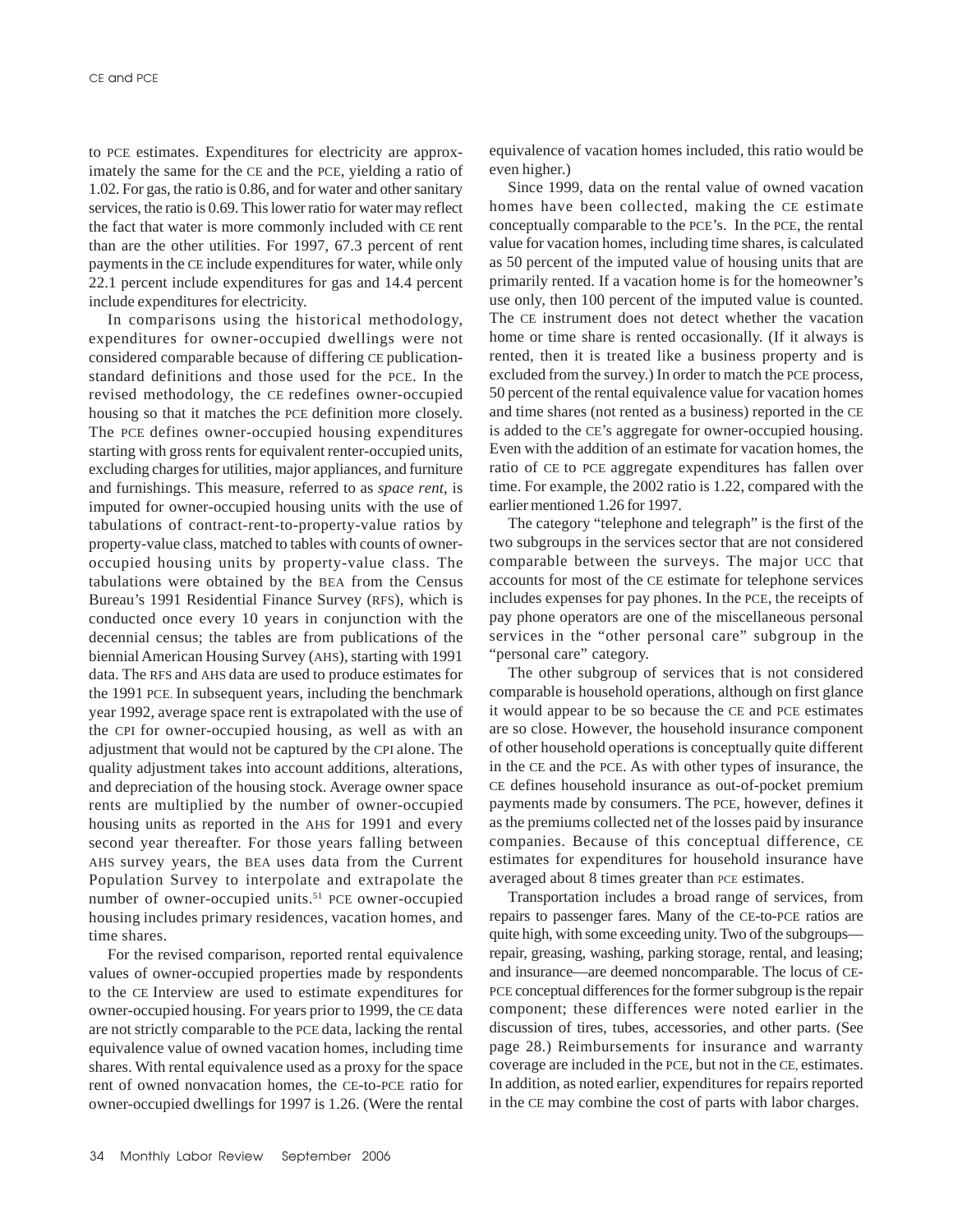The vehicle insurance category encounters the same conceptual issues as household insurance. The PCE defines insurance as premiums collected less losses paid out, while the CE defines it as paid premiums only. Though not as dramatic as the difference between the estimates in the household insurance category, the conceptual difference in vehicle insurance leads to higher estimates in the CE such that the CE-to-PCE ratio is 2.11 for 1997.

Expenditures for mass transit systems are almost the same for the two data sources for 1997. Expenditures for taxicabs, buses, and airlines are lower in the CE, sporting CE-to-PCE ratios of 0.67, 0.50, and 0.88, respectively. Railway transportation expenditures are quite high in the CE, compared with PCE estimates; the CE-to-PCE ratio is 5.33. The source of the PCE data is Amtrak revenues. CE expenditures, by contrast, cover excursions on more rail lines than Amtrak, both in the United States and abroad.

Expenditures for medical care include expenditures for services provided by healthcare professionals and healthcare facilities and for health insurance premiums. The CE-to-PCE ratios are extremely low, with the exception of medical care and hospitalization health insurance, which has a ratio of 1.84. One reason for the low ratios is that the operating expenses of nonprofits serving households are included in the PCE estimate, but not in the CE aggregates. The low ratios also reflect the fact that the CE counts only out-of-pocket outlays net of payments and reimbursements by insurance companies and other third-party payers. Medical care expenditures for the PCE represent the full costs of care. The CE estimate for medical care and hospitalization insurance is much higher than that computed for the PCE and can be traced to the fact that the CE counts premiums paid, whereas the PCE deducts benefits and claims paid from premiums earned. Health insurance in the PCE also encompasses insurance against loss of income and workers' compensation insurance. Neither has a counterpart in the CE, which, on the one hand, does not directly collect data on income loss insurance purchased by consumers, and, on the other, does not consider workers' compensation as a consumer expenditure.

Recreation is composed of an eclectic set of categories. Each of two of the six subgroups—admissions to all events, and radio and television repair—is considered a comparable category between the two surveys. The CE-to-PCE ratio for admissions to all events, 0.74, is relatively high. Within this subgroup are two components whose CE-to-PCE ratios differ markedly: the CE estimate for admissions to motion picture theaters, the legitimate theatre, opera, and entertainment is 86 percent of the PCE estimate, while the CE estimate for admissions to spectator sports reaches only about one-half the PCE estimate. The CE-to-PCE ratio for radio and television repair, 0.20, is quite low.

The highest CE-to-PCE ratio in recreation is for parimutuel net receipts (1.4). However, the Diary item from which the CE calculates its estimate also includes licenses for pets, fishing, and guns, a component that is not in the PCE category. The CE-to-PCE ratio for commercial participant amusements is a very low 0.30. More than 60 percent of the PCE estimate is derived from casino gambling, which also includes slot machines and bingo. To the extent that casino gambling is associated with trips or vacations, the CE Interview instrument does not explicitly ask about it in collecting data on travel expenses. If respondents report gambling expenditures among their entertainment expenses on trips, those expenditures are distributed among other entertainment UCC's. In addition, casino gambling may suffer from both nonreporting and underreporting due to its "sensitive" nature. All of these factors may help account for the low CEto-PCE ratio.

Overall CE personal care expenditures are about 56 percent of those derived for the PCE. For cleaning, storage, and repair of clothing and shoes—the only subgroup of personal care deemed a comparable category between the surveys—CE estimates are 56 percent of those calculated for the PCE. This ratio is similar to that reported for clothing and shoes (0.61) in nondurables. The CE and PCE estimates for the barbershops, beauty parlors, and health clubs subgroup are very close in magnitude, yielding a CE-to-PCE ratio of 0.96. However, while the PCE apportions most health club expenses to this subgroup, it allocates some such expenses to clubs and fraternal organizations, commercial participant amusements, and the commercial amusements component in the other subgroup of recreation. In the CE, by contrast, membership costs and other expenses for health clubs are combined into one UCC that is assigned to clubs and fraternal organizations. The personal care subgroup for which the CE-to-PCE ratio is lowest is "other personal care," which includes repair of watches, clocks, and jewelry and miscellaneous personal services. The ratio of just 0.04 is due primarily to the larger number of items included in the PCE estimate for which there are no counterparts in the CE. The only CE items that can be directly assigned to this category cover repairs of watches, jewelry, and personal care appliances, and the rental of clothing. The PCE includes bail bonding, dating services, buying clubs, shopping services, and a host of other miscellaneous services. In addition, as mentioned earlier, the PCE includes pay phone receipts in this subgroup, whereas the CE does not.

Personal business comprises a broad set of services, the largest three of which, in dollar terms, are not comparable due to conceptual or operational differences between the CE and the PCE. Almost one-third of the PCE estimate for personal business is accounted for by services furnished without payment by financial intermediaries except life insurance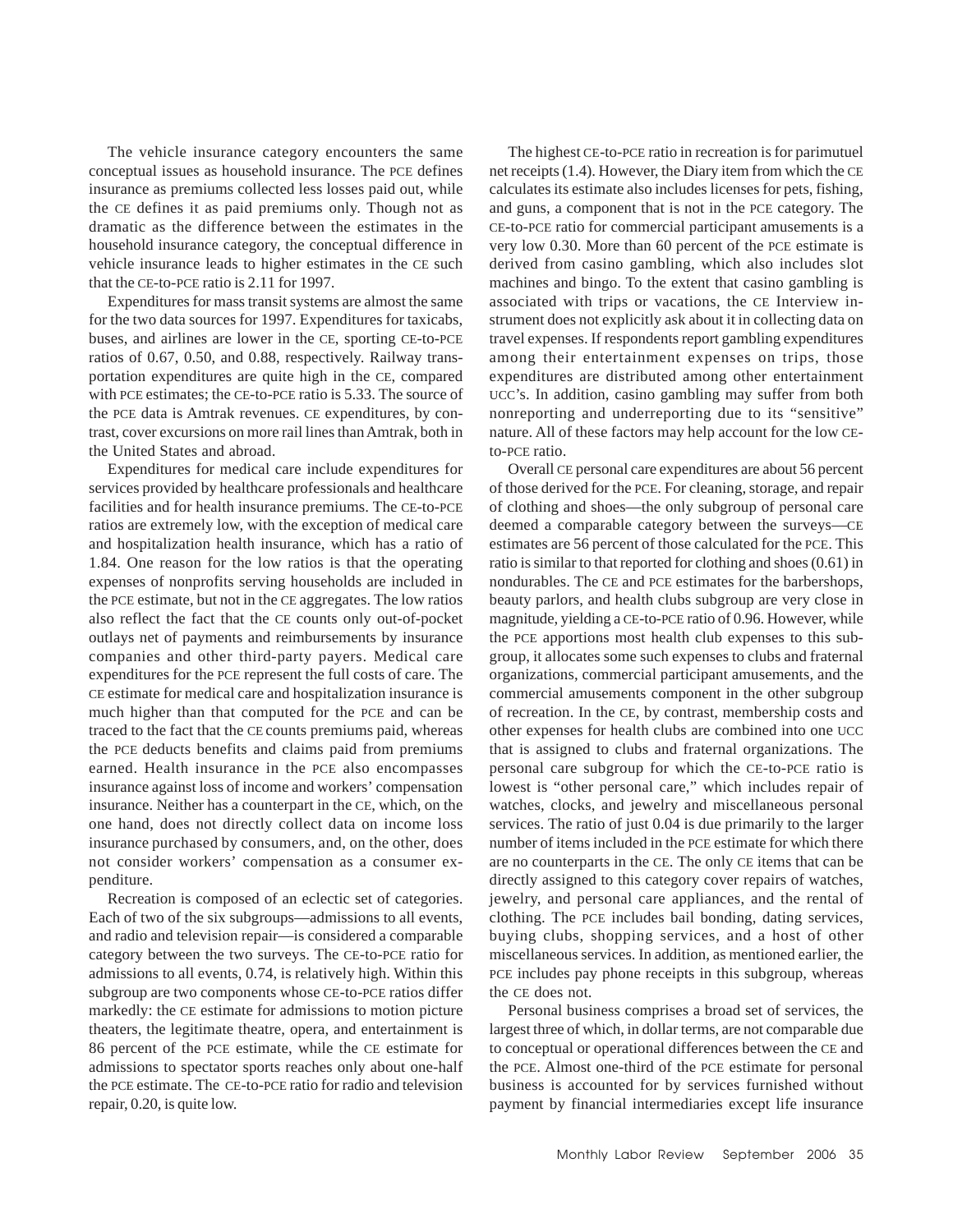carriers. By definition, the PCE estimate is an imputation that represents checking, bookkeeping, and investment services received by consumers for which they do not pay through explicit service charges. Hence, it is not included in CE expenditures, which represent only actual service charges paid by consumers. The subgroup titled "expense of handling life insurance and pension plans" is the next-largest contributor to personal business. As the name implies, the operating expenses incurred by life insurance carriers and private sponsors to administer policies and pension plans are part of the PCE. The CE, however, treats each of these differently: life insurance expenditures are represented by payments of policy premiums, while contributions made by consumers denote outlays to private pension plans. The third-largest component of personal business in the PCE is brokerage charges and (fees for) investment counseling. In the CE, respondents are asked to include broker fees with the purchase price of any financial assets they buy and to deduct such fees, without explicitly identifying them, from the proceeds of any financial assets they sell. Thus, for publication or comparison purposes, these fees are not considered part of CE expenditures.

The subgroup of bank service charges, trust services, and safe deposit bank rental is deemed noncomparable, primarily because the PCE covers a wider range of items than the CE survey covers. The CE does probe for rental expenses for safe deposit boxes as a separate item; however, expenditures for banking services are collected in a general question with few cues, compared with the detailed items from which the PCE estimate is derived. In addition, services associated with trusts, custodial accounts, and escrow accounts are included in this subgroup in the PCE, whereas data on trust and estate management services are collected together with data on the preparation of tax returns in an umbrella category titled "accounting fees" in the CE. These accounting fees are included in the CE estimate of "other personal business expenditures."

Conceptually, legal services and funeral and burial expenses are each comparable subgroups that display markedly different CE-to-PCE ratios. For legal services, the ratio is a very low 0.27, which may reflect a recall issue in that the CE instrument provides a limited number of cues for respondents concerning the types of legal proceedings for which the services of lawyers would be employed. It is also possible that respondents consider some of these proceedings—for, say, criminal or personal bankruptcy cases— to be sensitive and therefore are reluctant to report the attendant legal fees. The ratio for funeral and burial expenses, 0.67, is significantly higher than that for legal services. Operationally, the CE instrument is more comprehensive for the former than the latter subgroup. Although there is no obvious reason that the CE estimate is only twothirds of the PCE estimate, it is possible that respondents underreport funeral and burial expenses due to the personal and emotional nature of the subject.

The final subgroup of personal business, "other personal business," consists of an amalgam of items such as labor union expenses, fees for tax return preparation, classified ads, and miscellaneous personal business services, including photocopying and duplicating services and the services of private mail centers. As noted earlier, in the CE, tax return preparation is included with trust and estate management, a category that is split into two in the PCE and assigned to bank service charges and safe deposit box rental. In addition, data on many of these items are collected in the CE Diary instrument and assigned to a UCC for miscellaneous personal services. However, that UCC also includes expenditures for bail bonding and shopping services, found in the "other personal care subgroup," and for traffic or parking tickets, which are out of the scope of the PCE. For these reasons, other personal business was not considered comparable between the two surveys.

The category of education and research comprises (1) higher education, (2) nursery, elementary, and secondary schools, and (3) "other education and research." The category of education and research is similar to medical care in the PCE in that much of the education portion of the expenditure estimate comes from nonprofit institutions serving households. More specifically, for private educational institutions, the PCE defines expenditures as operating expenses. In the case of higher educational institutions, operating expenses exclude expenditures for research and development financed under contracts or grants. For public educational institutions, education expenses are defined as payments of tuition for students. The CE includes out-of-pocket expenses for tuition and other educational expenses (excluding room and board) in its estimate for education. In addition, there is nothing collected in the CE instrument that is comparable to the "foundations and nonprofit research" portion of the PCE estimate. These differences render the category noncomparable between the CE and the PCE.

The high CE-to-PCE ratio of 2.58 for the nursery schools item in the nursery, elementary, and secondary schools subgroup stands out. As opposed to paying for other schools, consumers are more likely to pay the full costs of nursery schools. In the CE, education expenditures for nursery schools are combined into one UCC with similar expenditures for preschools and child daycare centers. The PCE, in contrast, derives its estimate by allocating one-third of the expenses for child daycare services reported by private providers to nursery schools. The remaining two-thirds is assigned to the childcare component of the social welfare subgroup in the category "religious and welfare activities."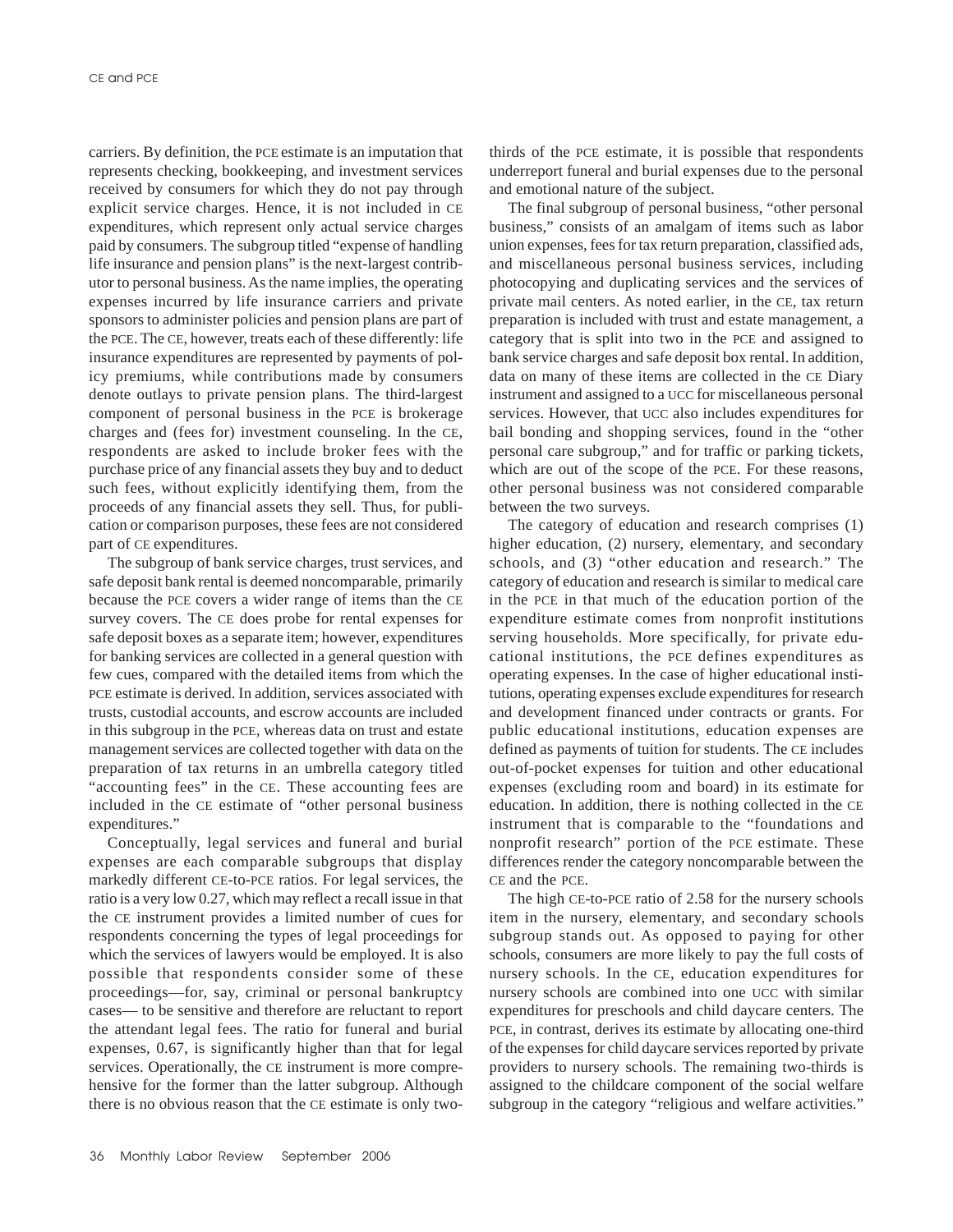This allocation may explain the high CE-to-PCE ratio for nursery schools and, likewise, the relatively low ratio of 0.38 for childcare.

The "other education and research" subgroup is not deemed comparable between the two surveys primarily because the CE does not have a counterpart to the PCE expenditures derived from the operating expenses of grantmaking foundations and nonprofit firms engaged in research and development. The CE expenditures reported for other education and research come from schools that are actually very close in definition to the PCE component of commercial and vocational schools. The CE estimate, however, consists of tuition expenditures only, whereas the PCE estimate is derived from a broader class of items: operating expenses for

Table 2. Summary comparison of aggregate Consumer Expenditures and Personal Consumption Expenditures<br>based for 1992, 1997, and 2002 and restricted to the most comparable categories on the basis of concepts  **involved and comprehensiveness** [In millions of dollars]

|                                                                                        |            | 1992                    |                               |                    | 1997        |                        | 2002        |             |                               |
|----------------------------------------------------------------------------------------|------------|-------------------------|-------------------------------|--------------------|-------------|------------------------|-------------|-------------|-------------------------------|
| Category                                                                               | <b>PCE</b> | CE                      | CE-to-<br><b>PCE</b><br>ratio | <b>PCE</b>         | CE          | CE-to-<br>PCE<br>ratio | <b>PCE</b>  | CE          | CE-to-<br><b>PCE</b><br>ratio |
| Total durables, nondurables, and services                                              |            |                         |                               |                    |             |                        |             |             |                               |
|                                                                                        |            | \$4,235,263 \$2,856,482 |                               | $0.67$ \$5,544,512 | \$3,589,914 | 0.65                   | \$7,376,059 | \$4,457,246 | 0.60                          |
|                                                                                        | 2,421,707  | 2,085,336               | .86 <sub>1</sub>              | 3,027,956          | 2,563,644   | .85                    | 3,841,657   | 3,125,581   | .81                           |
|                                                                                        | .57        | .73                     | $\ddotsc$                     | .55                | .71         | $\ldots$               | .52         | .70         | $\ldots$                      |
| Population-adjusted comparable items                                                   |            |                         |                               |                    |             |                        |             |             |                               |
|                                                                                        | 2,357,166  | 2,085,336               | .88                           | 2,928,412          | 2,563,644   | .88                    | 3,730,773   | 3,125,581   | .84                           |
| Durable goods                                                                          |            |                         |                               |                    |             |                        |             |             |                               |
|                                                                                        | 483,588    | 430,076                 | .89                           | 689,767            | 561,031     | .81                    | 916,170     | 693,653     | .76                           |
|                                                                                        | 201,265    | 176,476                 | .88                           | 257,516            | 205,466     | .80                    | 320,536     | 242,895     | .76                           |
| Ratio of comparable durables to total                                                  |            |                         |                               |                    |             |                        |             |             |                               |
|                                                                                        | .42        | .41                     |                               | .37                | .37         | $\ddotsc$              | .35         | .35         | $\ddotsc$                     |
|                                                                                        | 78,016     | 88,202                  | 1.13                          | 82,326             | 84,636      | 1.03                   | 101,649     | 111,924     | 1.10                          |
| Furniture, including mattresses                                                        |            |                         |                               |                    |             |                        |             |             |                               |
|                                                                                        | 38,957     | 31,922                  | .82                           | 56,467             | 42.012      | .74                    | 68,288      | 46,171      | .68                           |
| Kitchen and other household appliances                                                 | 24,287     | 23,204                  | .96                           | 26,383             | 28,391      | 1.08                   | 31,537      | 33,666      | 1.07                          |
| Video and audio goods, including musical                                               |            |                         |                               |                    |             |                        |             |             |                               |
| instruments, and computer goods                                                        | 60,005     | 33,148                  | .55                           | 92,340             | 50,427      | .55                    | 119,062     | 51,134      | .43                           |
| Nondurable goods                                                                       |            |                         |                               |                    |             |                        |             |             |                               |
|                                                                                        | 1,330,504  | 866,976                 | .65                           | 1,618,967          | 1,026,129   | .63                    | 2,080,101   | 1,212,863   | .58                           |
| Comparable nondurable goods                                                            | 1,167,003  | 808,815                 | .69                           | 1,382,788          | 925,321     | .67                    | 1,723,492   | 1,083,624   | .63                           |
| Ratio of comparable nondurables to total                                               |            |                         |                               |                    |             |                        |             |             |                               |
|                                                                                        | .88        | .93                     | $\ddotsc$                     | .85                | .90         | $\sim$ .               | .83         | .89         | $\cdots$                      |
| Food purchased for off-premise                                                         |            |                         |                               |                    |             |                        |             |             |                               |
|                                                                                        | 415,693    | 299,635                 | .72                           | 492,521            | 337,499     | .69                    | 615,604     | 389,640     | .63                           |
| Alcoholic beverages purchased                                                          |            |                         |                               |                    |             |                        |             |             |                               |
| for off-premise consumption                                                            | 48.853     | 16.388                  | .34                           | 61.162             | 18.972      | .31                    | 75.461      | 25.497      | .34                           |
| Purchased meals and beverages                                                          | 245,954    | 179,103                 | .73                           | 294,942            | 218,288     | .74                    | 380,021     | 267,770     | .70                           |
| Alcoholic beverages in purchased meals                                                 | 33,694     | 13,801                  | .41                           | 32,170             | 13,604      | .42                    | 40,591      | 16,487      | .41                           |
|                                                                                        | 32,903     | 23,124                  | .70                           | 40,732             | 33,126      | .81                    | 49,281      | 34,960      | .71                           |
| Women's and children's (girls' and infants')<br>clothing and accessories, except shoes | 115,711    | 75,828                  | .66                           | 127,456            | 79,788      | .63                    | 149,205     | 87,889      | .59                           |
| Men's and boys' clothing and accessories,                                              |            |                         |                               |                    |             |                        |             |             |                               |
|                                                                                        | 63,645     | 45,018                  | .71                           | 80,594             | 42,883      | .53                    | 92,586      | 45,769      | .49                           |
| Gasoline, fuel oil, and other energy goods                                             | 124,639    | 107,384                 | .86                           | 147,739            | 127,847     | .87                    | 177,467     | 148,800     | .84                           |
|                                                                                        | 48,008     | 27,266                  | .57                           | 53.848             | 27,565      | .51                    | 89.122      | 35.668      | .40                           |
| Toilet articles and preparations                                                       | 37,903     | 21,268                  | .56                           | 51,624             | 25,749      | .50                    | 54,154      | 31,144      | .58                           |
| <b>Services</b>                                                                        |            |                         |                               |                    |             |                        |             |             |                               |
|                                                                                        | 2,421,171  | 1,559,430               | .64                           | 3,235,778          | 2,002,754   | .62                    | 4,379,788   | 2,550,730   | .58                           |
|                                                                                        | 1,053,439  | 1,100,045               | 1.04                          | 1,387,652          | 1,432,857   | 1.03                   | 1,797,629   | 1,799,062   | 1.00                          |
| Ratio of comparable services to total services                                         | .44        | .71                     |                               | .43                | .72         | $\ddotsc$              | .41         | .71         | $\ddotsc$                     |
| Owner-occupied dwellings                                                               | 462,286    | 567.986                 | 1.23                          | 597.957            | 751.763     | 1.26                   | 832.479     | 1,014,126   | 1.22                          |
| Rent and utilities, excluding telephone                                                | 302,733    | 300,749                 | .99                           | 374,363            | 366,184     | .98                    | 466,483     | 424,634     | .91                           |
|                                                                                        | 32,615     | 22,657                  | .69                           | 45,699             | 30,842      | .67                    | 53,633      | 37,333      | .70                           |
|                                                                                        | 11,356     | 7,937                   | .70                           | 14,688             | 7,954       | .54                    | 16,754      | 8,958       | .53                           |
|                                                                                        | 157.664    | 158,353                 | 1.00                          | 245,666            | 225,711     | .92                    | 287.988     | 252.818     | .88                           |
|                                                                                        | 16,614     | 12,658                  | .76                           | 24,984             | 18,595      | .74                    | 34,583      | 21,888      | .63                           |
|                                                                                        | 2,977      | 1,092                   | .37                           | 3,900              | 775         | .20                    | 4,034       | 360         | .09                           |
| Cleaning, storage, and repair of clothing                                              |            |                         |                               |                    |             |                        |             |             |                               |
|                                                                                        | 11,365     | 12,722                  | 1.12                          | 13,646             | 7,966       | .58                    | 15,784      | 13,501      | .86                           |
|                                                                                        | 44,860     | 9,180                   | .20                           | 53,748             | 14,336      | .27                    | 71,258      | 14,910      | .21                           |
| Funeral and burial expenses                                                            | 10,969     | 6,711                   | .61                           | 13,001             | 8,731       | .67                    | 14,633      | 10,534      | .72                           |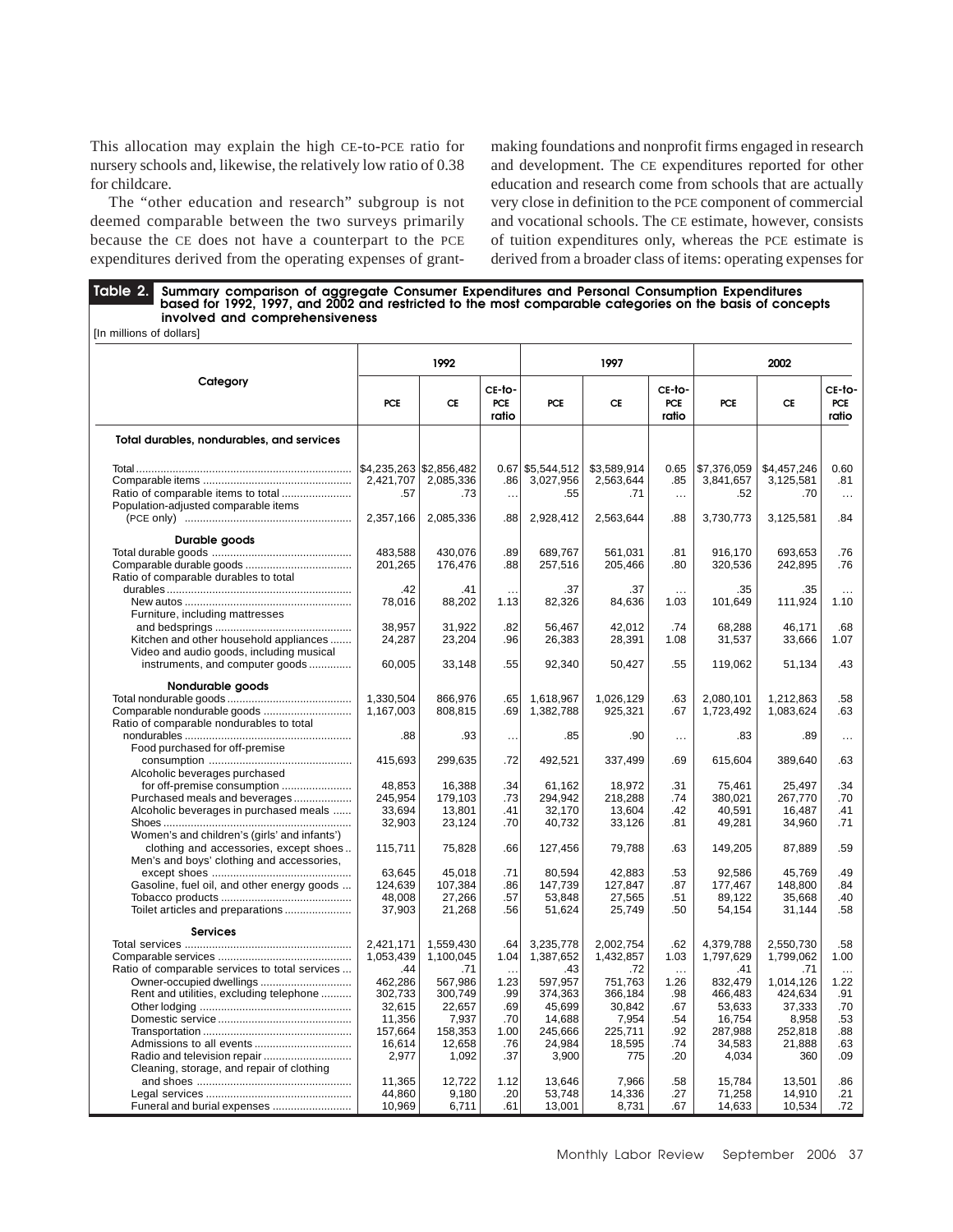tax-exempt schools and tuition, fees, and other school receipts subject to Federal taxes.

Expenditures for religious and welfare activities in the PCE are derived almost exclusively from the operating expenses of nonprofits serving households. In contrast, most of the CE expenditures in this category are reported as contributions to charitable and other nonprofit organizations. Within the social welfare subgroup, CE estimates are for babysitting and childcare in noninstitutional settings, adult daycare, and home care for the elderly, disabled, handicapped, or convalescents. Because of this conceptual incompatibility, the category of religious and welfare activities is not considered comparable between the CE and the PCE. The ratio for the entire category is 0.67.

*Summary of comparable CE-to-PCE estimates.* When the CE and PCE estimates are focused on only those categories which are comparable to each other in the two surveys, the ratio of CE-to-PCE aggregate expenditures moves closer to unity. (See table 2.) Adjusting for population differences between the surveys brings the ratio even closer. The comparability adjustment also somewhat mitigates the decline in the ratio over time: for 1992, the ratio increases by 19 percentage points, from 0.67 to 0.86, and it rises by an additional percentage point for both 1997 and 2002.

Taking out noncomparable items increases the CE-to-PCE ratio for services by an average of about 40 percentage points for each of the 3 benchmark years. For the same 3 years, the ratio for nondurable goods increases an average of 4 points, while that for durable goods decreases marginally.

Not surprisingly, eliminating noncomparable items from the comparison has a major impact on services, because the estimates in many of that category's components are affected by significant conceptual differences. Third-party payments in medical care; services provided by nonprofit institutions in medical care, education, and religious and welfare activities; and services furnished without payment by financial intermediaries in personal business are examples of noncomparable categories whose elimination from the comparison has a considerable impact on services. Thus, in some sense, the remaining service categories exhibit the "good ratios" that are closer to unity. For some comparable categories—for example, radio and television repair (0.20 for 1997) and legal services (0.27 for 1997)—the ratios nonetheless are still low.

In the case of nondurable goods, restricting the comparison to comparable categories does not improve the ratios as much. To some extent, this is because most of the aggregate expenditures for nondurables for 1997—85 percent for the PCE and 90 percent for the CE—are found in comparable categories. The lowest ratio in nondurable goods is 0.31, for purchases of alcoholic beverages. The CE is known to exhibit underreporting in sensitive items such as alcohol. Underreporting also explains the relatively low ratio for tobacco products (0.51).

The CE-to-PCE ratio for comparable categories of durable goods displays little change, despite the fact that the ratio has decreased more for durable goods than for the other two major expenditure groups.

Pinpointing the reasons for the increasing disparities between the two surveys is the continuing goal of the BLS team. Whether the differences are due to the way the PCE is derived, to the manner in which CE data are collected and adjusted, or to some combination of the two is yet to be determined. Future research will focus on expenditure categories for which estimates have been similar in the past, but that now show CE estimates growing less rapidly than their PCE counterparts.  $\Box$ 

## **Notes**

ACKNOWLEDGMENTS: Thanks are extended to David Scott Johnson and Mary McCarthy for their input and direction concerning this project. The authors also thank Fidan Kurtulus, Thomas Pollard, and Sheila Sankaran, earlier members of the data comparisons team; each contributed significantly to the project. Assistance from Karen Horowitz, Greg Key, Nicole Mayerhauser, Denise McBride, Clint McCully, and George Smith of the Bureau of Economic Analysis has been invaluable. The authors also appreciate comments on earlier versions of this article provided by Barry Bosworth, Tim Bresnahan, Ernie Berndt, and Frederick Knickerbocker during the Federal Economic Statistics Advisory Committee meeting at the Bureau of Labor Statistics on March 21, 2003, and Robert McClelland more recently. All views expressed in this article are those of the authors and do not necessarily reflect the policies of the U.S. Bureau of Labor Statistics or the views of other staff members. The authors take full responsibility for any errors.

<sup>1</sup> Raymond Gieseman, "The Consumer Expenditure Survey: quality control by comparative analysis," *Monthly Labor Review*, March 1987, pp. 8–14, quote from p. 9.

2 The CE consists of two components: a weekly Diary Survey and a quarterly Interview Survey. Simply put, in the former, respondents fill out two consecutive 1-week expenditure diaries. In the latter, respondents report expenditures through personal interviews every 3 months. Each CE component is described more fully later in this article. Early methodological work included the use of a supplementary Diary administered to respondents and interviewers to measure attitudes and behaviors associated with keeping the Diary, and the use of different formats for the Diary instrument. More recent work includes the testing of computer-assisted personal interviewing (CAPI). Findings from this work led to the use of a CAPI instrument to collect data in the Interview component since April 1, 2003, and in the household characteristics questionnaire of the Diary component since January 2004.

3 For recent published comparisons, see the following BLS publications: *Consumer Expenditure Survey 1992–93,* Bulletin 2462, September 1995; *Consumer Expenditure Survey 1994–95*, Bulletin 2492, December 1997; *Consumer Expenditure Survey 1996–97*, Report 935, September 1999; *Consumer Expenditure Survey 1998– 99*, Report 955, November 2001; and *Consumer Expenditure Survey*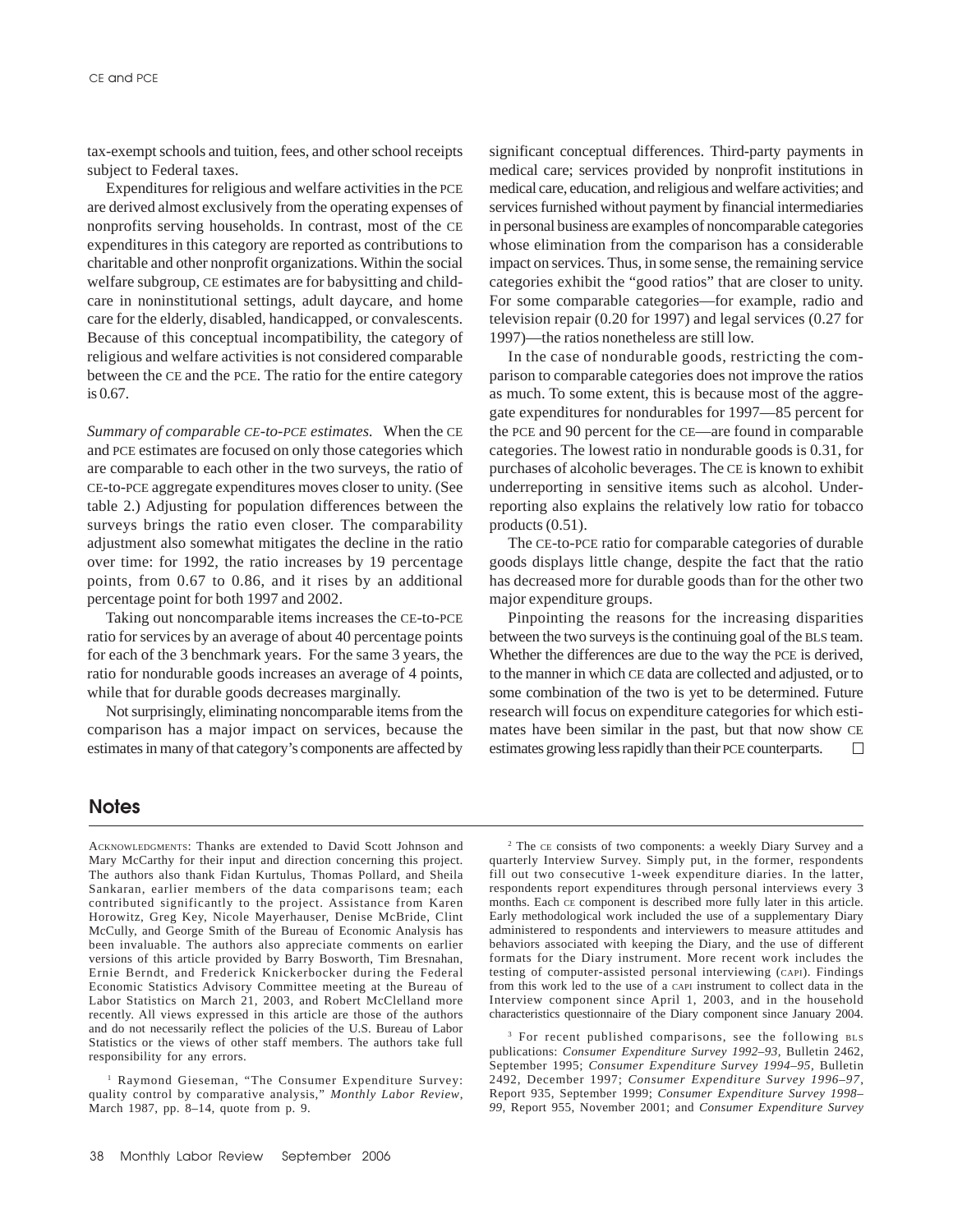*2001–02*, Report 969, September 2003. Source data against which CE data have been compared include, for example, the National Health Expenditures from the Health Care Financing Administration, expenditures from the Residential Energy Consumption Survey and Residential Transportation Energy Consumption Survey from the Department of Energy, *Progressive Grocer* and *Supermarket Business* food expenditures, and personal consumption expenditures (PCE) of the National Income and Product Accounts from the Bureau of Economic Analysis. Other occasional comparisons also have been conducted. For example, health insurance expenditures from the CE survey have been compared with those from the Medical Expenditure Panel Survey supplied by the Agency for Healthcare Research and Quality of the U.S. Department of Health and Human Services. Appendix A includes a summary of sources that have been compared with the CE.

4 A consumer unit comprises (1) all members of a particular household who are related by blood, marriage, adoption, or some other legal arrangement; (2) a person living alone or sharing a household with others or living as a roomer in a private home or lodging house or in permanent living quarters in a hotel or motel, but who is financially independent; or (3) two or more persons living together who use their income to make joint expenditure decisions. Financial independence is determined by the three major expense categories: housing, food, and other living expenses. For a respondent to be considered financially independent, at least two of the three major expense categories have to be provided entirely or in part by the respondent.

### 5 Gieseman, "The Consumer Expenditure Survey," p. 9.

6 In April 2000, a team of researchers from the Division of Consumer Expenditure Surveys and the Division of Price and Index Number Research, was convened to compare the CE data with data from other sources, primarily the PCE. The team's first report describes the team charter, plans for comparing the data, and results obtained from comparing CE and PCE footwear aggregate expenditures. (See William Passero Thesia Garner, Sheila Sankaran, and Mark Vendemia, "Comparison of Estimates from the U.S. Consumer Expenditure Survey and the National Accounts Personal Consumption Expenditures: Footwear," unpublished paper, Nov. 19, 2001).

7 This methodology, which is based on the type of expenditure (for example, food, housing, or transportation) and has been used previously in official publications (most recently in *Consumer Expenditure Survey, 1998–99*, Report 955 (Bureau of Labor Statistics, November 2001)), is referred to as the "historical comparison methodology."

8 For example, Orazio P. Attanasio and Guglielmo Weber examine CE data in "Is Consumption Growth Consistent with Intertemporal Optimization? Evidence from the Consumer Expenditure Survey," *Journal of Political Economy*, December 1995, pp. 1121–57; and Jonathan A. Parker and Christian Julliard focus on PCE nondurable expenditures in "Consumption Risk and Cross-Sectional Returns," *Journal of Political Economy*, February 2005, pp. 185–222. Also, Daniel T. Slesnick, "Aggregate Consumption and Saving in the Postwar United States," *Review of Economics and Statistics*, November 1992, pp. 585–97, and "Are Our Data Relevant to the Theory? The Case of Aggregate Consumption," *Journal of Business and Economic Statistics*, January 1998, pp. 52–61, examines such adjustments to CE and PCE expenditures aimed at making the data from the two sources more comparable in an effort to estimate consumption. Finally, Jonathan Fisher and David S. Johnson, "Consumption Mobility in the United States: Evidence from Two Panel Data Sets," unpublished manuscript (Bureau of Labor Statistics, 2004), and David S. Johnson, Timothy Smeeding, and Barbara Boyle Torrey, "Economic in equality through the prisms of income and consumption," *Monthly Labor Review*, April 2005, use CE data to estimate the consumption of durables, nondurables, and services.

9 To adjust the PCE estimates so that they refer to the same population as the CE does (that is, encompassing the noninstitutional population, those not living on a military base, and those not living overseas), the PCE aggregates would need to be multiplied by approximately 0.967 for 1997 and by 0.97 for 2002. The multiplier is derived by finding the proportion of the total U.S. population covered by the CE survey to the total population covered by the PCE. (See *Statistical Abstract of the United States: 2003*, 123rd edition (U.S. Census Bureau, 2003).)

<sup>10</sup> One of the earliest comparisons by outside researchers was Henrik S. Houthakker and Lester D. Taylor's, *Consumer Demand in the United States: Analyses and Projections*, 2d ed. (Cambridge, MA, Harvard University Press, 1970). In this work, the authors compared 1960–61 CE data with PCE aggregate expenditures. (See also Slesnick, "Aggregate Consumption and Saving," which cites Houthakker and Taylor.)

<sup>11</sup> For example, Attanasio and Weber, "Is Consumption Growth Consistent?" and Jonathan A. Parker and Bruce Preston, "Precautionary Saving and Consumption Fluctuations," *American Economic Review*, September 2005, pp. 1119–43, use  $CE$  data to focus on consumption growth: Barry Bosworth, Gary Burtless, and John Sabelhaus, "The Decline in Saving: Evidence from Household Surveys," *Brookings Papers on Economic Activity*, vol. 1991, no. 1 (1991), pp. 183–241, examine CE and PCE data with regard to the decline in savings in the United States; and Jesús Fernandez-Villaverde and Dirk Krueger, "Consumption over the Life Cycle: Facts from Consumer Expenditure Survey Data," unpublished manuscript, University of Pennsylvania and University of Frankfurt, 2004, use CE data and specify cohorts by the reference person's age to examine consumption over the life cycle of consumer units.

12 For example, see Jack E. Triplett, "Measuring Consumption: The Post-1973 Slowdown and the Research Issues," *Federal Research Bank of St. Louis Review*, May–June 1997, pp. 9–42; Dennis Fixler and Ted Jaditz, "An Examination of the Difference Between the CPI and the PCE Deflator," Working Paper 361 (Bureau of Labor Statistics, 2002); David S. Johnson and John Greenlees, "Comparison of Movements in the CPI and PCE Price Indexes," paper presented to the Federal Economic Statistics Advisory Committee (FESAC) (Bureau of Labor Statistics, March 21, 2003); David E. Lebow and Jeremy B. Rudd, "Measurement Error in the Consumer Price Index: Where Do We Stand?" *Journal of Economic Literature*, March 2003, pp. 159–201; and Charles L. Schultze and Christopher Mackie, eds., *At What Price? Conceptualizing and Measuring Cost-of-Living and Price Indexes*, Panel on Conceptual, Measurement, and Other Statistical Issues in Developing Cost-of-Living Indexes (Washington, DC, National Academy Press, 2002). Triplett also examined the relationship between the PCE deflator and the CPI.

<sup>13</sup> Slesnick, "Aggregate Consumption and Saving."

<sup>14</sup> Slesnick refers to this exercise as a "crude attempt at reconciling the two series" (*Ibid.*, p. 593).

<sup>15</sup> *Ibid.*, p. 594.

16 Gieseman, "The Consumer Expenditure Survey."

<sup>17</sup> Slesnick, "Aggregate Consumption and Saving," p. 594.

<sup>18</sup> *Alternative Poverty Measures*, GAO/GGD-96–183R (General Accounting Office, 1996).

<sup>19</sup> *Ibid.*; see also "Reconciliation of PCE and Consumer Expenditure Survey Estimates of Consumer Spending," preliminary draft (Bureau of Economic Analysis, Sept. 7, 1994).

20 Nonprofit institutions serving households that are included in the PCE consist of trade unions, professional associations, clubs and fraternal organizations, educational institutions, foundations for education and research, and religious and welfare organizations. (See Charles Ian Mead, "Separate Recognition of Income and Outlays of Nonprofit Institutions Serving Households," mimeo (Bureau of Economic Analysis, 2002).)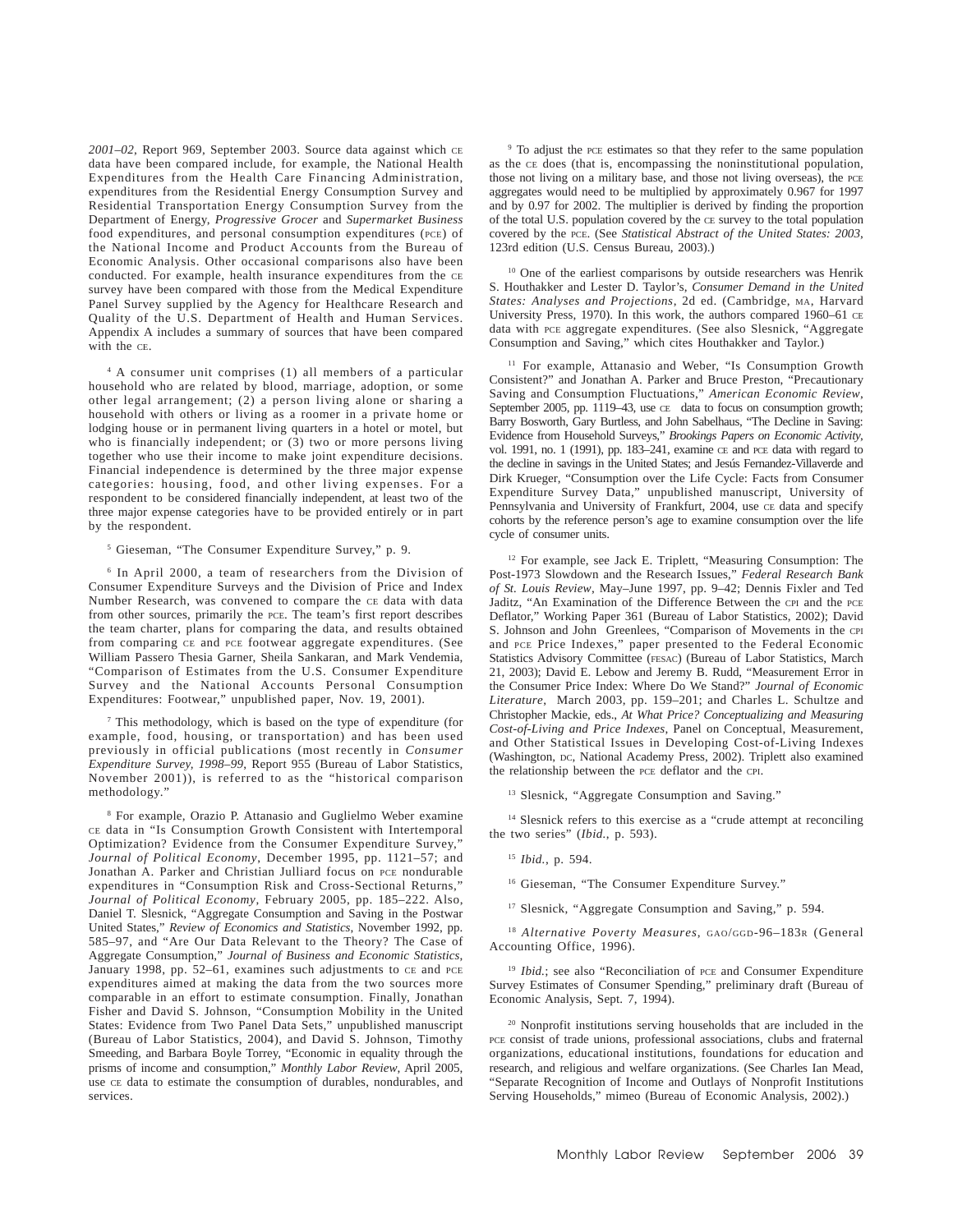21 Slesnick, "Are Our Data Relevant to the Theory?"

<sup>22</sup> *Ibid.*, p. 54.

23 Mead, "Separate Recognition of Income and Outlays," table 1, "North American Industry Classification System (NAICS) Industries with Nonprofit Activity in Personal Consumption Expenditures." The industries listed include broadcasting and telecommunications; information and data processing services; professional, scientific, and technical services; education services; ambulatory health care services; hospitals; nursing and residential care facilities; social assistance; performing arts, spectator sports, and related industries; museums, historical sites, and similar institutions; amusement, gambling, and recreation industries; accommodations; and religious, grantmaking, civic, professional, and similar organizations.

<sup>24</sup> Charles Ian Mead, Clinton P. McCully, and Marshall B. Reinsdorf, "Income and Outlays of Households and of Nonprofit Institutions Serving Households," *Survey of Current Business*, April 2003, pp. 13–17.

<sup>25</sup> Triplett, "Measuring Consumption."

26 E. Raphael Branch, "The Consumer Expenditure Survey: a comparative analysis," *Monthly Labor Review*, December 1994, pp.  $47 - 55$ .

<sup>27</sup> Triplett, "Measuring Consumption," p. 16.

29 David E. Lebow and Jeremy B. Rudd, "Measurement Error in the Consumer Price Index: Where Do We Stand?" *Journal of Economic Literature*, March 2003, pp. 159–201; quote from p. 168.

<sup>30</sup> *Ibid*.

31 Charles, L. Schultze and Christopher D. Mackie, eds., *At What Price? Conceptualizing and Measuring Cost-of-Living and Price Indexes*, National Research Council Panel on Conceptual, Measurement, and Other Statistical Issues in Developing Cost-of-Living Indexes (Washington, DC, National Academy Press, 2002), p. 250.

<sup>32</sup> *Ibid.*, p. 274.

33 Recommendation 9-1 reads as follows: "Before additional resources are directed toward increasing its sample size (beyond the current plan), the accuracy of the CEX should be carefully evaluated. Assessing the net advantages of using the BEA's PCE to produce the upper-level weights for the national CPI should be part of this evaluation" (Schultze and Mackie, *At What Price?* p. 274).

34 Recommendation 9-2 states, "If categories can be reasonably well matched between the CPI and PCE, so that comparable item strata indexes can be created, a program should be set up to produce an experimental CPI that uses PCE-generated weights at the upper (218 item) level but that is otherwise no different from the CPI" (Schultze and Mackie, *At What Price?* p. 274).

<sup>35</sup> For example, in an e-mail communication between David Lebow of the Federal Reserve Board and John Greenlees of the Bureau of Labor Statistics on Feb. 8, 2000, concerning CPI weights based on the CE, Lebow expressed concerns about the difference in magnitude of the CE weights used for the CPI relative to those used in the production of the PCE. Concerns also were expressed by attendees of the Conference on Current and Future Developments in the Consumer Expenditure Survey, sponsored by the MacArthur Network on Inequality and Poverty in Broader Perspectives and held at Princeton University, May 19–20, 1998. Weighing in as well were the Council

of Professional Associations of Federal Statistics, which held a statistical policy seminar titled "Integrating Federal Statistical Information Processes" in Washington, DC, in November 2000; and J. Steven Landefeld, Robert Parker, and others attending the BLS Conference on Issues in Measuring Price Change and Consumption, Washington, DC, June 5–8, 2000.

<sup>36</sup> The Bureau's investigations are reflected in the work of Gieseman, "The Consumer Expenditure Survey," and Branch, "The Consumer Expenditure Survey.'

<sup>37</sup> Descriptions of the CE survey and the PCE are based on various publications. (See, for example, *Personal Consumption Expenditures*, Methodology Paper Series MP-6 (Bureau of Economic Analysis, June 1990); *BLS Handbook of Methods*, Bulletin 2490 (Bureau of Labor Statistics, April 1997); and Carol S. Carson, "GNP: An Overview of Source Data and Estimating Methods," *Survey of Current Business,* July 1987, pp. 103–27.)

<sup>38</sup> For more information on BLS adjustment of the data, see Appendix B.

<sup>39</sup> The PCE population typically has been about 3 percent higher than the CE population since 1992.

<sup>40</sup> In a BLS mimeo, "CE to PCE Comparison Methodology," Thomas Pollard gives a comprehensive description of the steps followed by the Bureau to produce CE-to-PCE comparisons.

<sup>41</sup> *Consumer Expenditure Survey 1984–86*, Bulletin 2333 (Bureau of Labor Statistics, August 1989).

<sup>42</sup> For more information on selecting the appropriate source and on how annual estimates for publications are calculated, see chapter 16 of the *BLS Handbook of Methods*.

43 Clint McCully, "Presentation on PCE to the CE Staff" (Bureau of Economic Analysis, Apr. 19, 2000).

44 The BEA planned to continue monitoring expenditures on private health insurance reported in the CE on an annual basis as a cross-check on its own estimates (e-mail from Ernie Wilcox, Bureau of Economic Analysis, to Thesia I. Garner, Bureau of Labor Statistics, Nov. 2, 2000).

45 Thesia I. Garner and Bill Passero, "Out-of-Pocket Expenditures for Private Health Insurance: An Analysis of Consumer Expenditure Survey and Medical Expenditure Panel Survey Data," mimeo (Bureau of Labor Statistics, June 1, 2001). (See Appendix A for a more detailed description.)

46 See Branch, "The Consumer Expenditure Survey."

<sup>47</sup> "NIWD PCE Bridge to 1992 Input-Output Table," unpublished data sent by Greg Key of the Bureau of Economic Analysis to William D. Passero of the Bureau of Labor Statistics, Mar. 19, 2002.

48 "1997 Benchmark I-O Accounts," data for BLS internal use only (Bureau of Economic Analysis, Feb. 5, 2003).

49 The detailed concordance of PCE categories and CE UCC items used for this exercise is available from the authors upon request.

50 In 1992, 1997, and 2002, 77 percent of all rent payments included payment of at least one of the following utilities: electricity, gas, water, and trash.

51 For further information, visit the BEA Web site at **www.bea.gov**.

<sup>28</sup> *Ibid.*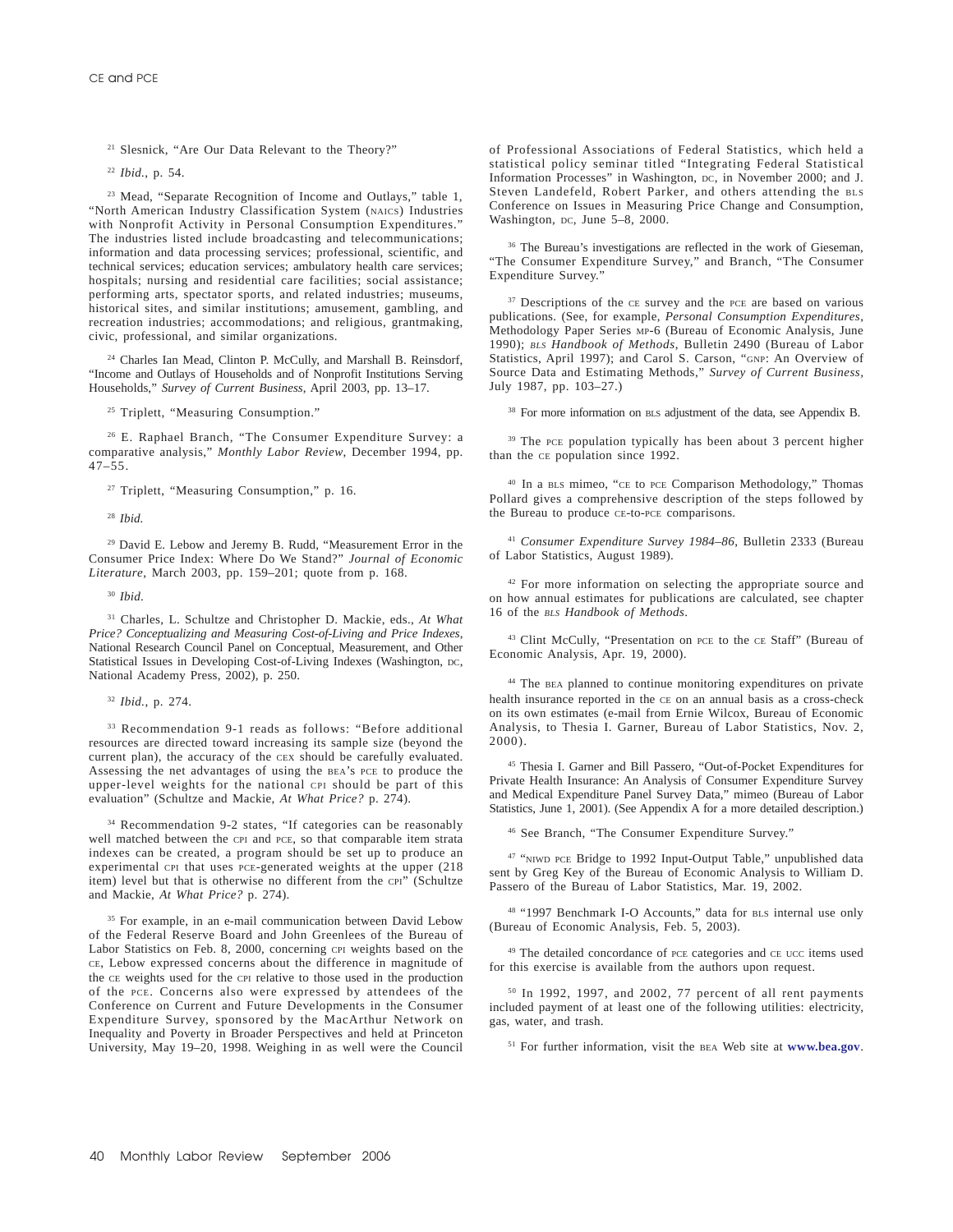## **APPENDIX A: APPENDIX A: Sources that are compared with the Consumer Expenditure Survey**

*Personal Consumption Expenditures* (*PCE*)*.* The principal source of independent estimates used in conjunction with the Consumer Expenditure Survey (CE) is the PCE component of the National Income and Product Accounts (NIPA) produced by the Bureau of Economic Analysis (BEA) of the U.S. Department of Commerce. The PCE measures the market value of goods and services purchased by the "personal sector," one of the four sectors covered in the NIPA. The personal sector consists of "persons resident" in the United States, where the term *persons* is defined as "individuals and the nonprofit institutions that serve them." PCE estimates of aggregate expenditures represent the market value of goods and services purchased by all persons. The BEA conducts comprehensive revisions of the NIPA at 5-year intervals, primarily to update the series with new results from the Census Bureau's quinquennial censuses and other sources used in the Accounts. These revisions may include revisions to selected methods of estimation. In addition, the BEA conducts annual revisions to the PCE that affect earlier data and that also may include changes in estimation methods.

*National Health Expenditures.* The Centers for Medicare & Medicaid Services (CMS), formerly the Health Care Financing Administration (HCFA), of the U. S. Department of Health and Human Services publishes annual data on total U.S. aggregate healthcare expenditures. This data set, called the National Health Expenditures, consists of data on expenditures by all sources in the U.S. economy, including public and private sources. The National Health Expenditures cover U.S. citizens living abroad, military personnel, and parts of the institutional population (a larger population than is covered by the CE survey). In particular, CMS data cover the nursing home population, whereas the CE does not. Also, the CMS reports out-of-pocket healthcare expenditures, which include expenditures for medical care that are not covered by personal health insurance or other sources of payment. To derive out-of-pocket estimates, the CMS uses data from administrative and industry sources, as well as CE data.

*Residential Energy Consumption Survey* (*RECS*). The Energy Information Administration of the U.S. Department of Energy administers the Residential Energy Consumption Survey (RECS), which provides information on the use of energy in residential housing units in the United States. The RECS is a national statistical survey that collects data on energy use in occupied primary housing units. RECS data are obtained from three different sources: onsite personal interviews conducted in the housing unit; telephone interviews with the rental agents of housing units that

have any of their energy use included in their rent; and questionnaires mailed to the housing units' energy suppliers, asking them to provide the units' actual energy consumption amounts and expenditures. The universe for this sample design comprises all housing units occupied as the primary residence in the 50 States and the District of Columbia. The RECS does not cover vacant housing units, seasonal units, or second homes.

*Medical Expenditure Panel Survey.* The Medical Expenditure Panel Survey (MEPS) is published by the Agency for Health Care Research and Quality (formerly the Agency for Health Care Policy and Research) of the U.S. Department of Health and Human Services. The MEPS estimate, used to measure the cost of out-ofpocket private health insurance premiums, is based on data collected from both the household component (HC) and the insurance component (IC) of the survey, with MEPS-IC employmentbased data augmented by data from the Office of Personnel Management on Federal employees. The MEPS-HC collects data on hospitalization and physician coverage only, excluding singlepurpose coverage such as insurance that provides for only dental or vision healthcare needs. The MEPS-IC differs from the CE in that it is an establishment survey rather than a household survey and the collection unit is an enrollee rather than a policy. Unlike the MEPS-HC, the MEPS-IC reports premiums—both employer-paid premiums and out-of-pocket premiums paid by employees—for employersponsored coverage (as well as providing information on the coverage itself); thus, the data representing the portion of out-of-pocket premiums can be compared against CE data on aggregate premiums.

*S*upermarket Business, Inc*., and* Progressive Grocer*.* Food expenditure comparisons between the CE, on the one hand, and *Supermarket Business, Inc.*, and *Progressive Grocer*, on the other, were published periodically from 1987 until 1997. *Supermarket Business, Inc.*, conducted annual mail and telephone surveys of food manufacturers, packers, wholesalers, and retailers. These surveys focused on measuring total industry retail sales covering all types of food stores. *Progressive Grocer* conducted annual independent studies of the sales performance of supermarkets (grocery stores with annual food sales of \$2 million or more) in relation to other kinds of retail outlets, comparing sales by product and by category. Such outlets accounted for about 80 percent of grocery store food sales. *Supermarket Business, Inc.*, and *Progressive Grocer* subsequently merged, and the combined entity no longer provides usable food expenditure data for comparison with the CE.

## **APPENDIX B: Data adjustment in the Consumer Expenditure Survey**

In determining its estimates for the Personal Consumption Expenditures (PCE), the Consumer Expenditure (CE)-PCE comparison team learned that the Bureau of Economic Analysis employs substantial "expert judgment" in its production of PCE estimates. This judgment could affect the accuracy of the estimates and therefore affect the CE-to-PCE ratio. Several of the BEA adjustments to the PCE are presented in the main text of this article.

At the same time, the CE's "expert judgment," which comes in the form of allocations and imputations, or a combination of both,

could affect the accuracy of the CE estimates, further contributing to differences between the CE and PCE aggregate expenditure estimates. Appendix table B-1 lists the percent of total expenditures that each of these "expert judgments" constitutes. The table provides information regarding the magnitude of the adjustments in the CE aggregates and suggests which categories of expenditures would be most affected, thereby influencing the CE-to-PCE ratios.

Appendix table B-1 presents expenditures and data adjustment results for 1997. As an example, 25 percent of food expenditures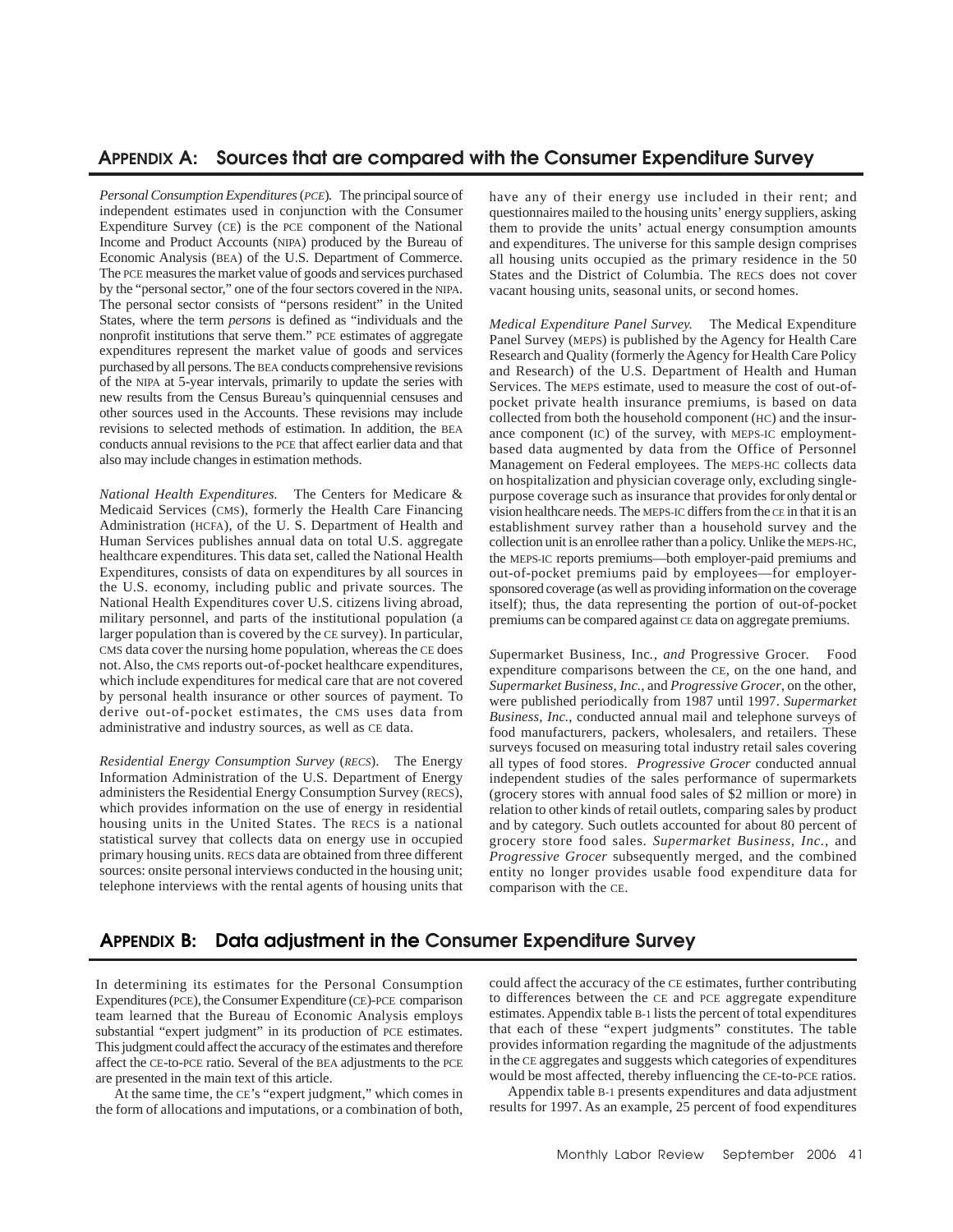is allocated, 0.6 percent is imputed, and 74.4 percent is directly reported (requiring no data adjustments).

The estimates in appendix table B-1 were computed with the use of indicator variables, or cost flags,<sup>1</sup> that are assigned to each UCC record in the CE data file to indicate whether the value was directly reported, imputed, allocated, or imputed and allocated. For this reason, grouping UCC's into the categories presented in the table may return a higher rate of adjustment for a particular category than it should. For example, one may say that a consumer unit paid *x* amount of money on utilities. The amount *x* would then be allocated to the different types of utilities on the basis of CE-developed formulas, so that each individual UCC for which an allocation was made would get a cost flag indicating that fact. Then, when the UCC's were regrouped under the utilities category, they would carry the allocation cost flags with them. The number of allocations in the utilities category would then include these expenditures (the original amount  $x$ ), even though they were directly reported as utilities. The total allocated expenditures for utilities would therefore appear to be higher than they actually are. This problem can occur in all categories for which respondents are likely to group items together.

Consequently, the estimates for allocations will be higher than the actual expenditures allocated.

## **Note to Appendix B**

- <sup>1</sup> The cost flags are as follows:
	- 0 No adjustment
	- 1 One of the source fields was flagged by the Census Bureau (source flag  $> 0$ )
	- 2 Manually updated
	- 3 Imputation
	- 4 Allocation
	- 5 Imputation and allocation
	- 6 Computation only
	- 7 Computation and imputation
	- 8 Computation and allocation
	- 9 Computation, imputation and allocation
	- Q Manual imputation
	- R Manual allocation
	- S Section 18 special processing

| <b>Category of expenditures</b>          | Total<br>expenditures<br>(millions of<br>dollars) | <b>Imputations</b> | <b>Allocations</b> | <b>Imputations</b><br>and<br>allocations | <b>Directly</b><br>reported |
|------------------------------------------|---------------------------------------------------|--------------------|--------------------|------------------------------------------|-----------------------------|
|                                          |                                                   |                    | 25.0               |                                          | 74.4                        |
|                                          | \$505,791                                         | 0.6                |                    | 0.0                                      |                             |
|                                          | 303.340                                           | .3                 | 21.4               | $\Omega$                                 | 78.3                        |
|                                          | 202,451                                           | 1.0                | 30.4               | 0.                                       | 68.5                        |
|                                          | 22.401                                            | .3                 | 12.0               | 0.                                       | 87.6                        |
|                                          | 483.668                                           | 5.9                | 10.1               | $\cdot$ .2                               | 83.9                        |
|                                          | 228,987                                           | 11.0               | 3.5                | .0                                       | 85.4                        |
|                                          | 169,265                                           | 1.2                | 24.0               | .5                                       | 74.3                        |
|                                          | 85,416                                            | 1.2                | $\Omega$           | $\Omega$ .                               | 98.8                        |
|                                          | 57.905                                            | .8                 | 3.1                | 0.                                       | 96.0                        |
|                                          | 47.914                                            | $\Omega$           | 6.4                | $\Omega$                                 | 93.6                        |
| Household furnishings and equipment      | 159,560                                           | 1.1                | 10.2               | $\cdot$ 1                                | 88.6                        |
|                                          | 8,353                                             | .6                 | 6.3                | 0.                                       | 93.1                        |
|                                          | 40.894                                            | .9                 | 26.7               | .3                                       | 72.1                        |
|                                          | 8,198                                             | .3                 | 5.3                | .0                                       | 94.4                        |
|                                          | 17,861                                            | 4.1                | 4.8                | $\overline{A}$                           | 90.7                        |
| Small appliances, miscellaneous          |                                                   |                    |                    |                                          |                             |
|                                          | 84,255                                            | .7                 | 4.2                | 0.                                       | 95.1                        |
|                                          | 175,752                                           | $\cdot$ 1          | 15.3               | $\cdot$ 1                                | 84.4                        |
|                                          | 42,883                                            | $\cdot$            | 16.6               | $\cdot$ .2                               | 83.0                        |
|                                          | 71.670                                            | $\overline{2}$     | 19.4               | $\cdot$ .2                               | 80.2                        |
|                                          | 8,117                                             | $\cdot$ 1          | 20.7               | $\cdot$ 1                                | 79.2                        |
|                                          | 33,126                                            | 0.                 | 11.7               | .0                                       | 88.3                        |
| Other apparel products and services      | 19,956                                            | $\Omega$           | 1.3                | $\Omega$                                 | 98.6                        |
|                                          | 681,669                                           | 7.9                | 3.7                | 0.                                       | 88.4                        |
|                                          | 288.830                                           | 13.6               | .0                 | 0.                                       | 86.4                        |
|                                          | 115,872                                           | 1.9                | .2                 | 0.                                       | 97.9                        |
|                                          | 235.459                                           | 4.6                | 4.0                | $\cdot$ 1                                | 91.3                        |
|                                          | 41.508                                            | 3.8                | 37.4               | .2                                       | 58.6                        |
|                                          | 194.300                                           | 5.3                | 3.1                | $\cdot$ 1                                | 91.4                        |
|                                          | 93.042                                            | 10.2               | .0                 | 0.                                       | 89.8                        |
|                                          | 56,000                                            | 1.0                | 6.4                | .4                                       | 92.3                        |
|                                          | 33,804                                            | .7                 | 3.0                | .0                                       | 96.3                        |
|                                          | 11,389                                            | .7                 | 12.8               | .4                                       | 86.1                        |
|                                          | 182,147                                           | 3.8                | 4.3                | $\cdot$ 1                                | 91.7                        |
|                                          | 49,699                                            | 4.0                | 10.8               | .5                                       | 84.7                        |
| Televisions, radios, and sound equipment | 60,946                                            | 1.9                | 1.0                | 0.0                                      | 97.1                        |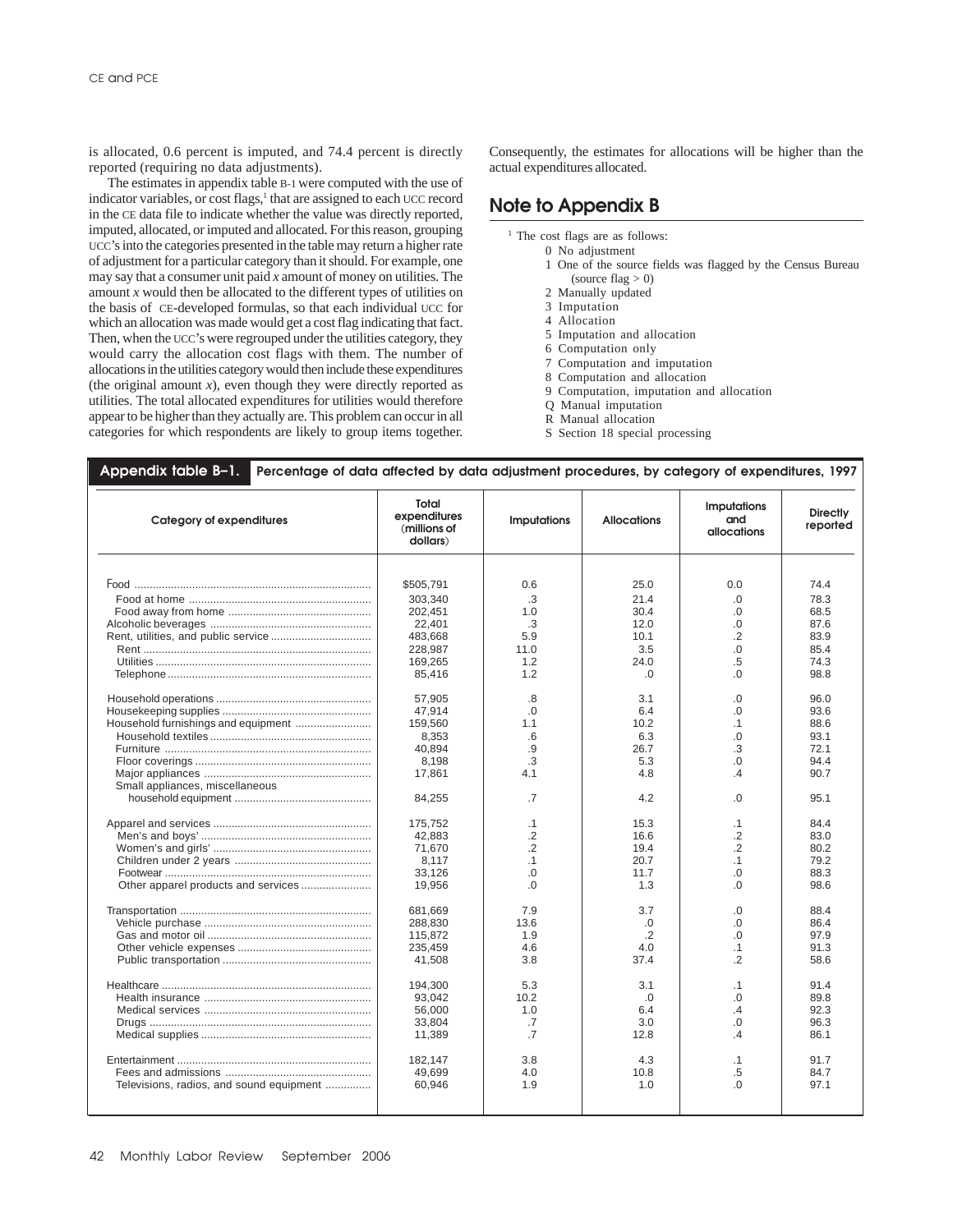## **Appendix table B-1. Continued—Percentage of data affected by data adjustment procedures, by category of expenditures, 1997**

| Category of expenditures                   | Total<br>expenditures<br>(millions of<br>dollars) | <b>Allocations</b> | <b>Imputations</b> | <b>Imputations</b><br>and<br>allocations | <b>Directly</b><br>reported |
|--------------------------------------------|---------------------------------------------------|--------------------|--------------------|------------------------------------------|-----------------------------|
|                                            | 25,222                                            |                    | 2.6                | .0                                       | 97.3                        |
| Other entertainment supplies and equipment | 46.281                                            | 8.1                | 2.8                | .0                                       | 89.1                        |
|                                            | 55,644                                            | 5.1                | 1.0                | .0                                       | 93.9                        |
|                                            | 17.270                                            | 5.7                |                    | .0                                       | 94.3                        |
|                                            | 60.241                                            |                    | 3.8                | .0                                       | 94.5                        |
|                                            | 27.839                                            | 3.7                | . .                | .0                                       | 96.2                        |
|                                            | 58.846                                            | 14.5               | 2.2                | .0                                       | 83.2                        |
|                                            | 39.975                                            | 7.5                |                    | 0.0                                      | 92.5                        |

## **Appendix table C-1. CE-to-PCE ratios of aggregate expenditures, historical methodology1**

| <b>Published title</b>        | 1984 | 1985 | 1986 | 1987 | 1988 | 1989 | 1990 | 1991 | 1992 | 1993        | 1994          |
|-------------------------------|------|------|------|------|------|------|------|------|------|-------------|---------------|
| Food, total                   | 0.77 | 0.80 | 0.77 | 0.78 | 0.75 | 0.78 | 0.76 | 0.74 | 0.75 | 0.74        | 0.72          |
| Food at home                  | .69  | .70  | .67  | .69  | .67  | .71  | .69  | .72  | .73  | .74         | .72           |
| Food away from home           | .95  | 1.00 | .97  | .95  | .89  | .92  | .88  | .77  | .77  | .73         | .73           |
| Alcoholic beverages           | .44  | .47  | .41  | .43  | .38  | .38  | .36  | .35  | .37  | .32         | .33           |
| Rent, utilities, etc.         | .95  | .84  | .92  | .92  | .92  | .92  | .91  | .89  | .92  | .90         | .92           |
| Rented dwellings, total       | .95  | .85  | .92  | .93  | .95  | .95  | .92  | .88  | .94  | .91         | .93           |
| Utilities, fuels, and related | .94  | .82  | .92  | .90  | .88  | .88  | .89  | .90  | .90  | .89         | .90           |
| Telephone services            | .94  | .83  | .90  | .91  | .94  | .94  | .95  | .95  | .88  | .88         | .87           |
| Household operations          | .91  | .82  | .83  | .88  | .93  | .91  | .80  | .85  | .82  | .76         | .76           |
| Housekeeping supplies         | .58  | .61  | .59  | .59  | .59  | .61  | .60  | .61  | .60  | .54         | .51           |
| Household furnishings         | .76  | .68  | .71  | .69  | .68  | .66  | .67  | .72  | .68  | .67         | .67           |
| Apparel and services          | .70  | .68  | .64  | .64  | .62  | .62  | .62  | .65  | .62  | .58         | .56           |
| Men and boys                  | .77  | .75  | .71  | .70  | .70  | .68  | .66  | .70  | .71  | .64         | .57           |
| Women and girls               | .69  | .70  | .64  | .65  | .61  | .65  | .66  | .69  | .63  | .59         | .59           |
| Children under 2 years        | 1.03 | 1.02 | 1.08 | 1.06 | 1.08 | 1.22 | 1.21 | 1.07 | .94  | .95         | .94           |
| Footwear                      | .77  | .73  | .64  | .67  | .67  | .60  | .69  | .75  | .70  | .72         | .71           |
| Other apparel                 | .54  | .49  | .51  | .50  | .46  | .44  | .41  | .46  | .43  | .39         | .37           |
| Transportation                | .95  | .85  | .98  | .86  | .91  | .87  | .83  | .90  | .86  | .84         | .87           |
| Vehicle purchases             | 1.17 | 1.07 | 1.22 | 1.03 | 1.15 | 1.09 | 1.02 | 1.16 | 1.09 | 1.06        | 1.11          |
| Gasoline and motor oil        | 1.03 | .92  | 1.10 | 1.00 | 1.03 | .98  | .93  | .92  | .89  | .88         | .89           |
| Other vehicle expenses        | .62  | .51  | .58  | .56  | .55  | .54  | .55  | .62  | .61  | .58         | .59           |
| Maintenance and repairs       | .62  | .51  | .57  | .55  | .54  | .53  | .55  | 62   | .60  | .57         | .56           |
| Vehicle rental and other      | .59  | .51  | .65  | .59  | .59  | .60  | .53  | .64  | .66  | .64         | .66           |
| Public transportation         | .65  | .59  | .61  | .61  | .59  | .57  | .57  | .61  | .59  | .59         | .65           |
| Entertainment                 | .68  | .64  | .65  | .64  | .65  | .63  | .59  | .61  | .59  | .60         | .57           |
| Fees and admissions           | .80  | .69  | .72  | .73  | .71  | .67  | .61  | .59  | .54  | .56         | .58           |
| Televisions, radios, sound    | .73  | .65  | .68  | .63  | .65  | .63  | .65  | .67  | .68  | .75         | .66           |
| Pets, toys, and playground    | .71  | .66  | .70  | .70  | .68  | .66  | .67  | .62  | .60  | .60         | .55           |
| Other entertainment           | .47  | .52  | .51  | .51  | .57  | .57  | .44  | .53  | .52  | .45         | .42           |
| Personal care                 | .73  | .70  | .68  | .67  | .64  | .66  | .62  | .67  | .63  | .60         | .60           |
|                               | .59  | .55  | .58  | .55  | .52  | .54  | .51  | .53  | .53  | .51         | .47           |
| Tobacco products, etc         | .70  | .60  | .67  | .63  | .66  | .65  | .65  | .64  | .57  | .55         | .56           |
| Miscellaneous                 | .31  | .29  | .30  | .29  | .29  | .29  | .26  | .26  | .26  | .22         | .24           |
|                               |      | 1995 | 1996 | 1997 | 1998 | 1999 | 2000 | 2001 | 2002 | 1984-<br>91 | 1992-<br>2002 |
|                               |      | 0.72 | 0.75 | 0.73 | 0.72 | 0.73 | 0.71 | 0.71 | 0.70 | 0.77        | 0.73          |
|                               |      | .73  | .73  | .72  | .68  | .69  | .69  | .67  | .66  | .70         | .71           |
|                               |      | .71  | .78  | .75  | .78  | .79  | .75  | .76  | .75  | .92         | .75           |
| Alcoholic beverages           |      | .33  | .36  | .35  | .34  | .34  | .37  | .34  | .36  | .40         | .35           |
|                               |      | .80  | .89  | .90  | .89  | .88  | .85  | .88  | .86  | .91         | .88           |
|                               |      | .80  | .90  | .90  | .89  | .89  | .86  | .87  | .84  | .92         | .88           |
| Utilities, fuels, and related |      | .80  | .88  | .90  | .90  | .87  | .84  | .91  | .87  | .89         | .88           |
| Telephone services            |      | .79  | .87  | .82  | .81  | .78  | .77  | .79  | .84  | .92         | .83           |
| Household operations          |      | .62  | .69  | .68  | .64  | .75  | .73  | .81  | .78  | .87         | .73           |
|                               |      | .52  | .54  | .53  | .52  | .53  | .51  | .53  | .52  | .60         | .53           |
| Household furnishings         |      | .63  | .63  | .66  | .67  | .59  | .57  | .55  | .58  | .70         | .63           |
| See note at end of table.     |      |      |      |      |      |      |      |      |      |             |               |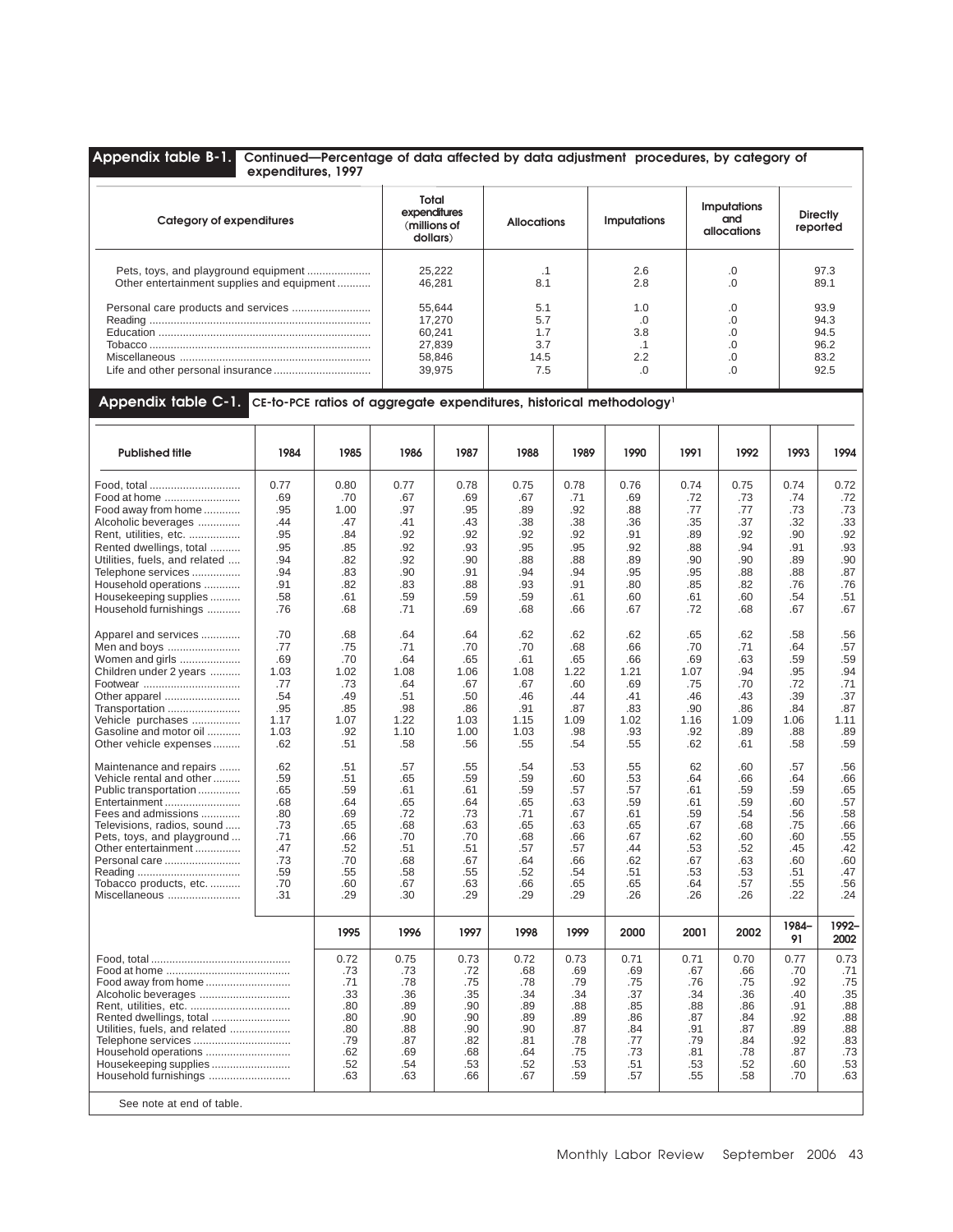| Appendix table C-1.<br>Continued— CE-to-PCE ratios of aggregate expenditures, historical methodology <sup>1</sup>                                                                                                     |                                                                                                                                                        |                                                                                                                                                         |                                                                                                                                                        |                                                                                                                                                        |                                                                                                                                                        |                                                                                                                                                        |                                                                                                                                                        |                                                                                                                                                        |                                                                                                                                                          |                                                                                                                                                         |
|-----------------------------------------------------------------------------------------------------------------------------------------------------------------------------------------------------------------------|--------------------------------------------------------------------------------------------------------------------------------------------------------|---------------------------------------------------------------------------------------------------------------------------------------------------------|--------------------------------------------------------------------------------------------------------------------------------------------------------|--------------------------------------------------------------------------------------------------------------------------------------------------------|--------------------------------------------------------------------------------------------------------------------------------------------------------|--------------------------------------------------------------------------------------------------------------------------------------------------------|--------------------------------------------------------------------------------------------------------------------------------------------------------|--------------------------------------------------------------------------------------------------------------------------------------------------------|----------------------------------------------------------------------------------------------------------------------------------------------------------|---------------------------------------------------------------------------------------------------------------------------------------------------------|
| <b>Published title</b>                                                                                                                                                                                                | 1985                                                                                                                                                   | 1986                                                                                                                                                    | 1987                                                                                                                                                   | 1988                                                                                                                                                   | 1989                                                                                                                                                   | 1990                                                                                                                                                   | 1991                                                                                                                                                   | 1992                                                                                                                                                   | 1984-<br>91                                                                                                                                              | 1992-<br>2002                                                                                                                                           |
| Apparel and services<br>Children under 2 years<br>Other vehicle expenses<br>Maintenance and repairs<br>Vehicle rental and other<br>Televisions, radios, sound<br>Pets, toys, and playground<br>Tobacco products, etc. | .54<br>.59<br>.59<br>.92<br>.76<br>.29<br>.73<br>.90<br>.82<br>.51<br>.48<br>.59<br>.54<br>.50<br>.50<br>.57<br>.52<br>.39<br>.56<br>.39<br>.52<br>.21 | .58<br>.56<br>.64<br>.96<br>.79<br>.36<br>.82<br>1.05<br>.89<br>.53<br>.48<br>.65<br>.71<br>.56<br>.52<br>.61<br>.55<br>.54<br>.70<br>.41<br>.52<br>.22 | .55<br>.51<br>.61<br>.87<br>.81<br>.35<br>.77<br>.95<br>.88<br>.54<br>.49<br>.66<br>.58<br>.55<br>.51<br>.61<br>.52<br>.56<br>.68<br>.41<br>.52<br>.22 | .51<br>.50<br>.56<br>.82<br>.70<br>.32<br>.77<br>.94<br>.92<br>.51<br>.45<br>.65<br>.58<br>.52<br>.49<br>.56<br>.50<br>.50<br>.50<br>.40<br>.50<br>.19 | .50<br>.51<br>.54<br>.71<br>.72<br>.33<br>.76<br>.97<br>.85<br>.49<br>.44<br>.61<br>.51<br>.51<br>.47<br>.59<br>.50<br>.44<br>.50<br>.38<br>.45<br>.19 | .51<br>.52<br>.55<br>.84<br>.80<br>.28<br>.75<br>.97<br>.82<br>.47<br>.40<br>.65<br>.50<br>.49<br>.49<br>.56<br>.46<br>.41<br>.67<br>.34<br>.44<br>.15 | .49<br>.51<br>.54<br>.82<br>.70<br>.27<br>.77<br>.98<br>.84<br>.49<br>.42<br>.65<br>.52<br>.49<br>.48<br>.58<br>.45<br>.39<br>.57<br>.33<br>.40<br>.16 | .49<br>.49<br>.57<br>.83<br>.71<br>.25<br>.77<br>.96<br>.86<br>.49<br>.43<br>.62<br>.54<br>.52<br>.47<br>.59<br>.48<br>.49<br>.62<br>.34<br>.40<br>.17 | .65<br>.71<br>.66<br>1.10<br>.69<br>.48<br>.89<br>1.11<br>.99<br>.57<br>.56<br>.59<br>.60<br>.64<br>.69<br>.66<br>.68<br>.52<br>.67<br>.55<br>.65<br>.29 | .54<br>.56<br>.58<br>.87<br>.74<br>.33<br>.79<br>1.00<br>.87<br>.53<br>.48<br>.64<br>.57<br>.54<br>.51<br>.61<br>.52<br>.46<br>.60<br>.41<br>.49<br>.20 |

<sup>1</sup> CE-to-PCE ratio, 1984–2002, for the categories in table 20 of *Consumer Expenditure Survey, 1998–1999*, p. 37.

## **Appendix table D–1. Comparison of 2002 aggregate Consumer Expenditures with Personal Consumption Expenditures based on 1997 PCE benchmark**

[In millions of dollars]

| <b>PCE categories</b>                                             |             | Raw aggregates |                 |
|-------------------------------------------------------------------|-------------|----------------|-----------------|
|                                                                   | <b>PCE</b>  | <b>CE</b>      | CE-to-PCE ratio |
|                                                                   | \$7,376,059 | \$4,457,246    | 0.60            |
|                                                                   | 916.170     | 693.653        | .76             |
|                                                                   | 426.144     | 436.625        | 1.02            |
|                                                                   | 101,649     | 111,924        | 1.10            |
|                                                                   | 58,392      | 112,513        | 1.93            |
|                                                                   | 215,387     | 195,506        | .91             |
|                                                                   | 203,461     | 183,394        | .90             |
|                                                                   | 11,926      | 12.112         | 1.02            |
|                                                                   | 50,716      | 16,682         | .33             |
|                                                                   | 319,917     | 180,432        | .56             |
| Furniture, including mattresses and bedsprings <sup>1</sup>       | 68,288      | 46,171         | .68             |
|                                                                   | 31,537      | 33,666         | 1.07            |
|                                                                   | 31,843      | 8,660          | .27             |
| Video and audio goods, including musical instruments, and         |             |                |                 |
|                                                                   | 119.062     | 51,134         | .43             |
| Video and audio goods, including musical instruments <sup>1</sup> | 74,898      | 33,617         | .45             |
|                                                                   | 44,164      | 17,517         | .40             |
| Other durable house furnishings (for example, floor coverings,    |             |                |                 |
| clocks, lamps, and furnishings; blinds, rods, and other; writing  |             |                |                 |
| equipment, handtools, tools, hardware, and supplies)              | 69,187      | 40,801         | .59             |
|                                                                   | 170,109     | 76,596         | .45             |
|                                                                   | 21,642      | 8,122          | .38             |
| Wheel goods (including bicycles and motorcycles), sports (also    |             |                |                 |
| includes guns) and photographic equipment, boats, and             |             |                |                 |
|                                                                   | 60,559      | 43,976         | .73             |
|                                                                   | 51,039      | 11.577         | .23             |
|                                                                   | 36,869      | 12,921         | .35             |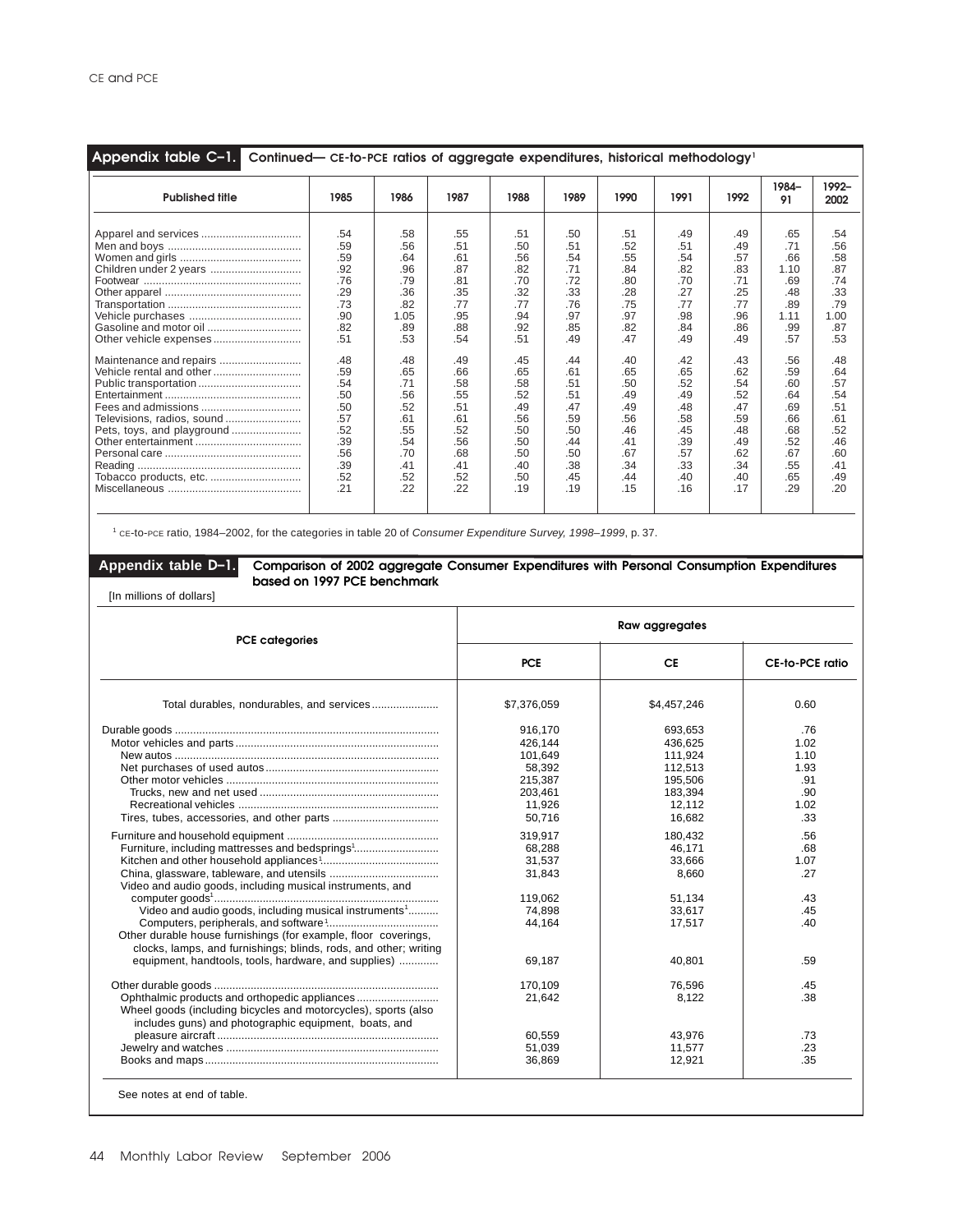**Appendix table D-1. Continued—Comparison of 2002 Aggregate Consumer Expenditures with Personal Consumption Expenditures based on 1997 PCE benchmark (not adjusted for population differences)**

[In millions of dollars]

| <b>PCE categories</b>                                                  | Raw aggregates |                |                 |
|------------------------------------------------------------------------|----------------|----------------|-----------------|
|                                                                        | <b>PCE</b>     | СE             | CE-to-PCE ratio |
|                                                                        |                |                |                 |
|                                                                        | 2.080.101      | 1,212,863      | .58             |
|                                                                        | 1,005,828      | 659,973        | .66             |
|                                                                        | 615,603        | 389,640        | .63             |
| Alcoholic beverages purchased for off-premise consumption <sup>1</sup> | 75,461         | 25,497         | .34             |
|                                                                        | 380,021        | 267,770        | .70             |
|                                                                        | 40,591         | 16,487         | .41             |
|                                                                        | 9,052          | 2,563          | .28             |
|                                                                        |                |                |                 |
|                                                                        | 676            | $\binom{2}{ }$ | $\ldots$        |
|                                                                        | 476            | $\binom{2}{ }$ | $\ddotsc$       |
|                                                                        | 302,114        | 170,775        | .57             |
|                                                                        | 49,281         | 34,960         | .71             |
| Women's and children's (girls' and infants') clothing and              |                |                |                 |
|                                                                        | 149,204        | 87,889         | .59             |
| Men's and boys' clothing and accessories, except shoes <sup>1</sup>    | 92,586         | 45,769         | .49             |
|                                                                        | 343            | $(2)$          | $\ddotsc$       |
|                                                                        | 6,501          | 1,486          | .23             |
|                                                                        |                |                |                 |
|                                                                        | 4,199          | 671            | .16             |
|                                                                        | 177,467        | 148,800        | .84             |
|                                                                        | 594,692        | 233,315        | .39             |
|                                                                        | 89,122         | 35,668         | .40             |
|                                                                        |                |                |                 |
|                                                                        | 54,154         | 31,144         | .58             |
|                                                                        | 37,390         | 16,258         | .43             |
| Cleaning and polishing preparations, and miscellaneous                 |                |                |                 |
|                                                                        | 66,636         | 46,275         | .69             |
|                                                                        | 213,034        | 57,980         | .27             |
|                                                                        | 58,955         | 16,107         | .27             |
|                                                                        | 18,077         | 14,609         | .81             |
|                                                                        | 4,035          | $\binom{2}{ }$ | $\ddotsc$       |
|                                                                        | 35,273         | 9,108          | .26             |
|                                                                        | 18,016         | 6,166          | .34             |
|                                                                        |                |                |                 |
|                                                                        | \$4,379,788    | \$2,550,730    | 0.58            |
|                                                                        | 1,553,754      | 1,647,839      | 1.06            |
|                                                                        | 832,479        | 1,014,126      | 1.22            |
|                                                                        | 466,483        | 424,634        | .91             |
|                                                                        | 258,677        | 240,872        | .93             |
|                                                                        |                |                |                 |
|                                                                        | 111,748        | 109,987        | .98             |
|                                                                        | 40,838         | 36,967         | .91             |
|                                                                        | 55,220         | 36,808         | .67             |
|                                                                        | 53,633         | 37,333         | .70             |
|                                                                        | 128,259        | 107,258        | .84             |
|                                                                        | 16,754         | 8,958          | .53             |
| Other household operations (for example, moving and                    |                |                |                 |
| storage, household insurance, rug and furniture cleaning,              |                |                |                 |
|                                                                        |                |                |                 |
| electrical repair, reupholstery and furniture repair, postage,         |                |                |                 |
| household operation services not elsewhere classified)                 | 56,146         | 55,530         | .99             |
|                                                                        | 287.990        | 252.818        | .88             |
|                                                                        |                |                |                 |
| Repair, greasing, washing, parking storage, rental, and leasing        | 185,992        | 107,196        | .58             |
|                                                                        | 5,829          | 1,624          | .28             |
|                                                                        | 45,842         | 100,168        | 2.19            |
|                                                                        | 9,000          | 7,266          | .81             |
|                                                                        | 3,384          | 2,833          | .84             |
|                                                                        | 573            | 1,804          | 3.15            |
|                                                                        | 2,336          | 1,287          | .55             |
|                                                                        | 28,113         | 27,306         | .97             |
| Other (including water passenger; passenger transportation             |                |                |                 |
|                                                                        |                |                |                 |
| arrangement; limousine service; other local transportation;            |                |                |                 |
| part of Amtrak passenger, trucking, and courier services,              |                |                |                 |
|                                                                        | 6,921          | 3,334          | .48             |
|                                                                        |                |                |                 |